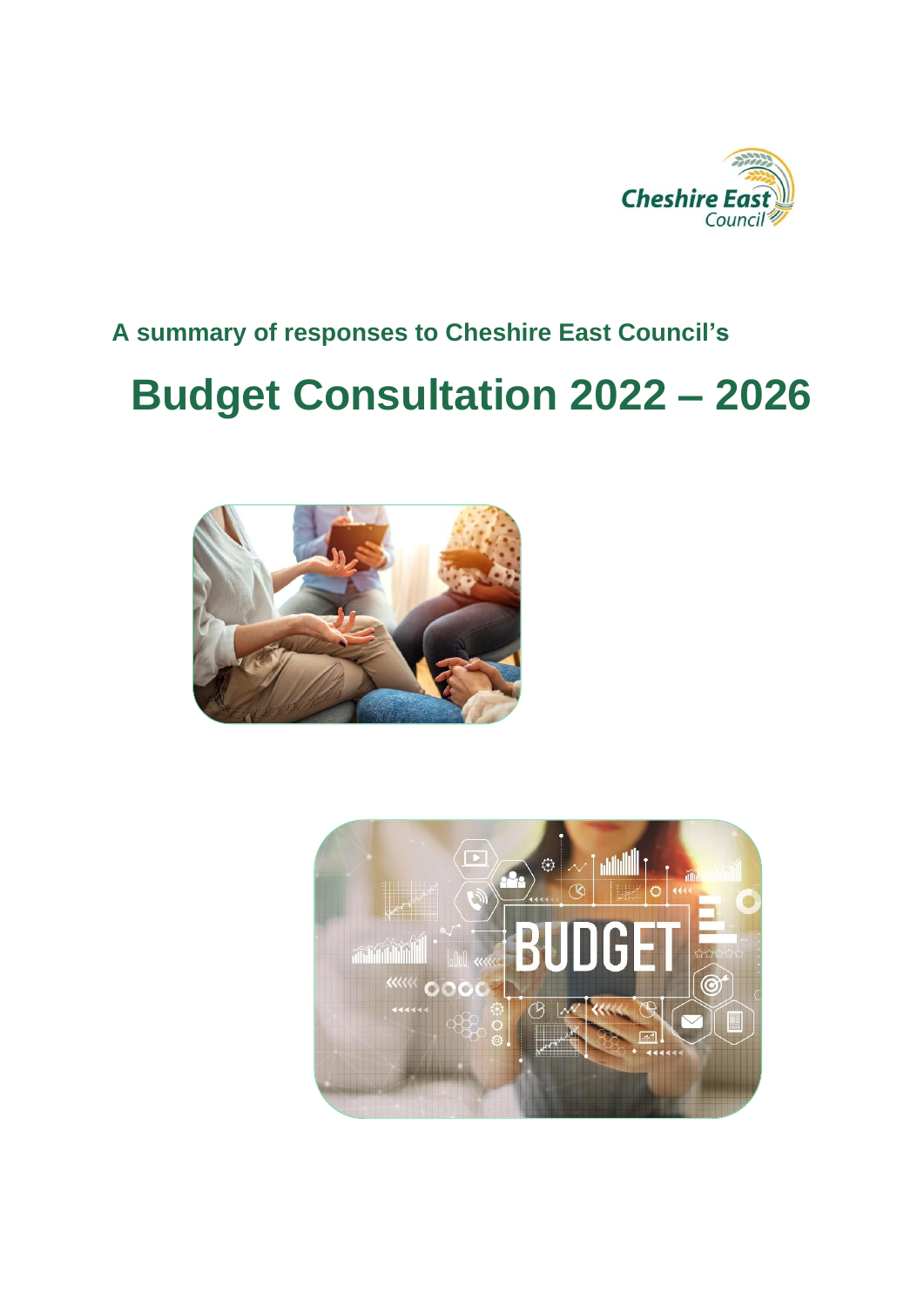## <span id="page-1-0"></span>**Introduction**

## **Purpose of the consultation**

Between November 2021 and January 2022 Cheshire East Council consulted on the investment and savings proposals it intends to include in its Medium Term Financial Strategy for 2022 to 2026.

Results from the consultation will inform the adoption of the council's Medium Term Financial Strategy, due [to be voted on at full Council on 24](http://moderngov.cheshireeast.gov.uk/ecminutes/ieListDocuments.aspx?CId=239&MId=8656) February 2022.

## **Consultation methodology**

The council [set out its proposals in a budget consultation document,](https://www.cheshireeast.gov.uk/pdf/council-and-democracy/cec-budget-21-25/budget-engagement-2022-2026.pdf) and promoted the consultation through a [Budget Engagement Hub.](https://www.cheshireeast.gov.uk/council_and_democracy/council_information/consultations/budget-engagement.aspx)

For a full description of the consultation methodology please see Appendix  $6 -$ [Consultation methodology & response.](#page-52-0)

## **Consultation responses**

In total, there were 380 consultation engagements, including:

- 264 survey completions (see [Overall views on council spending](#page-8-0) for results)
- 73 attendees at a budget consultation event (see [Appendix 1 –](#page-27-0) Consultation event [feedback](#page-27-0) for details)
- 6 Budget Engagement Hub comments (see Appendix 2 [Engagement Hub](#page-32-0)  [public comments](#page-32-0) for details)
- 20 social media comments or replies (see Appendix 3 [Social media](#page-34-0) [engagement & feedback](#page-34-0) for details)
- 3 email responses (see Appendix 4 [Email feedback](#page-38-0) for details)
- 14 "Save Us Money" ideas submitted by council employees

In addition, all 6 council committees considered the consultation material and debated it during public committee meetings – see Appendix 5 – [Council Committee feedback](#page-40-0) for a summary of feedback from these meetings.

Care must be taken when interpreting consultation feedback due to the relatively low numbers of responses and different methods of capturing feedback, as they may not be wholly representative of all Cheshire East residents. Results should be treated as indicative only.

The number of consultation engagements in 2022 was slightly up on the number received in 2021 (380 in 2022 Vs 313 in 2021). The number of consultation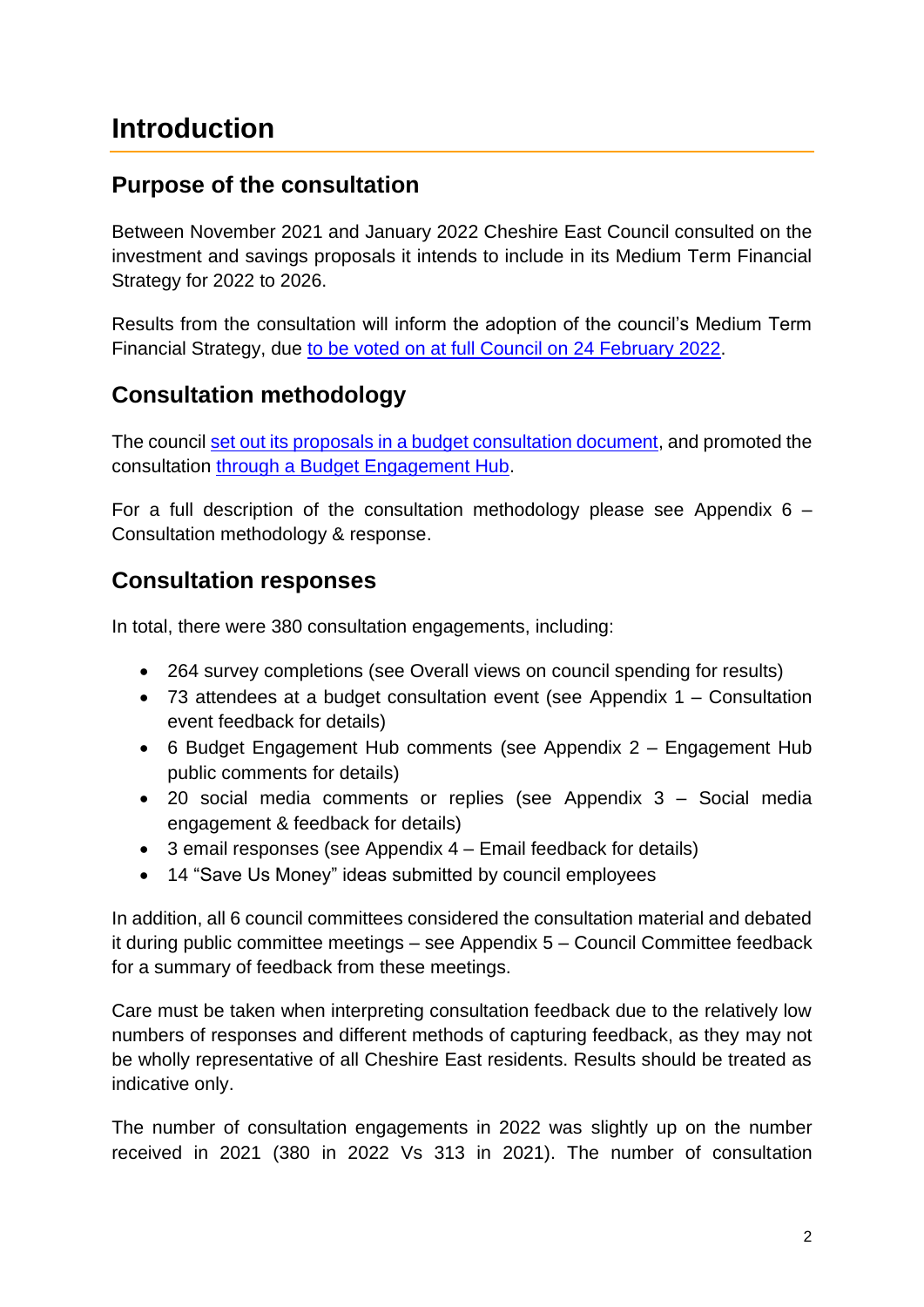engagements in 2021 and 2022 are up significantly from those received in 2019 and 2020 – 3.7 times as many engagements were received in 2022 as compared to 2019.

For a detailed breakdown of consultation responses please see [Appendix 6](#page-52-0) – [Consultation methodology & response.](#page-52-0)

## <span id="page-2-0"></span>**Executive summary**

## **Summary of results**

General support for proposals – A majority of respondents, 56%, generally supported this year's budget proposals, with 21% opposing them (the remaining 23% neither supported nor opposed them).

### **Rising costs of living**

A key theme arising in the consultation feedback this year centred around increasing living costs and inflation.

46% of respondents agree that a 2.99% increase in Council Tax is appropriate, while 35% disagree. Respondents also indicated that for many of the most vulnerable residents such an increase will contribute to a real term cut in the standard of living, at a time when other costs of living are rising sharply as well. Some would rather see the council make greater efficiency savings rather than see a rise in Council Tax.

### **Spending budget in the right areas**

Responses varied on whether the council is spending its budget in the right areas – Several suggested that the council must increase spending in "Place", and particularly on highways and on improving the condition of the roads – this remains a consistently high priority for residents.

There was also a mixed response about spending on adults and children's services, with some feeling it should be increased, while others felt it should be decreased.

### **Spending budget by location**

Some comments were made that spending is not seen as equitable by area across the borough, with some holding the perception that some areas are favoured over others.

### **Responses to the investment proposals**

23 investment proposals were included in this year's budget consultation and the level of support for each ranged from 89% down to 34%. A table summarising the level of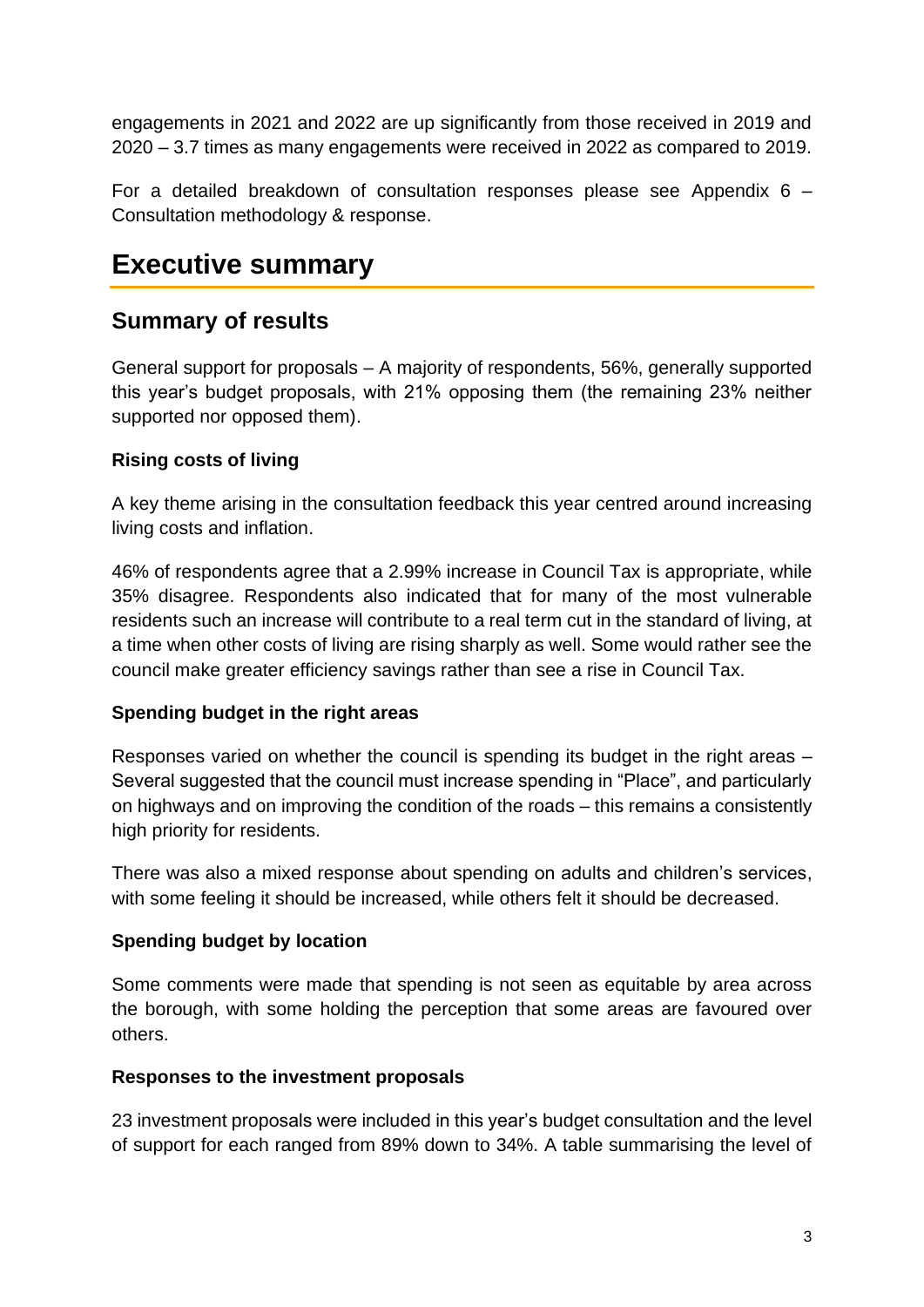support and the number of comments for each investment proposal can be found at the end of this section.

The investment proposals which gained either a larger number of comments, or low level of support included:

- **Local supported buses** (84% support, 8 comments): Respondents emphasised the importance of affordable bus services for the community
- **School transport** (79% support, 8 comments): Although a well-supported proposal, some felt that school transport should be funded by parents
- **Parking service – postponement of review of charges** (69% support, 18 comments): Parking charges in the borough remain a controversial issue, and those opposing this investment felt that the current parking charges policy is "totally unfair and discriminatory", that charging policy should not differ from town to town, and that another review of this policy is required.
- **Improving Digital Customer Experience** (54% support, 7 comments): Opposition to this proposal was because 1) respondents felt it should not be assumed that everyone can get online and that it is difficult to get hold of a real person when needed, and 2) people felt money could be better spent elsewhere e.g. on improving the road infrastructure
- **Minimum Revenue Provision** (50% support, 6 comments): Opposition to this proposal centred around perceived unfair distribution of spend for Capital projects, seemingly favouring some towns / areas of the borough rather than others
- **Revenue costs for Crewe Youth Zone** (45% support, 10 comments): Opposition to this proposal was because 1) respondents felt Crewe seems to attract a disproportionate amount of the council's budget 2) that this proposal would lead to an inequality of access to this service for those living in other towns 3) that youth zone models are not always successful 4) that redistributing funds from Early Help to fund this proposal was counter intuitive
- **Vendor Management Phase 3** (45% support, 2 comments): Respondents felt this should be a managed internal task that should not require funding
- **Change to unringfenced specific grants estimates** (45% support, 1 comment): There was a call for "solid figures" rather than estimates to be used here
- **Transactional Service Centre additional funding** (34% support, 3 comments): Respondents questioned whether funding a loss of income is the right thing to do if schools have opted out

### **Responses to the saving proposals**

9 saving proposals were included in this year's budget consultation and the level of support for each ranged from 86% down to 50%. A table summarising support and the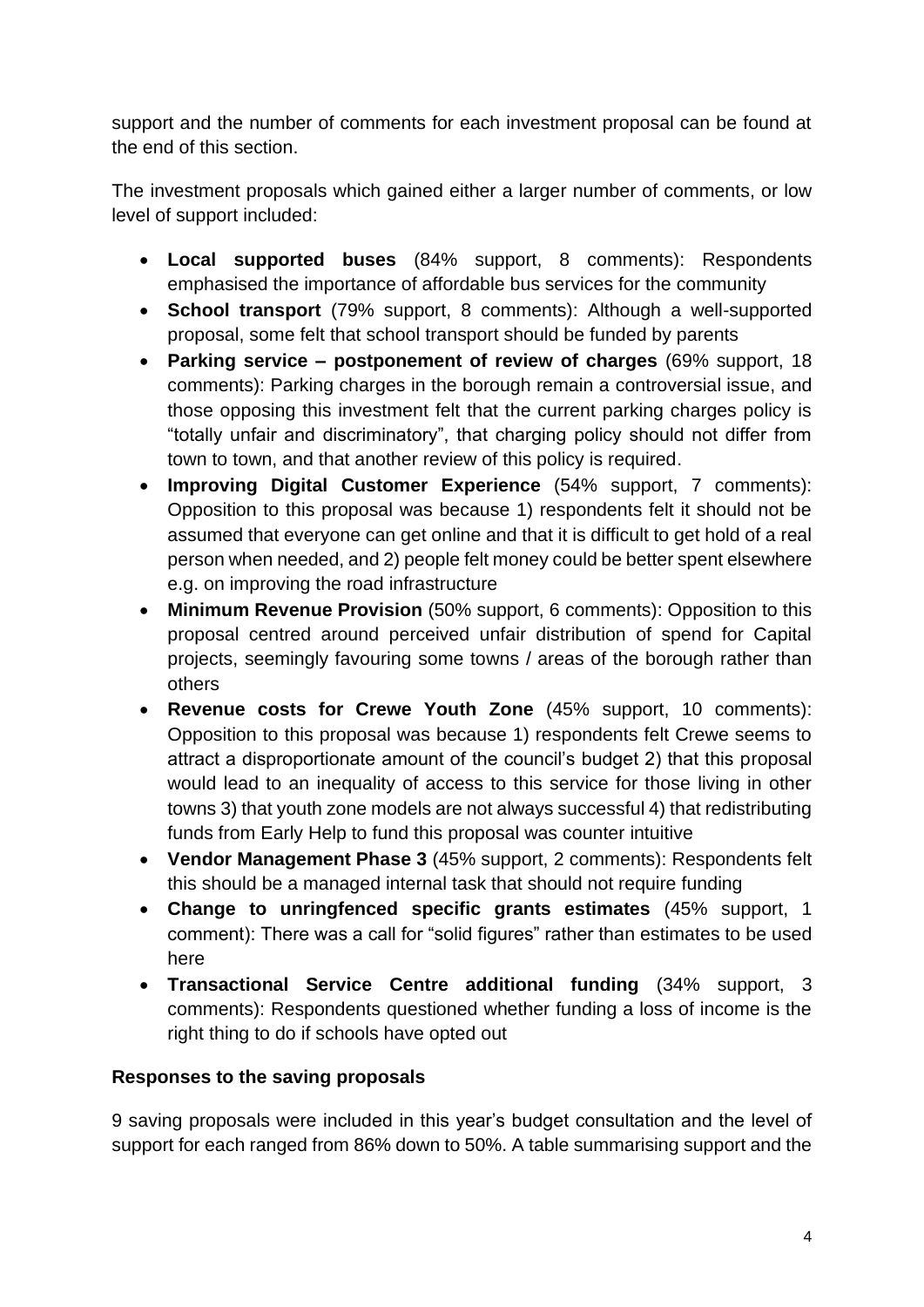number of comments for each saving proposal can be found at the end of this executive summary.

The investment proposals which gained either a larger number of comments, or low level of support included:

- **A redesign of Early Help Services into a Locality model** (80% support, 9 comments): While support was expressed for a service review, there was concern that 1) the review may lead to a return to old ineffective ways of working 2) that budget reductions for Early Help should be avoided 3) that the Locality Model is untested and may not be successful
- **Council Tax** (61% support, 5 comments): There was a lack of clarity about what this proposal meant
- **Restructure Early Help Budget to fund Crewe Youth Zone** (56% support, 9 comments): Opposition to this proposal was because 1) respondents again felt Crewe seems to attract a disproportionate amount of the council's budget 2) that external sponsors for this proposal have not been confirmed 3) that a completed HLBC for this proposal has not been seen 4) that there are questions over the effectiveness of youth models 5) that redistributing funds from Early Help to fund this proposal was counter intuitive
- **Central Pension adjustment** (50% support, 3 comments): Opposition to this proposal was because 1) Some felt local government pension schemes were too generous 2) the council must not try to save on pensions and catch up at a later date

### **Net carbon impact assessments**

A majority of respondents, 70%, supported the introduction of "net carbon impact" assessments for all new saving and investment proposals that are put forward.

However, support does seem to be conditional on measures being practical and not requiring people to incur "unrealistic" costs e.g. for Heat Pumps etc. They felt that cost estimates for any "net carbon impact" proposals would be helpful in future.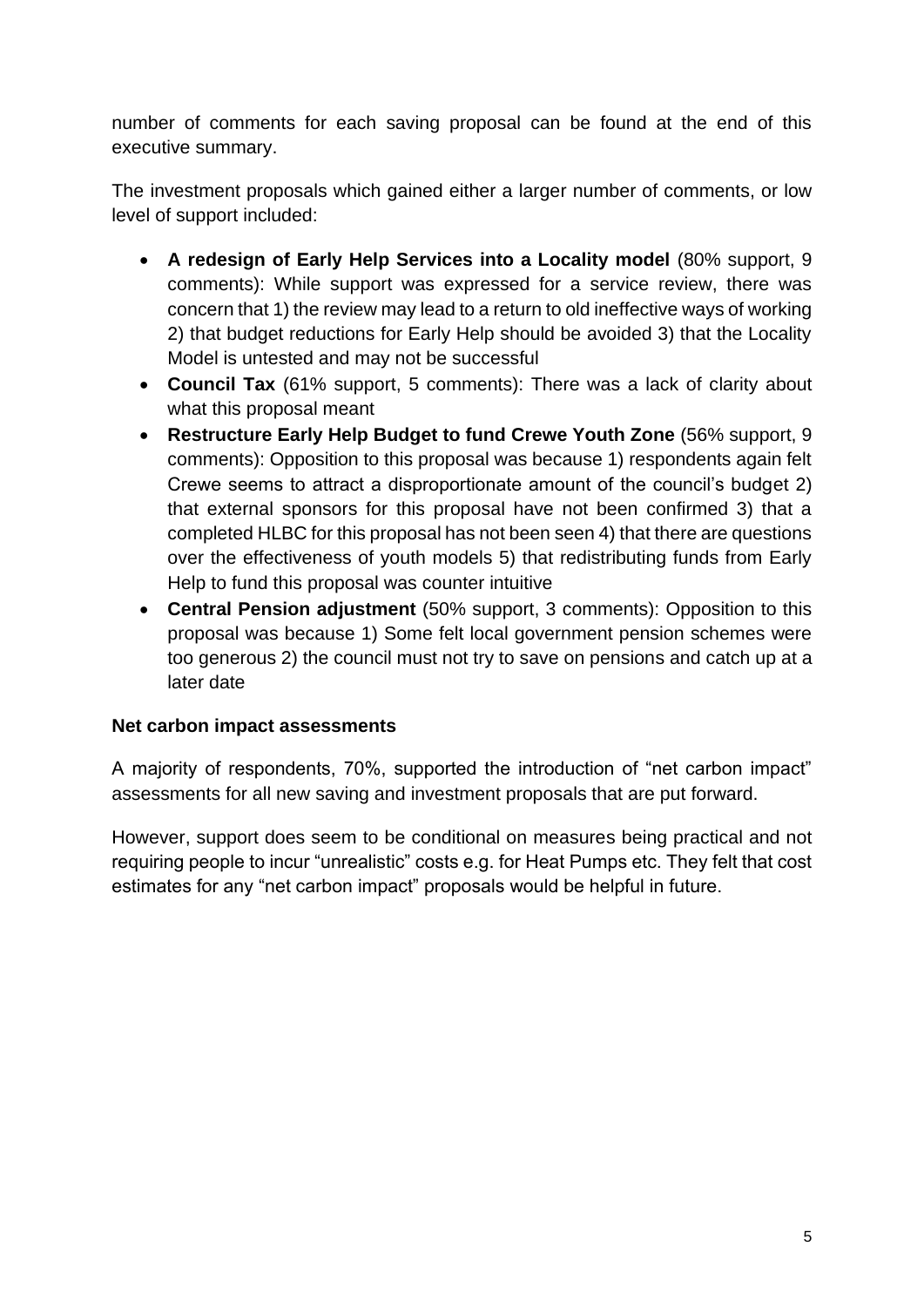## **Consultation response overview for each INVESTMENT proposal in the 2022 budget consultation**

| 2022 new or revised INVESTMENT proposals                                | <b>CP Aim</b> | % support for<br>proposal | No. public<br>comments | No.<br><b>Committee</b><br>comments |
|-------------------------------------------------------------------------|---------------|---------------------------|------------------------|-------------------------------------|
| Improved debt recovery & correcting budgeted court costs income targets | Open          | 89%                       | 0                      | 0                                   |
| <b>IT Security and Compliance</b>                                       | Open          | 86%                       | 0                      | 0                                   |
| Investment in Cared for Children and Care Leavers and other pressures   | Fair          | 85%                       |                        |                                     |
| <b>Investment in Adult Social Care</b>                                  | Fair          | 85%                       | 0                      | $\Omega$                            |
| <b>Local Supported Buses</b>                                            | Green         | 84%                       | 8                      | 0                                   |
| Safeguarding Children - legacy staffing pressure                        | Fair          | 84%                       |                        | 0                                   |
| <b>School Transport</b>                                                 | Green         | 79%                       | 6                      | $\overline{2}$                      |
| National Insurance increase at 1.25% for social care funding            | Open          | 74%                       | $\overline{2}$         | 0                                   |
| Increase capacity to support Statutory SEND service                     | Fair          | 73%                       |                        |                                     |
| <b>Unified IT Communications</b>                                        | Open          | 70%                       |                        | 0                                   |
| Parking service – postponement of review of charges                     | Green         | 69%                       | 18                     | 0                                   |
| Increase capacity to support Statutory Education Psychology Service     | Fair          | 67%                       | 3                      |                                     |
| Growth in Children & Families Commissioning Contracts                   | Fair          | 67%                       | 0                      | 0                                   |
| Care fee uplifts                                                        | Fair          | 65%                       | 0                      |                                     |
| Pay inflation                                                           | Open          | 64%                       | 3                      | 0                                   |
| Information Assurance and Data Management Phase 3                       | Open          | 63%                       | 0                      | 0                                   |
| IT Procurements and Application Lifecycle Management                    | Open          | 61%                       |                        | $\Omega$                            |
| <b>Improving Digital Customer Experience</b>                            | Open          | 54%                       | 7                      | 0                                   |
| Minimum Revenue Provision                                               | Central       | 50%                       | 6                      | 0                                   |
| Revenue costs for Crewe Youth Zone                                      | Fair          | 45%                       | 6                      | 4                                   |
| Vendor Management Phase 3                                               | Open          | 45%                       | $\overline{2}$         | 0                                   |
| Change to unringfenced specific grants estimates                        | Central       | 45%                       |                        | 0                                   |
| <b>Transactional Service Centre additional funding</b>                  | Open          | 34%                       | 3                      | 0                                   |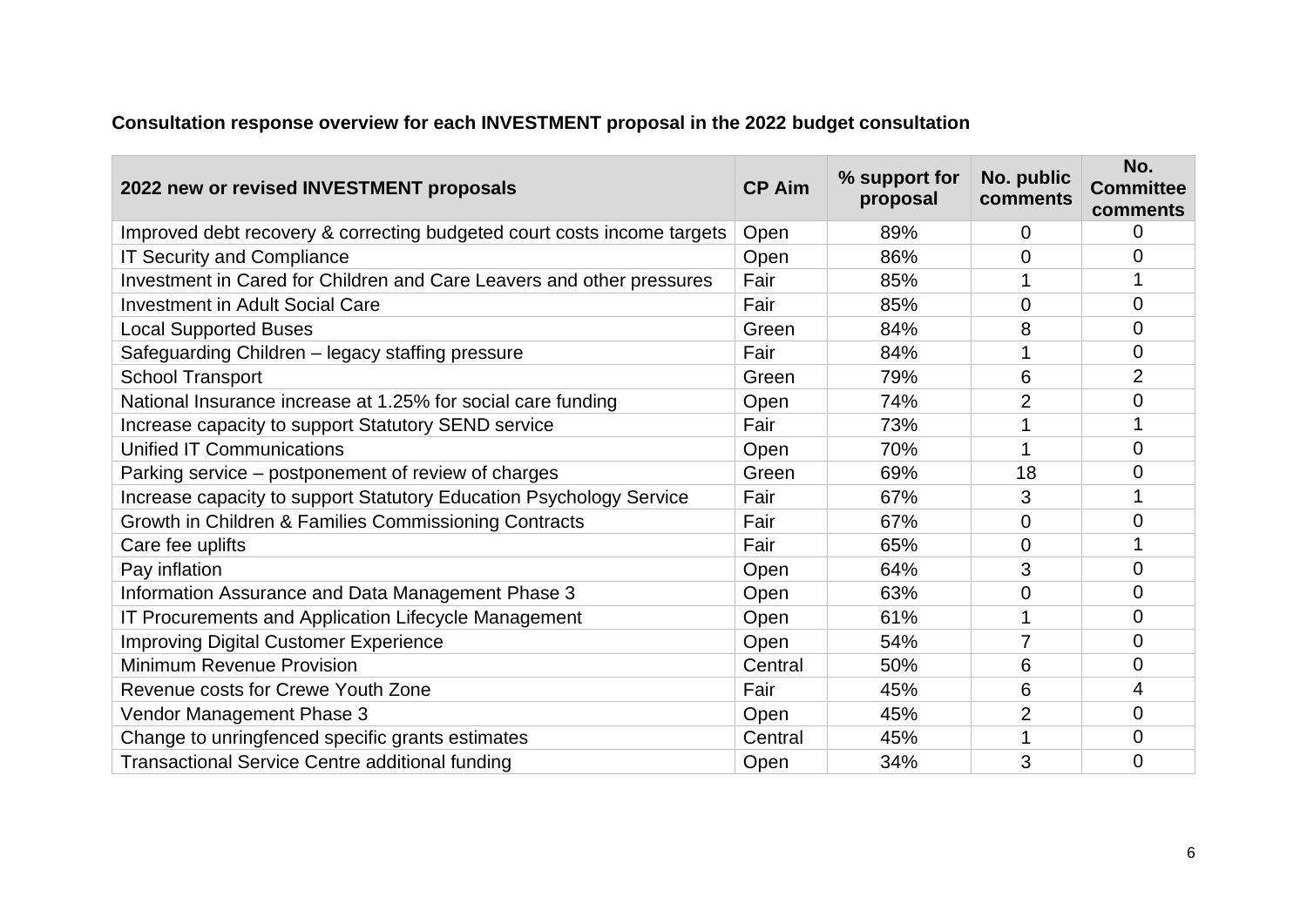## **Consultation response overview for each SAVING proposal in the 2022 budget consultation**

| 2022 new or revised SAVING proposals                                                         | CP<br>Aim | % support<br>for proposal | No. public<br>comments | No.<br><b>Committee</b><br>comments |
|----------------------------------------------------------------------------------------------|-----------|---------------------------|------------------------|-------------------------------------|
| Removal of temporary implementation budget and investment to run the<br>new Financial System | Open      | 86%                       |                        | 0                                   |
| Staff Travel and related savings                                                             | Open      | 83%                       | 4                      | $\Omega$                            |
| Use of Earmarked Reserves                                                                    | Central   | 81%                       | 2                      | 0                                   |
| A redesign of Early Help Services into a Locality model                                      | Fair      | 80%                       | 5                      | 4                                   |
| Bad Debt Provision – change in provision                                                     | Central   | 70%                       |                        | 0                                   |
| <b>Business Rates Retention Scheme</b>                                                       | Central   | 65%                       |                        | 0                                   |
| Council Tax                                                                                  | Central   | 61%                       | 5                      | 0                                   |
| Restructure Early Help Budget to fund Crewe Youth Zone                                       | Fair      | 56%                       | 8                      |                                     |
| <b>Central Pension adjustment</b>                                                            | Central   | 50%                       | 3                      | 0                                   |

More feedback about each of these proposals can be found in the main report.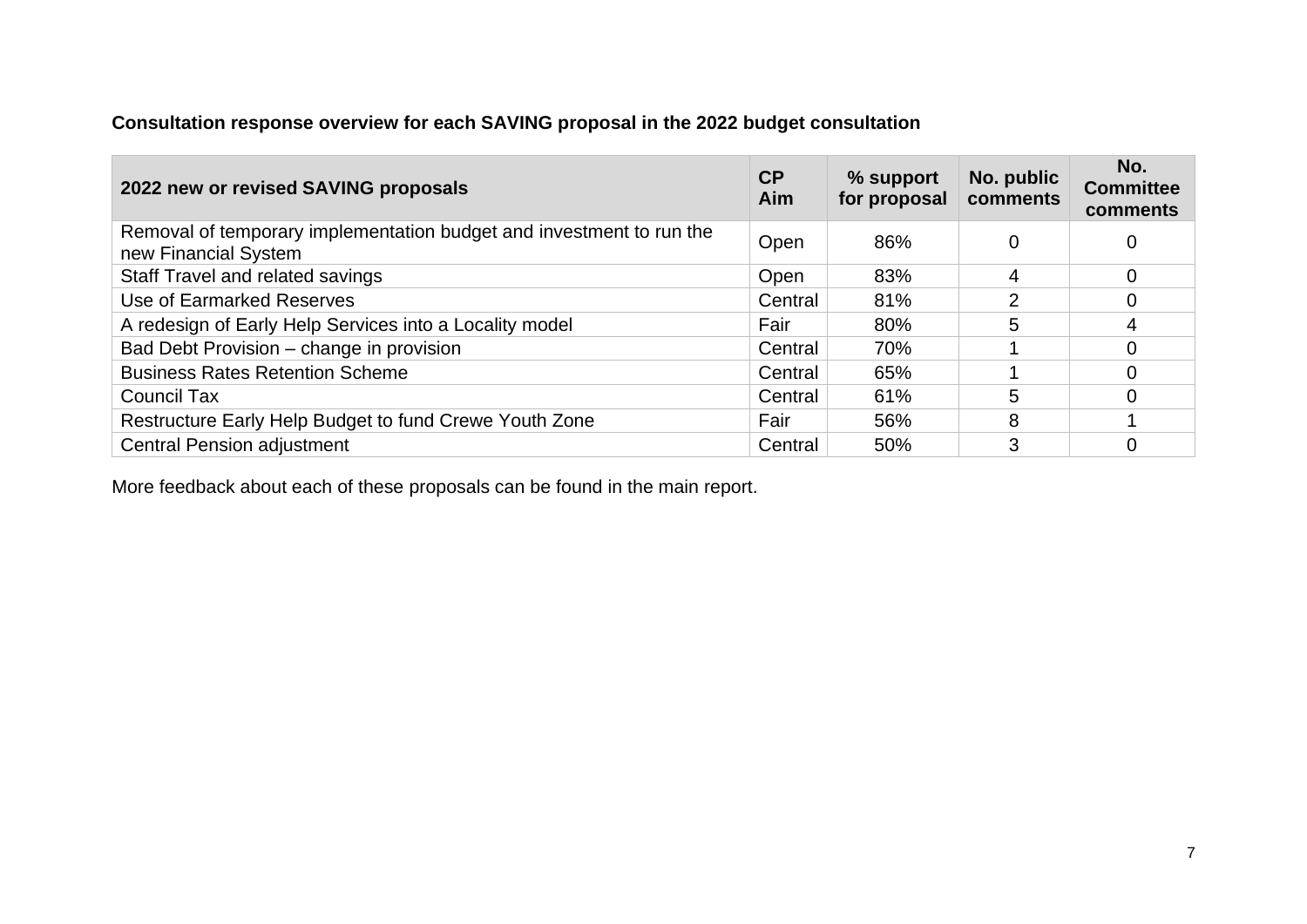## <span id="page-7-0"></span>**Contents**

Report produced 14 January 2022 by Ben Buckley of the Research and Consultation Team, Cheshire East Council. Email [RandC@cheshireeast.gov.uk](mailto:RandC@cheshireeast.gov.uk) for further information.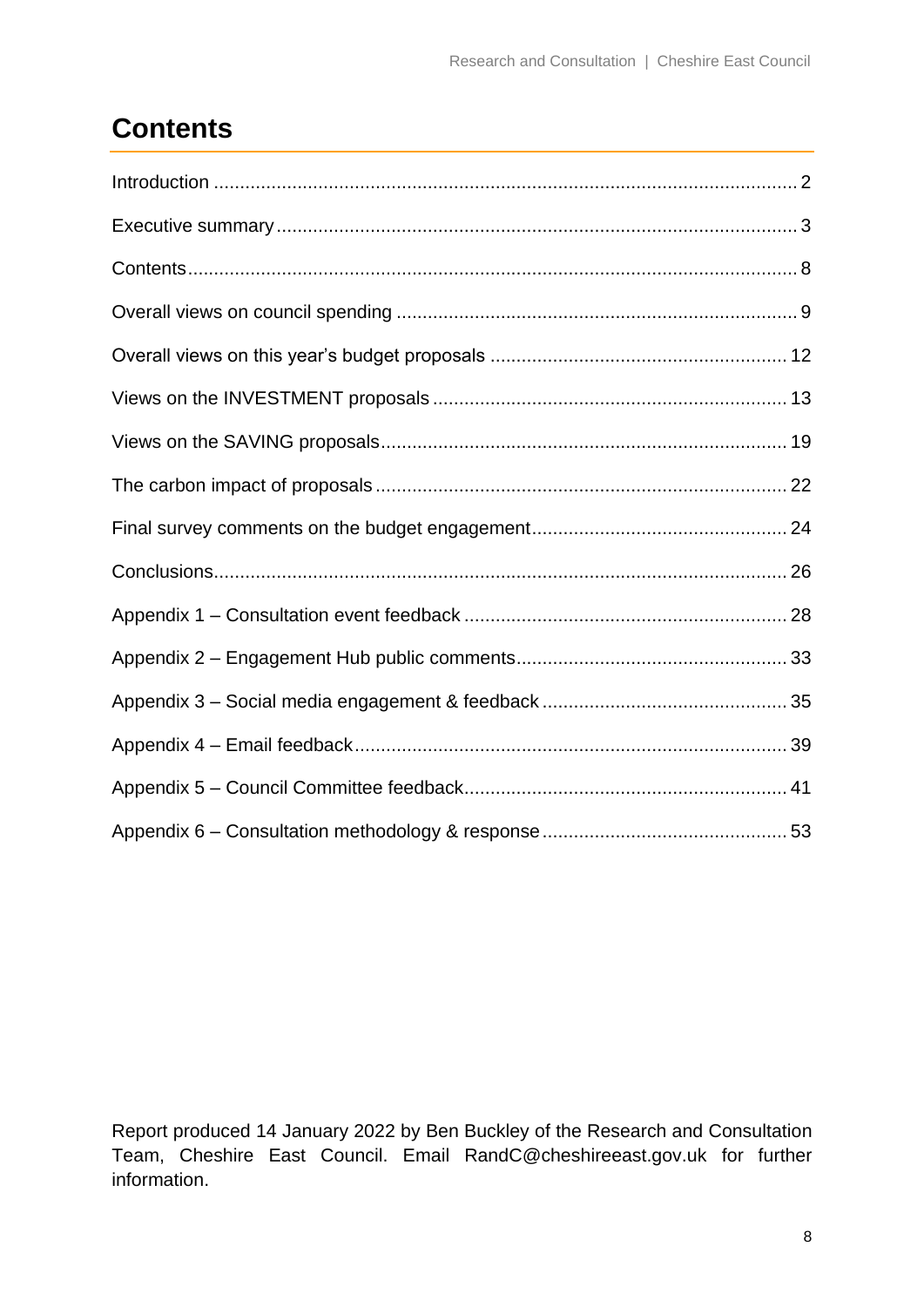## <span id="page-8-0"></span>**Overall views on council spending**

Respondent views were fairly spit on whether:

- The council spends money wisely (45% agree, 36% disagree) Results similar to last year (45% agree, 32% disagree)
- Annual council tax increases of 2.99% per year are appropriate (46% agree, 35% disagree)

A larger proportion of respondents, 53%, agreed the council spends its budget in the right areas, while 28% of respondents disagreed with this statement.



## **Comments about annual Council Tax increases (89 comments)**

**A 2.99% rise in Council Tax is too high** – It's disproportionate, unfair, and bad value for money for taxpayers. This will put the most vulnerable people at more financial risk and cause severe hardship for many – it's not affordable for some people. The rise is more than people get in salary, pension or benefit increases, and therefore means a real term cut in standard of living for people. It impacts the most vulnerable, the poorly paid pensioners who have been denied rises in their pension, those that are claiming disability benefit, and those over 80 years of age. The amount I now pay is 360% higher than when I moved here in 1984 and I have seen worse services e.g. refuse collections fortnightly instead of weekly. Council Tax has increased rapidly over recent years. (34 comments)

**A 2.99% rise in Council Tax seems ok** – It's in line with inflation, though it should be means tested. Councils have to continue to deliver services somehow, especially without central government funding. Clamp down on those that don't pay. (13 comments)

**The 2.99% Council Tax rise could be higher** – Especially in light of the pandemic, and to help support young people, children and families that are currently struggling.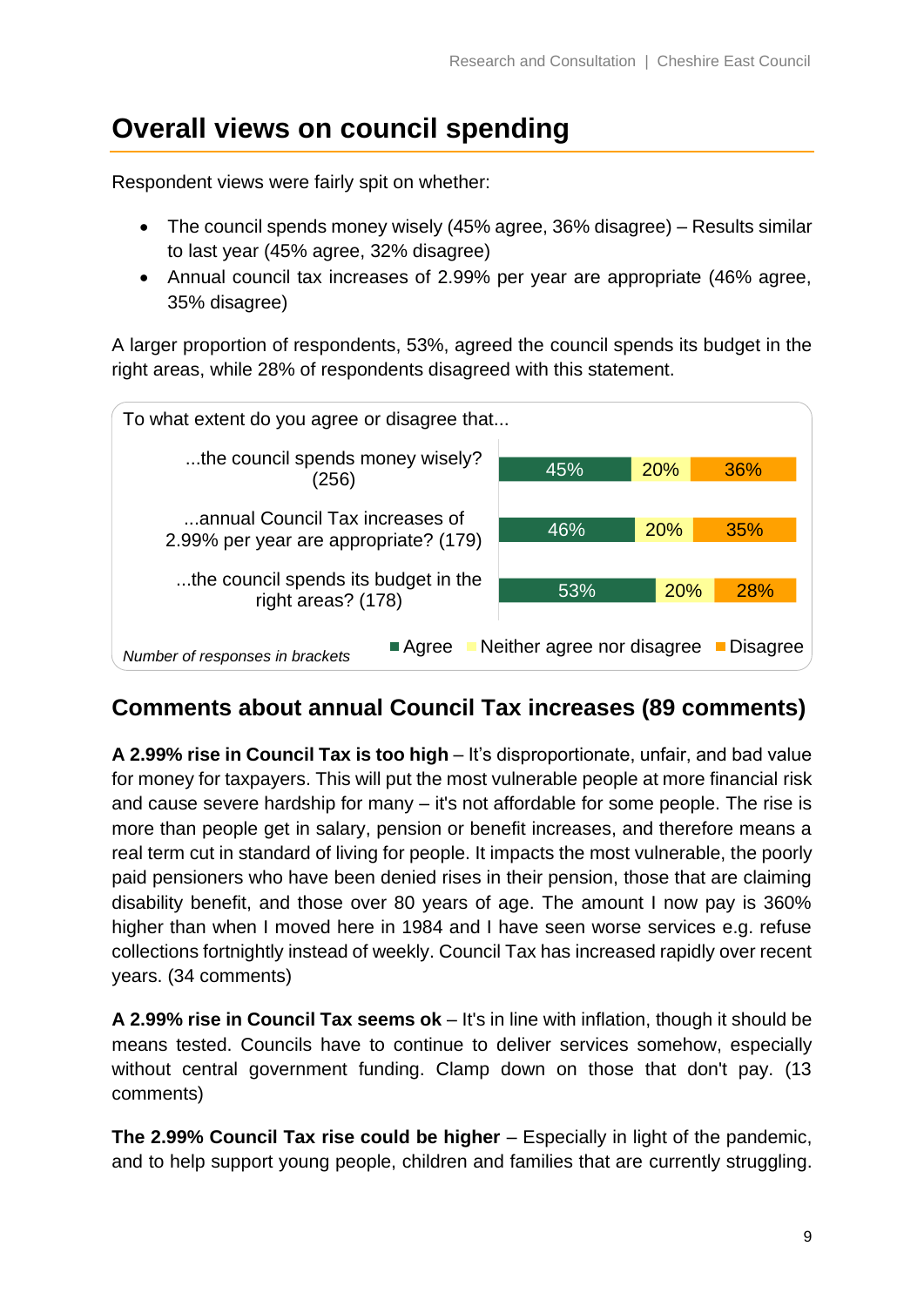What happens if inflation increases above 3%? I would prefer to pay more and get proper services. (8 comments)

**Cut bureaucracy, improve efficiency** – Make savings instead of raising council tax. We are all having to do more with less – you are not challenging yourselves enough to achieve the same. Is the council spending money correctly on the right things, and are there other ways the money could be raised? Services are not improved and much of it will go to council staff and buildings, we are paying more each year and getting less and less services. (16 comments)

**Council Tax is not value for money** – Council Tax is my largest monthly bill, around twice what I spend on food, and I don't feel that I get much for it other than my bin emptied. Significant service improvements are needed to make it seem value for money. I want to see money spent in my town. We don't see improvements in services, quite the opposite many services seem to be getting worse. (9 comments)

Other comments:

- Central government needs to fund more, it keeps local government short. Underfunding is a result of low taxation by the Conservative government. (4 comments)
- 2.99% seems a cynical attempt not to say 3%. Trying to make it look less by putting 2.99 instead of 3 is insulting. (3 comments)
- Not enough information on planned expenditure has been provided to be able to comment. (1 comment)
- Increase the amount people in lower Council Tax brackets, or in single person households, pay – they don't pay enough. (1 comment)

## **Comments about how the council spends it budget (98 comments)**

**Increase Place spending** (32 comments) – Spend more budget on this area. More money should be spent on fixing roads and potholes, repairing footpaths, clearing drains, cleaning streets, street lighting, winter gritting, grass cutting, leisure facilities, creating cycle paths, improving highways, improving the planning department and libraries. All of these areas services which need more attention.

**Cut People spending** (12 comments) – 59% seems high, this is too much spending on this area. We cannot afford to spend so much on adult social care, a new approach is needed. Less than half the budget being spent on general services rather than the requirement of specific sub-groups is inappropriate. Not sure some of the services used for social care deliver value for money. When it comes to social care the same families drain the council finances – this needs to stop by intervention. LAs should focus on the services that matter most to current taxpayers. An efficiency review of "People" is needed.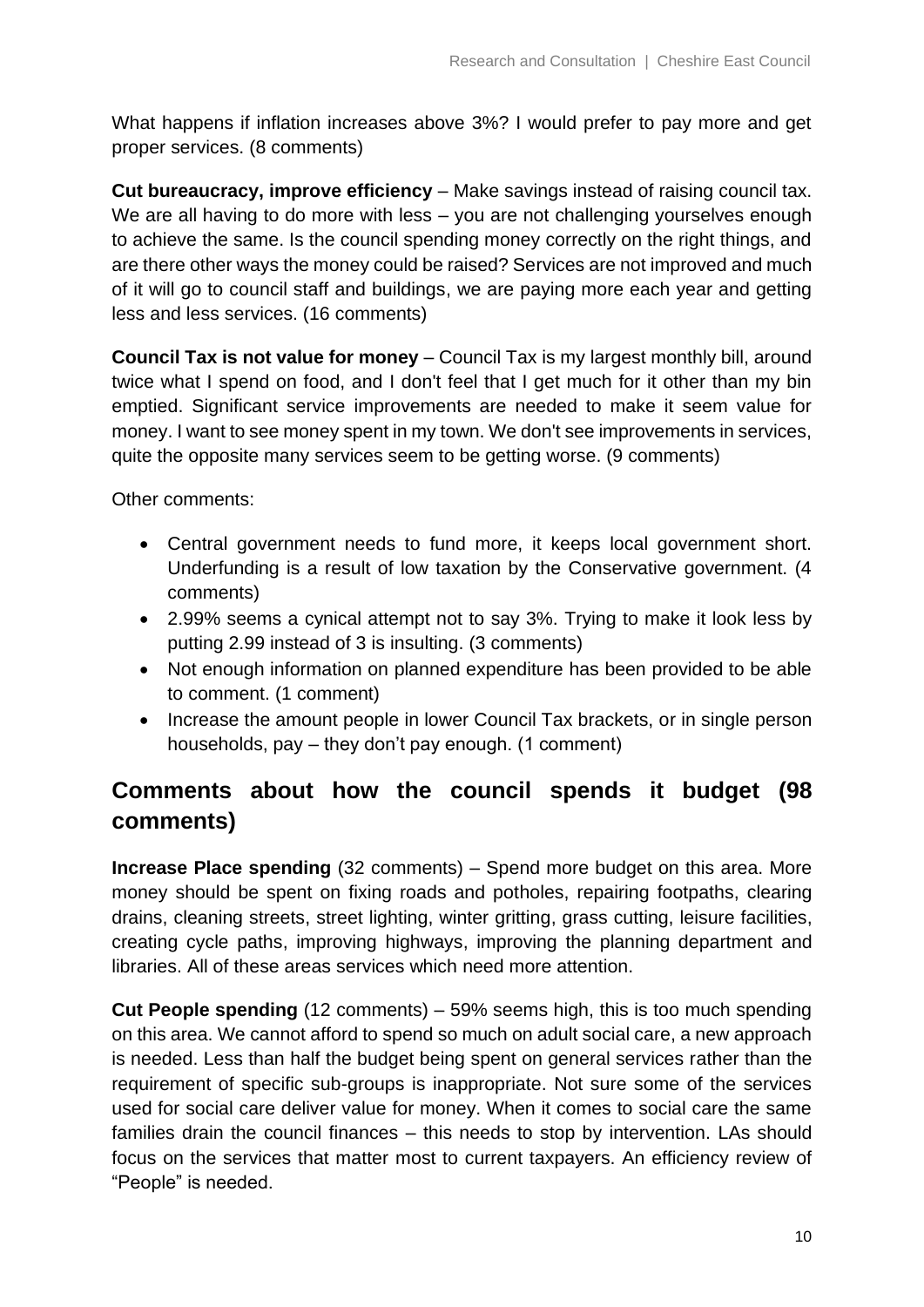**Increase People spending** (8 comments) – More should be spent here, spending here is appropriate, People is the priority over place. I am concerned that so little is spent on children particularly given the case of 'Arthur' in the news at the present. Adult social care funding comes from central government and is inadequate when compared with the true cost of private-sector social care (LA rate c.£600 p/w against private sector value of c.£900 p/w). Adult social care financial demands will continue to rise over the coming years and in order to avoid a situation similar to that in the early years sector, whereby providers are put out of business due to insufficient rates set by LAs, funding should a. rise, and b. be provided direct by central government.

**Cut Corporate spending** (12 comments) – 11% of the budget spent here seems too high, it should be cut down on.

**Cut Central Budgets** (5 comments) – Reduce spending here. The amount on Central Items seems to be quite a large proportion as it feels to be essentially 'miscellaneous' costs.

Other comments:

- Spend more in towns which have been underspent on e.g. Middlewich, Disley, Congleton, Macclesfield. Give budget spending breakdowns by towns. (6 comments)
- Improve efficiency of the council generally, reduce overheads and staffing costs. Adopt a "Right First Time" approach. (5 comments)
- Spend less on 'virtue signalling', Councillors, high wages, cycle lanes, outsourcing. (4 comments)
- More information is needed to give an opinion Has each area been successful or not? (3 comments)
- Be clearer about what is discretionary spend within the budget, and what is statutory. (2 comments)
- The way the council is funded is a problem. There's never enough money. (2 comments)
- Break budgets for each directorate down. (2 comments)
- Leisure and Planning should be self-financing. (1 comment)
- There is no reference to performance measures in the document. (1 comment)
- Spend less on achieving carbon neutral. (1 comment)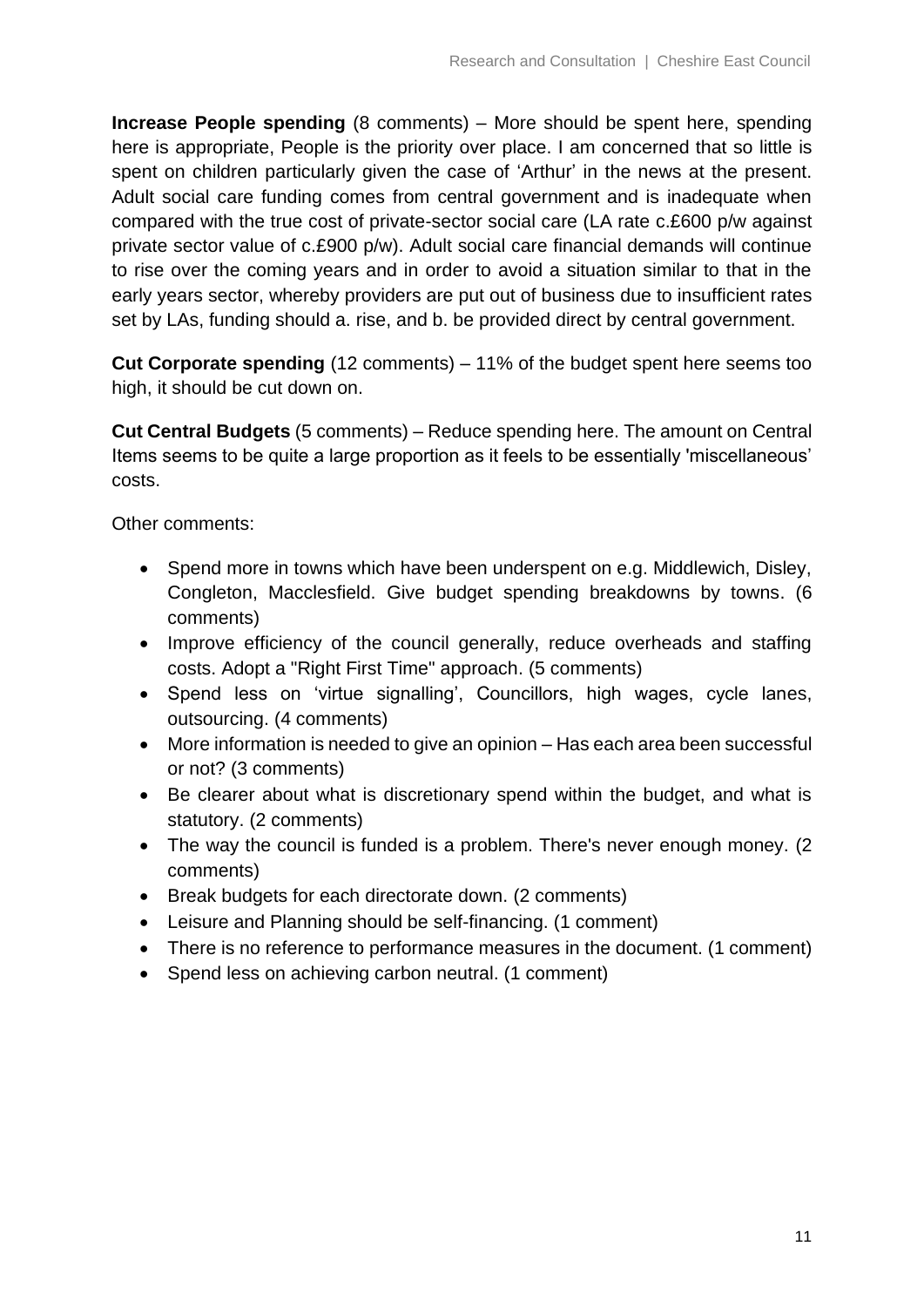## <span id="page-11-0"></span>**Overall views on this year's budget proposals**

A majority of respondents, 56%, supported this year's budget proposals.

21% opposed them, with the remaining 23% neither supporting nor opposing them.

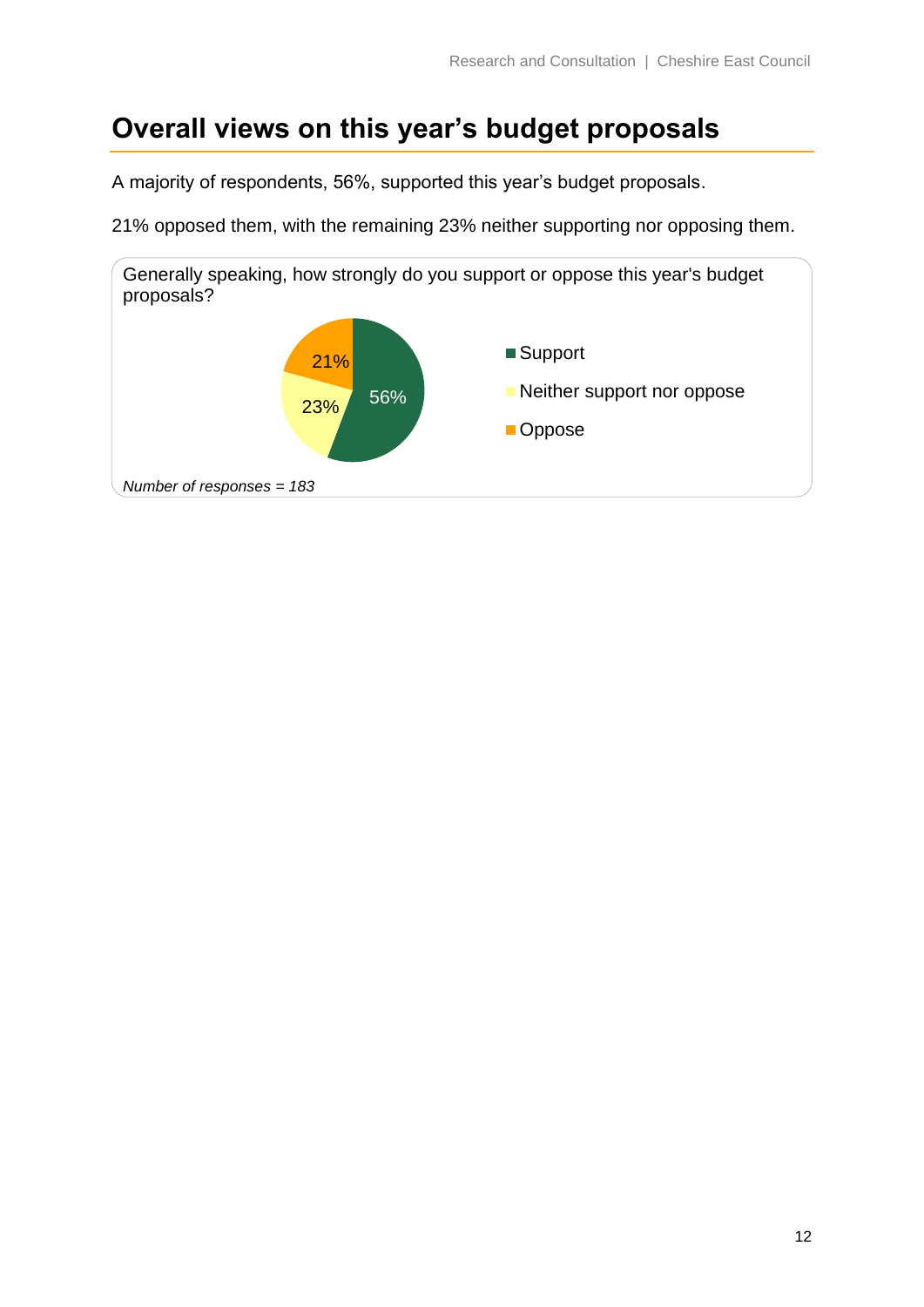## <span id="page-12-0"></span>**Views on the INVESTMENT proposals**

## **OPEN Investment Proposals**

Support for the new or revised OPEN investment proposals ranged from very strong support at 89%, down to low support at 34%.

The proposals receiving the highest levels of support were:

- Improved Debt Recovery and correcting budgeted court costs income targets to reflect actual levels (89% support)
- IT Security and Compliance (86% support)

The proposals receiving the lowest levels of support were:

- Vendor Management Phase 3 (45% support)
- Transactional Service Centre additional funding (34% support)

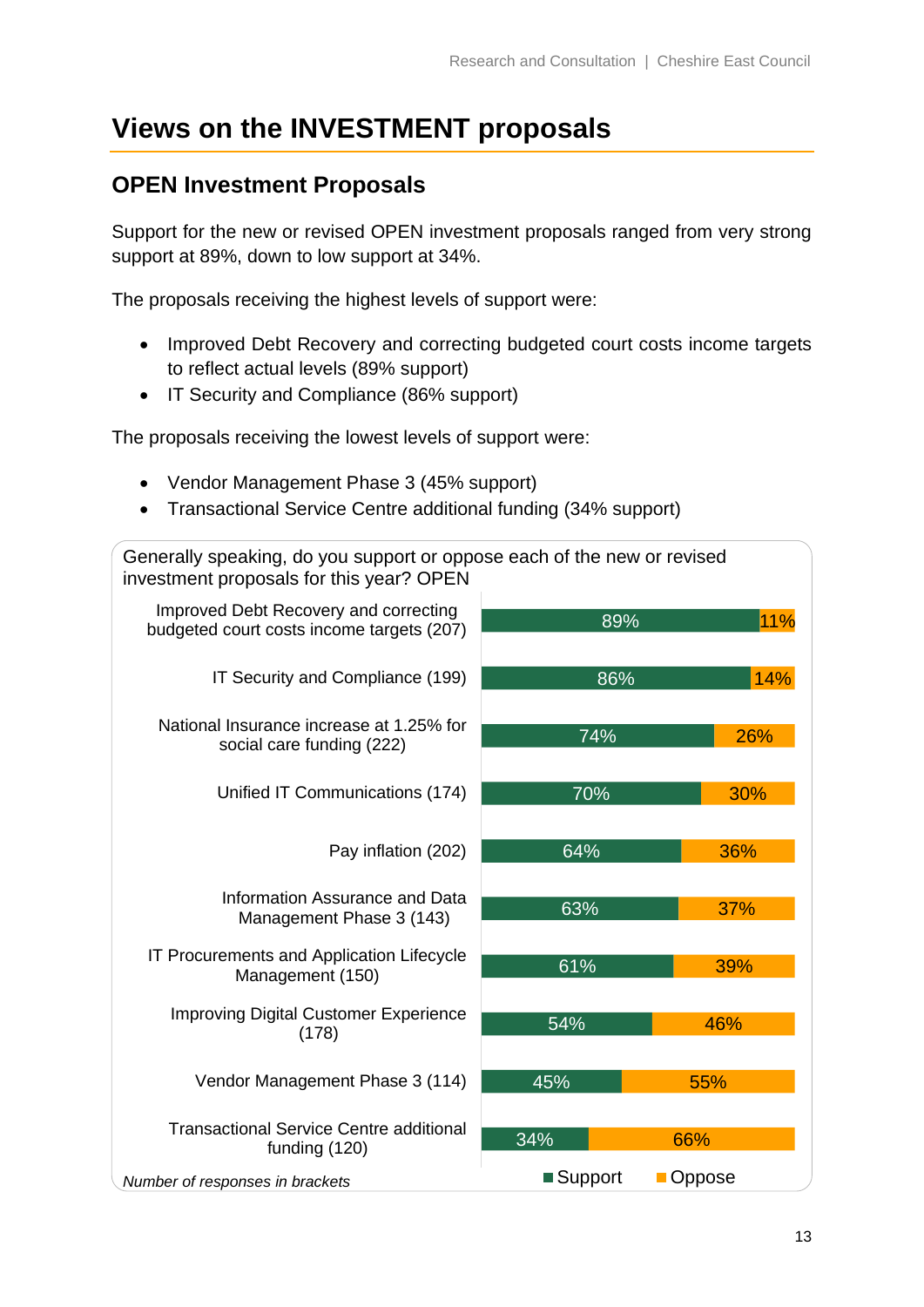#### **Comments about the OPEN investment proposals (19 comments)**

**National Insurance increase at 1.25% for social care funding:** Oppose – Given the recent announcements regarding increase in NI to cover social care, I am not able to understand the justification for yet more "levies" and council funding increases. Funding for social care should come from income tax not national insurance as it spreads the cost more equally. (2 comments)

**Unified IT Communications:** Support – Working from home is the way to go not only to give a better lifestyle balance but also reduces the Council Tax bill in heating and lighting for council offices. There should be a drive to cut down the office space, which would help the council achieve their carbon footprint. (1 comment)

**Pay inflation:** Oppose – Pay increases amongst the highest paid at Cheshire East I think is unnecessary especially given the struggles that ordinary householders have faced during Covid, particularly those that have not seen a pay increase. We don't get pay rises but have a 3% increased council tax bill. Therefore, I don't agree with automatic pay inflation issues. (3 comments)

**IT Procurements and Application Lifecycle Management:** Vendor management should be a managed internal task. It shouldn't need new or increased funding. (1 comment)

**Improving Digital Customer Experience:** Oppose – Assuming everyone can go online is a mistake. I am concerned that a greater reliance on computer systems in connecting with the public does not provide the right level of service. It is almost impossible to get hold of a real person now when you need to. Improving "experience" usually means spending money on consultants and designers, which is an extravagance we can do without. I would want the money diverted to maintenance of the Highways, which is desperately poor. Stop wasting precious money trying to improve the imagined customer service when the road infrastructure is shambolic and falling apart. Use the money where it is vitally needed not on luxuries. (7 comments)

**Vendor Management Phase 3:** Oppose – Vendor management should be a managed internal task. It shouldn't need new or increased funding. There's a lack of information to give an opinion, though this expenditure doesn't seem justified. (2 comments)

**Transactional Service Centre additional funding:** Oppose – If schools are opting out, is providing funding to cover lost income the right thing to be doing? Why are schools being allowed to drop out? What is "Unit 4"? There's a lack of information to give an opinion, though this expenditure doesn't seem justified. (3 comments)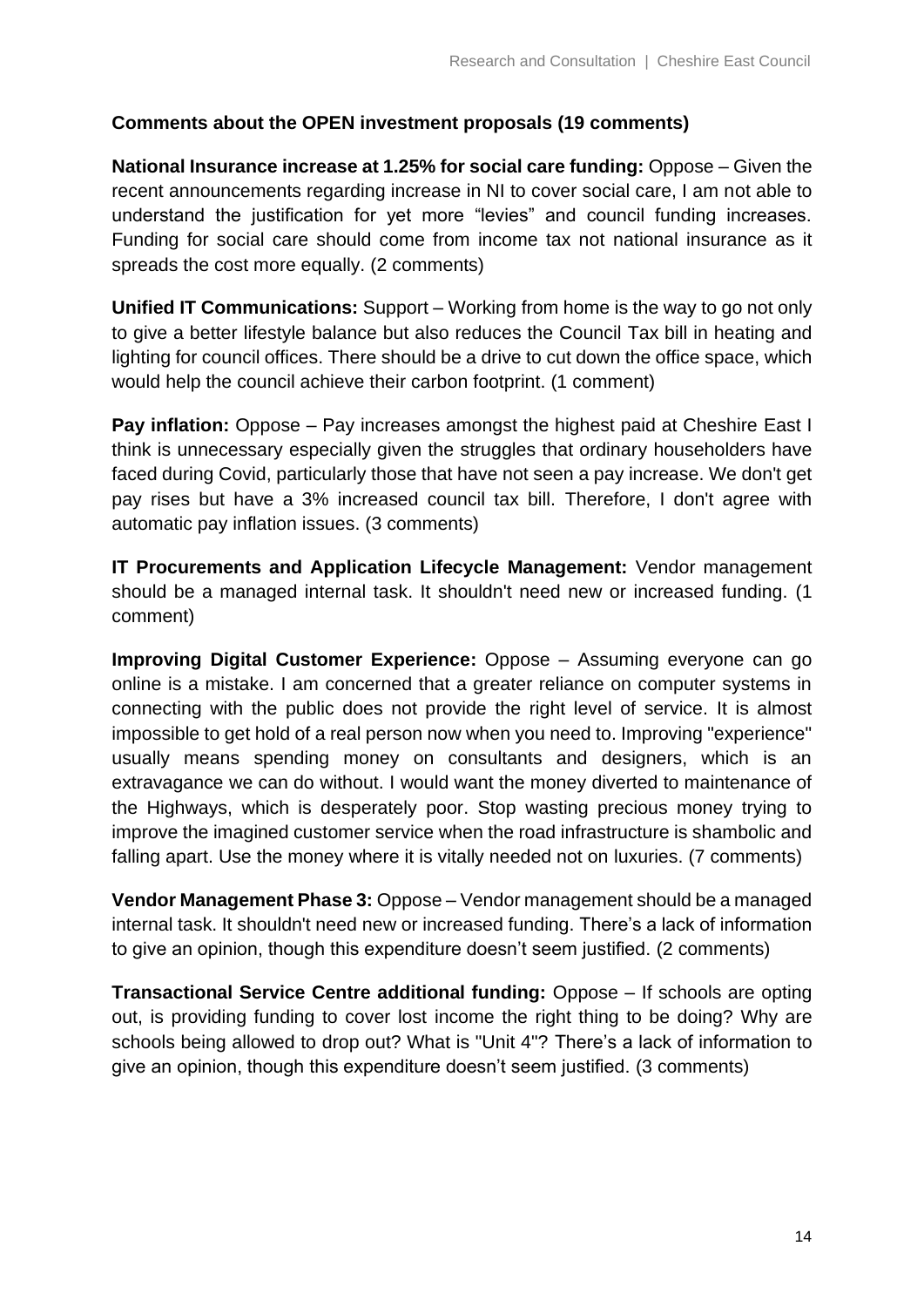## **FAIR Investment Proposals**

Support for the new or revised FAIR investment proposals ranged from very strong support at 85%, down to low support at 45%.

The proposals receiving the highest levels of support included:

- Investment in Cared for Children and Care Leavers and other pressures (85%)
- Investment in Adult Social Care (85%)

The proposals receiving the lowest levels of support included:

- Care fee uplifts (65%)
- Revenue costs for Crewe Youth Zone (45%)

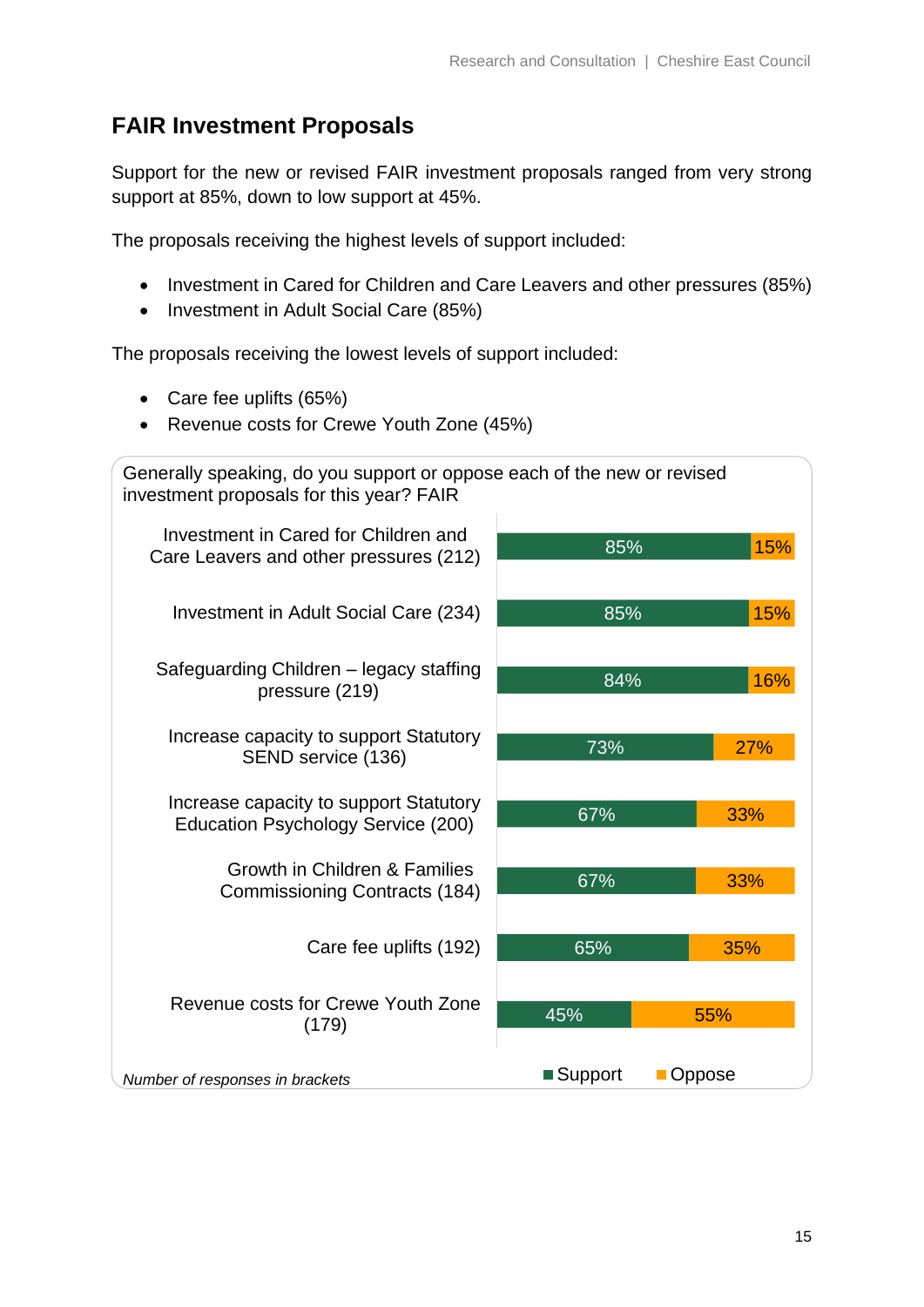#### **Comments about the FAIR investment proposals (13 comments)**

**Investment in Cared for Children and Care Leavers and other pressures:** A first year £4million investment, followed by £400,000 investment each year thereafter is a ridiculous difference for each year's investment – the service desperately needs to have continuous high investment in the front-line social workers and foster carers. (1 comment)

**Safeguarding Children – legacy staffing pressure:** Legacy staffing pressures are a council / public sector tradition. If the service is managed better there won't be legacy pressures. (1 comment)

**Increase capacity to support Statutory SEND service:** Support for this proposal as SEND are always underfunded and early intervention makes for happier children, families, schools and peers. (1 comment)

**Increase capacity to support Statutory Education Psychology Service:** Support for this proposal as investment in educational psychology services is necessary. Increased capacity in the Education Psychology service is required because of the previous excessive cuts in this service over the last 10 years. Opposition to this proposal came in the form "Education psychology! Really!". (3 comments)

**Revenue costs for Crewe Youth Zone:** Support for this proposal was given as respondents approved of improving children's lives. Opposition to the proposal was expressed as some felt that Crewe seems to "suck in a disproportionate amount of the council's budget", and that it is disappointing to see yet another "Crewe centric" project singled out for extra spend. Where are the Macclesfield / Congleton / Bollington etc projects and spends going? Youth projects should be locally funded. (6 comments)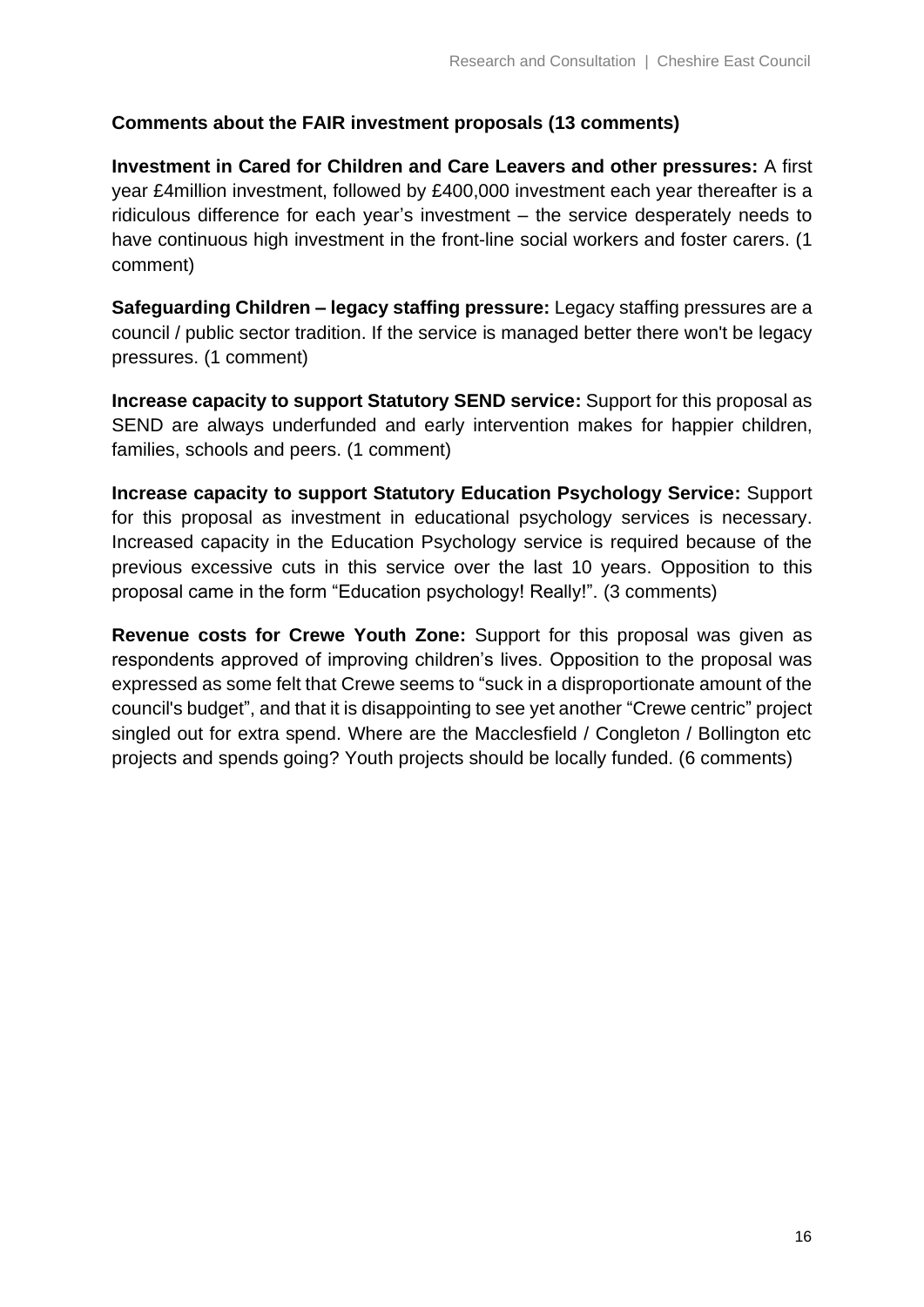## **GREEN Investment Proposals**

Support for the new or revised GREEN investment proposals ranged from 84% for the "local supported buses" proposal, to 79% for the "school transport" proposal, to 69% for the "parking service – postponement of review of charges" proposal.



#### **Comments about the GREEN investment proposals (32 comments)**

**Local Supported Buses:** Support was expressed for an affordable bus services as they are a lifeline for elderly people. Some felt services should be extended and should also service the new housing estates that have been built around most Cheshire East towns, as without such expansion there will be an inevitable increase in car journeys. Some felt it was difficult to get around Cheshire East by public transport and so more buses are needed. Opposition for the proposal was expressed as some felt that a lot of local buses seem to be empty and unused. (8 comments)

**School Transport:** Opposition to this proposal was that some felt school transport should be funded by parents unless there is a genuine affordability issue, or if a child has special needs. Others felt the council should make children walk or cycle, that children need more exercise, and that safe cycle routes should be provided especially in all new housing estates for children to cycle to school on. (6 comments)

**Parking service – postponement of review of charges:** Opposition to this proposal came from those that felt a comprehensive and fair arrangement of parking charges is well overdue. They felt that parking charges should be the same across the borough and should not differ between different towns. They felt this is an issue that has not been resolved in 12 years – since 2009 when the council was formed. Why do some towns like Macclesfield pay for parking when others like Alsager and Sandbach do not? Others were unhappy that Members "refused to allow the public to have their say on the parking proposals which would have ensured fair and equal charging across the free towns, villages and local service centres". They felt a review of car parking charges should be urgent as the current policy "is totally unfair and discriminatory". Others simply felt car parking should be free across the borough. (18 comments)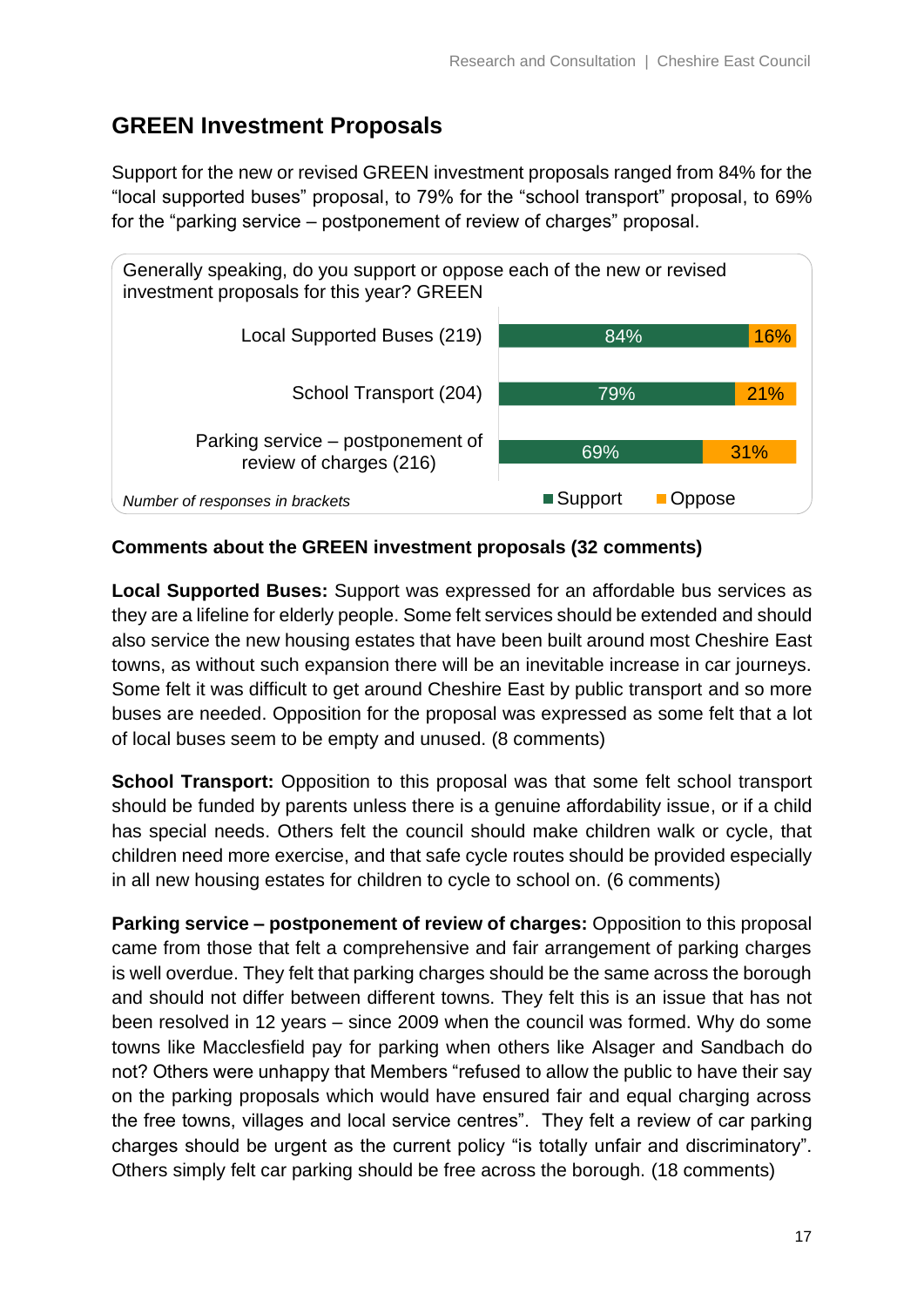## **CENTRAL BUDGET Investment Proposals**

Support for the new or revised CENTRAL BUDGET investment proposals ranged from 50% for the "Minimum Revenue Provision" proposal, to 45% for the "change to unringfenced specific grants estimates" proposal.



### **Comments about the CENTRAL BUDGET investment proposals (7 comments)**

**Minimum Revenue Provision:** Funds should not be spent unless the council can demonstrate that it benefits all, not the few, they should not be allocated based on "political bias". Why is the Middlewich bypass not mentioned yet the Poynton relief road is? That bypass is essential and grossly overdue. Unsure why the initial investment is £4 million, then £1 million and £1 million – more information is needed about why this is the case. (6 comments)

**Change to unringfenced specific grants estimates:** More solid figures are required, rather than estimates, before they are passed. (1 comment)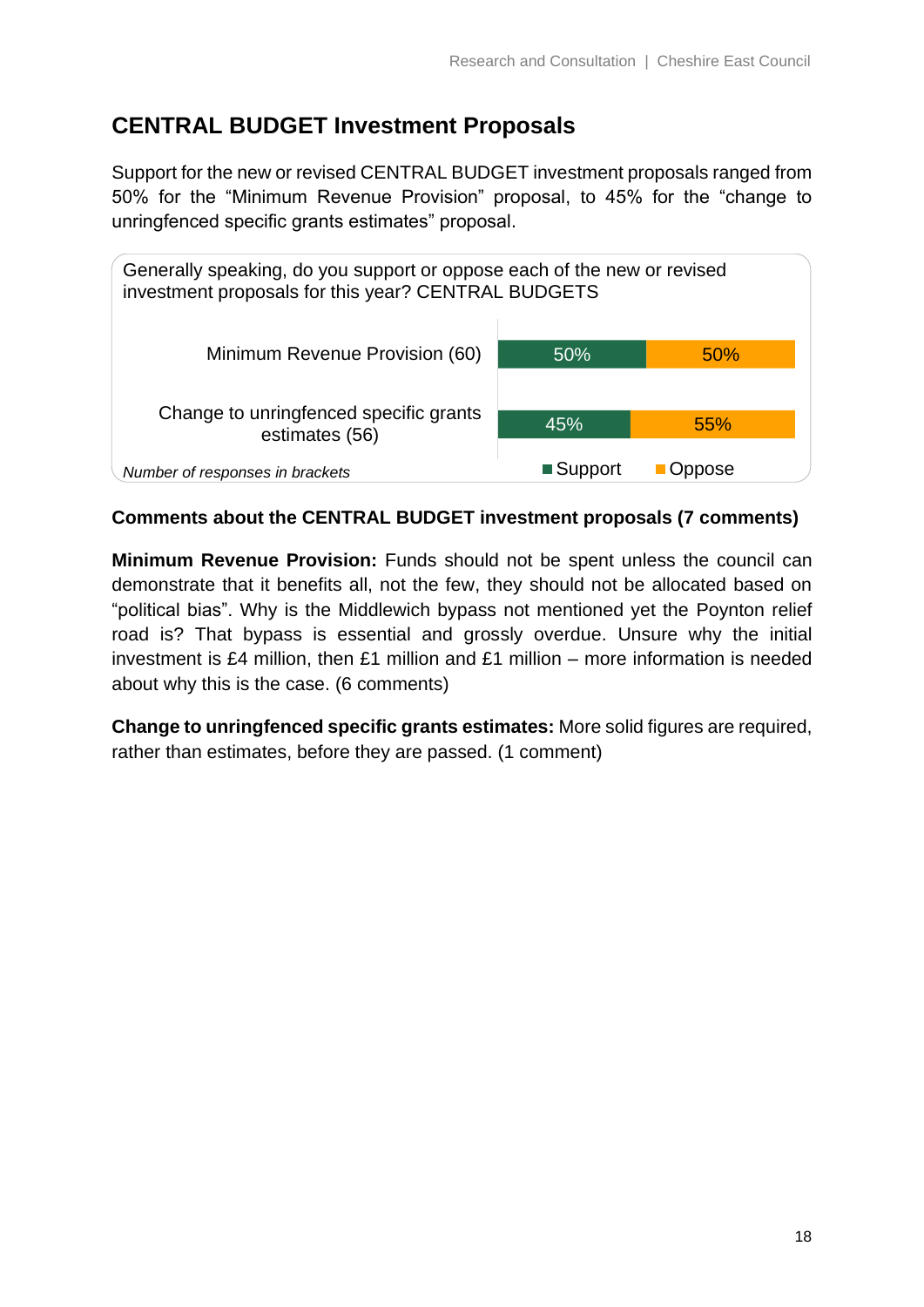## <span id="page-18-0"></span>**Views on the SAVING proposals**

## **OPEN Saving Proposals**

Support for the new or revised OPEN saving proposals ranged from 86% for the "Removal of temporary implementation budget and investment to run the new Financial System" proposal, to 83% for the "Staff Travel and related savings" proposal.



### **Comments about the OPEN saving proposals (4 comments)**

**Staff Travel and related savings:** Support was expressed for this proposal as it was felt staff travel is mostly not necessary when digital alternatives such as Microsoft Teams and Zoom etc are proven alternatives, they felt staff work on the premise that staff have no reason to travel anywhere. One respondent queried if this a real saving, as council staff have worked from home for a year now, they wondered if car allowances are still being paid. (4 comments)

## **FAIR Saving Proposals**

Support for the new or revised FAIR saving proposals ranged from 80% for the "redesign of Early Help Services into a Locality model" proposal, to 56% for the "restructure Early Help Budget to fund Crewe Youth Zone" proposal.

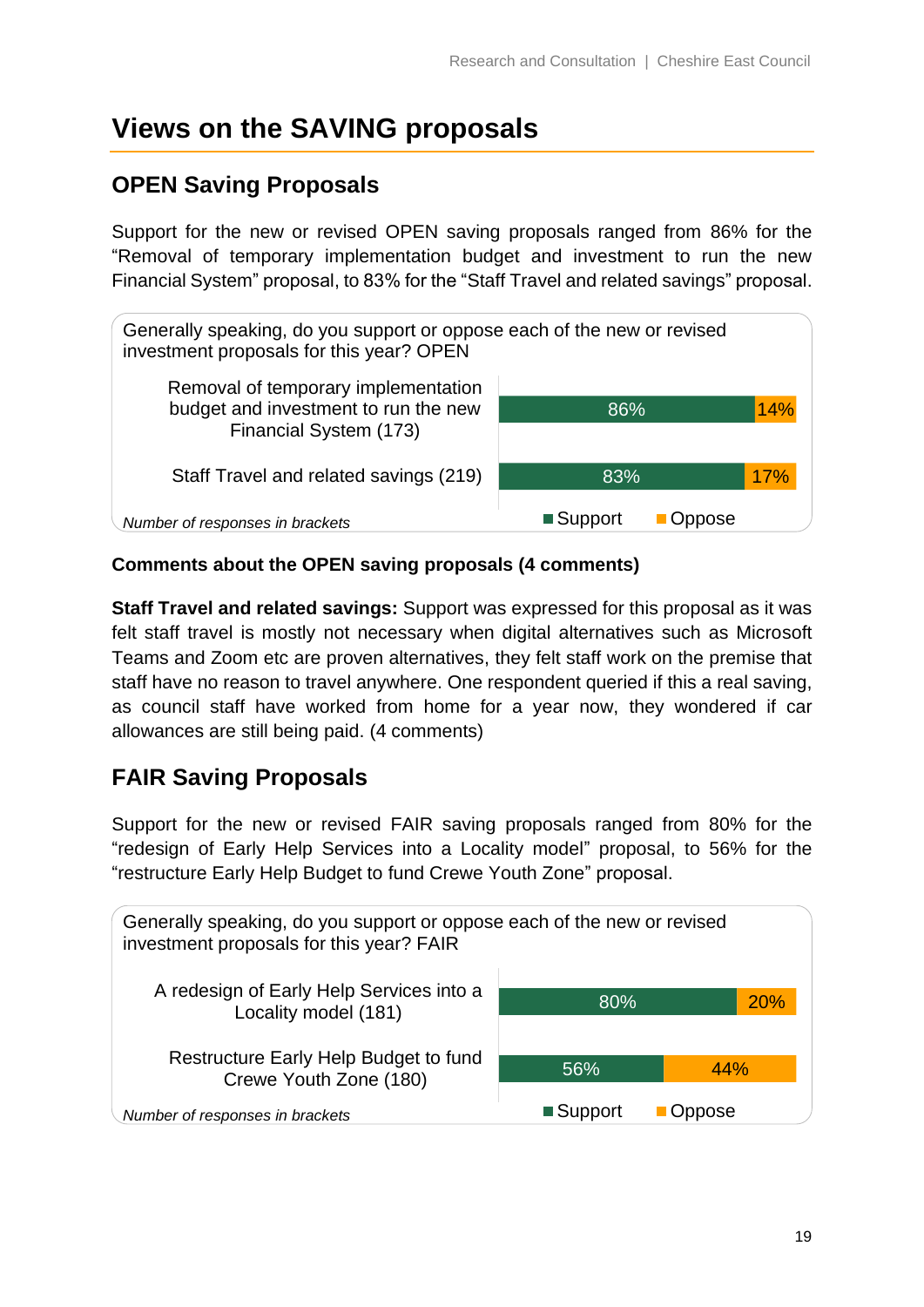### **Comments about the FAIR saving proposals (13 comments)**

**A redesign of Early Help Services into a Locality model:** Support was expressed for a review / redesign of the service. Opposition to the proposal was that some felt the Early Help restructure would be a return to old ways of working which were proven not to work for the service in the past. They felt budget reductions in the Early Help Service should be avoided, as cutting budget here would be a false economy. Rather grants should be sought to implement changes, then the benefits could be reaped. A query was raised as to whether this service can be delivered with a reduced budget. One respondent questioned the Locality Model being proposed, as they felt this "does bring advantages in meeting local need BUT there is no evidence that the adoption of this model will compensate for those early help services that have already been cut from the MTFS. In the light of rising costs in Childrens services this is an untested model that may prove to be a false economy and put our most vulnerable children and families at unprecedented risk as we continue to move through the Covid pandemic". (5 comments)

**Restructure Early Help Budget to fund Crewe Youth Zone:** The main opposition to this proposal seemed to be around the fact Crewe was being given investment for extra services, but other areas were not, and this was seen as unfair. Respondents wanted equal expenditure per head of population, rather than one place benefitting over others as is perceived. Some felt Crewe gets too much focus for spending when youth services are greatly needed across the whole borough, and to focus just on Crewe is a high-cost and potentially high-risk enterprise. One respondent questioned the Youth Zone model, stating "it is reliant on external support funding, government grants and ongoing revenue spending from the council. To date the external sponsors are not confirmed and without a sound business case, the government funding will not be released. Sustainability after the initial three years (into the next MTFS period) is unknown. Whilst the Youth Zone model has been successful in some urban areas, it has experienced significant failures in others". (8 comments)

## **GREEN Saving Proposals**

No new or revised Green saving proposals were put forward for 2022 – 2026.

## **CENTRAL BUDGET Saving Proposals**

Support for the new or revised CENTRAL BUDGET saving proposals ranged from very strong support at 81%, down to low support at 50%.

The proposal receiving the highest level of support was 81% for "use of earmarked reserves", and the proposal receiving the lowest level of support was 50% for "central pension adjustment":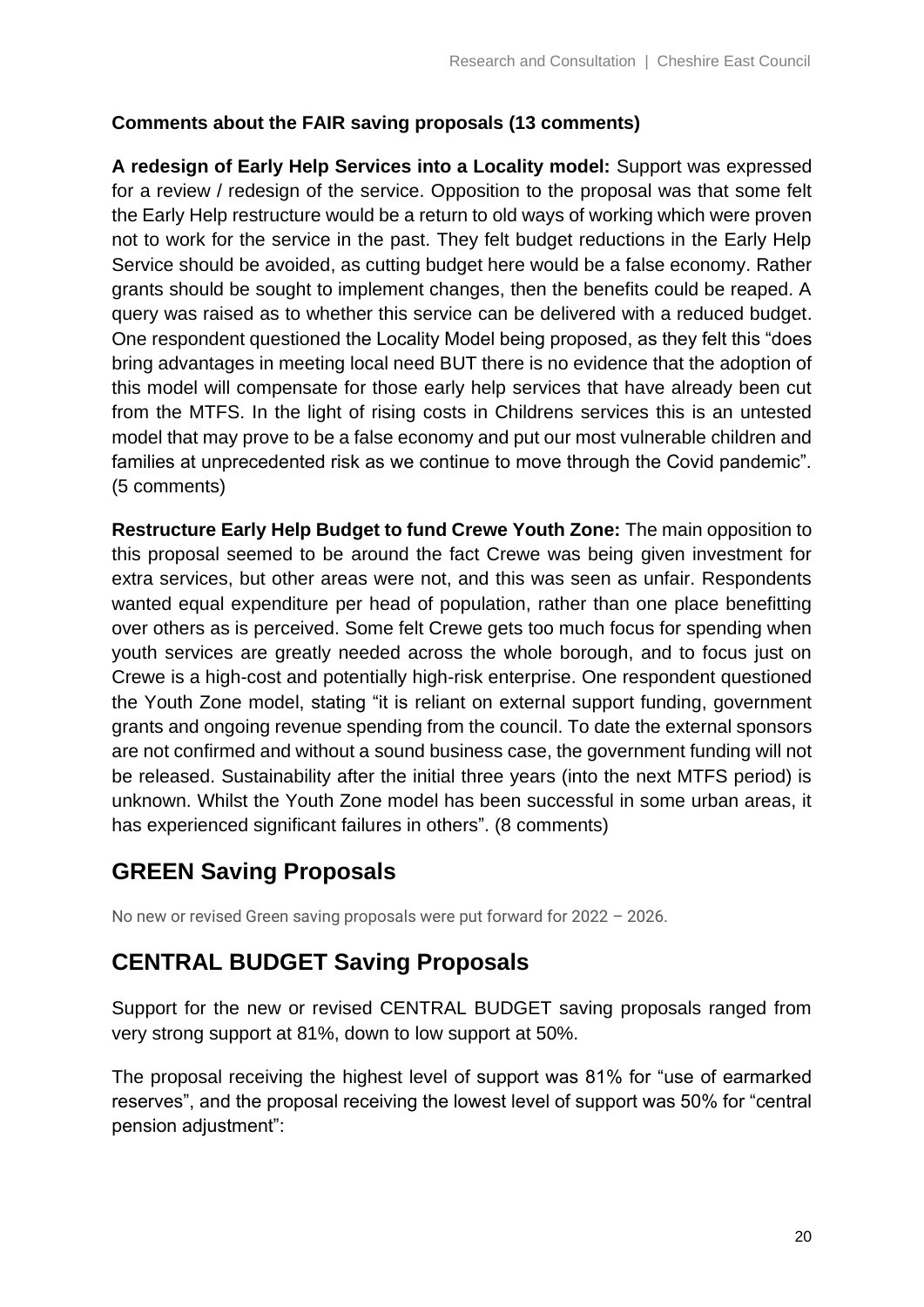81% 19% Use of Earmarked Reserves (62) Generally speaking, do you support or oppose each of the new or revised saving proposals for this year? CENTRAL BUDGETS



### **Comments about the CENTRAL BUDGET saving proposals (11 comments)**

**Use of Earmarked Reserves:** Would it not be more prudent to utilise these funds to increase general reserves to more than the current level of just 3.4%? I do not have enough knowledge on this proposal to be able to comment. (2 comments)

**Bad Debt Provision – change in provision:** I do not have enough knowledge on this proposal to be able to comment. (1 comment)

**Business Rates Retention Scheme:** It seems odd to not factor in any saving estimate figures, whereas you have for all other proposals. (1 comment)

**Council Tax:** This proposal isn't clear – If the proposal is to decrease spending, does that mean council tax will go down or that we just get less for our money? I support this proposal if payments are reduced, I oppose it if they go up and we get less! Council Tax should not be increased for 2022/23. Council Tax does not represent good value for money. Waste collection should be included within the council tax so to state that this is in additional costing seems erroneous. Don't allow extra planning permission if you cannot support the infrastructure from the income brought. (5 comments)

**Central Pension adjustment:** You should not be using MTFS to deal with pensions, which are inherently LONG term – Cheshire East Council should not fall into the trap of most Local Authorities trying to save on pensions and then having to catch up later. The council pension scheme is already generous and being paid for by householders who cannot afford their own pension. I do not have enough knowledge on this proposal to be able to comment. (3 comments)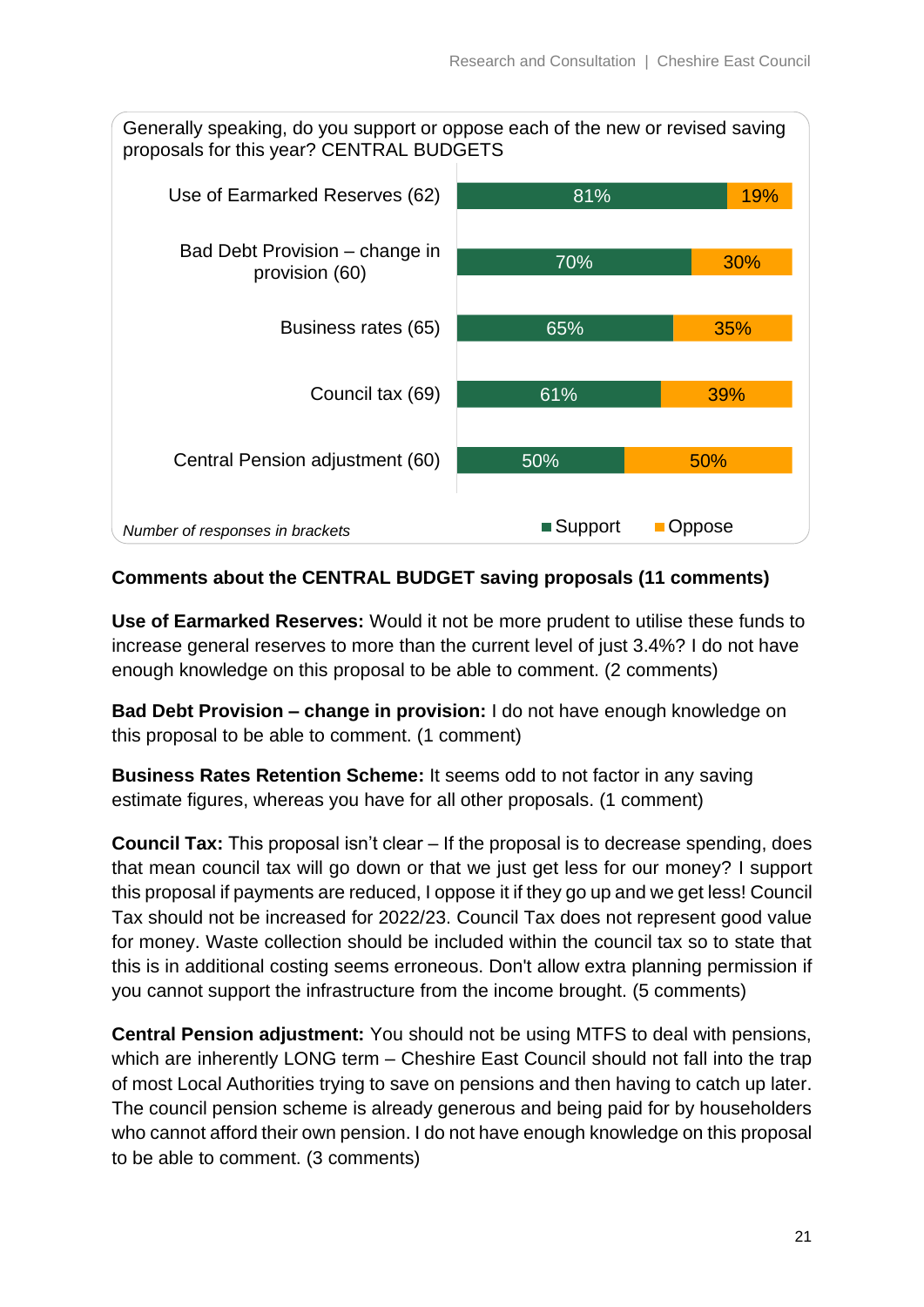## <span id="page-21-0"></span>**The carbon impact of proposals**

A majority of respondents, 70%, supported the introduction of "net carbon impact" assessments for all new saving and investment proposals that are put forward.



## **Reasons for supporting the introduction of "net carbon impact" assessments (34 comments)**

Respondents were in support of the introduction of "net carbon impact" proposals and felt the council should get on with it. They felt the council could be more ambitious on this and hoped that it is not just a "box ticking exercise" (5 comments).

Some felt that:

- Getting the council culture right will be important for achieving carbon neutrality (1 comment)
- Integrated plans will be needed to deliver carbon neutrality (1 comment)
- The council must ensure it fully understands the issues before implementing changes (1 comment)
- It won't work unless the government "levels up" (1 comment)

Respondents suggested how the council could help achieve net carbon neutral:

- Commit to electric vehicles and EV charging points, including electric buses and council vehicles (7 comments)
- Restrict car use / reduce reliance on cars (3 comments)
- Council staff to work from home more. Reduce council office space. (3 comments)
- Ensure Planning and Building regulations are "green" (2 comments)
- Improve walking and cycling routes (2 comments)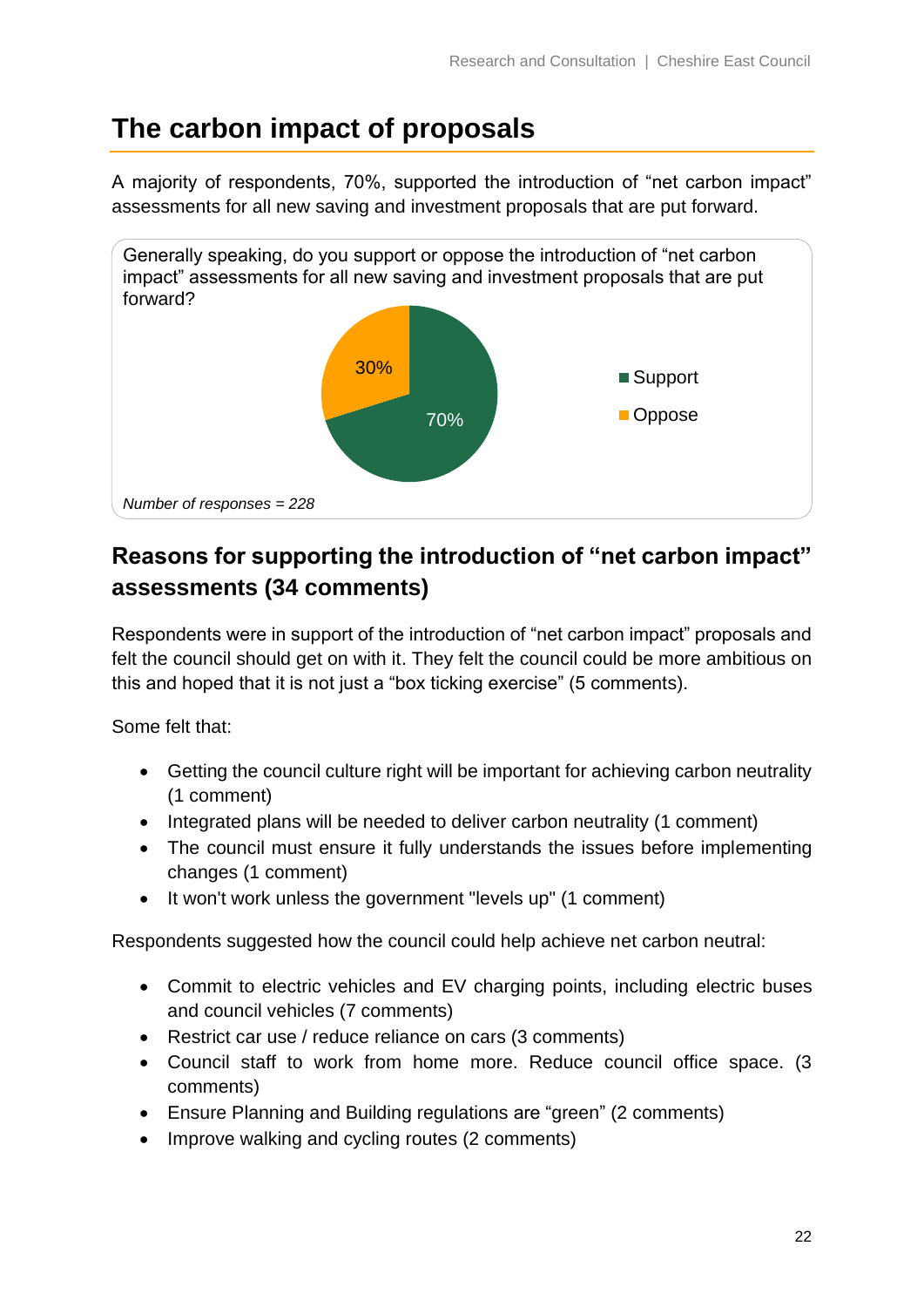- Reduce reliance on solid fuel heating, improve alternative heating such as geothermal heat distribution (2 comments)
- Improve public transport (1 comment)
- Focus on improving air quality (1 comment)
- Keep traffic moving to reduce carbon emissions (1 comment)
- Provide alternatives to Electric Vehicles, such as Green Hydrogen for Transport and Heating, systems which do not involve dangerous mining for materials (1 comment)
- Don't rely on one energy source for everything (1 comment)

## **Reasons for being opposed to the introduction of "net carbon impact" assessments (17 comments)**

Becoming carbon neutral will cost too much – Some felt that residents cannot afford carbon neutral policies, and that they do not care about being net carbon neutral if it costs money (apart from a minority of people that have a lot of it that is).

They felt it's just another tax on those that can't afford it, and that money would be better used elsewhere, and that the council should prioritise getting services right.

Their support for this was conditional on measures being practical and not requiring people to incur unrealistic costs e.g. for Heat Pumps. They suggested it would have been helpful to have an estimate of the additional overhead associated with each proposal in order to give an informed opinion whether net carbon neutral proposals are acceptable or not. (10 comments)

Others were opposed to it as they felt:

- 2025 is too soon and too ambitious a deadline and needs extending (3 comments)
- Being net carbon neutral for the UK is a waste of money and time, and regardless of what we do, our impact is about 1% of world emissions now (2 comments)
- It will increase bureaucracy and the number of consultants (1 comment)
- "Offsetting" should not be used as it feels like it is "quite a scam!" (1 comment)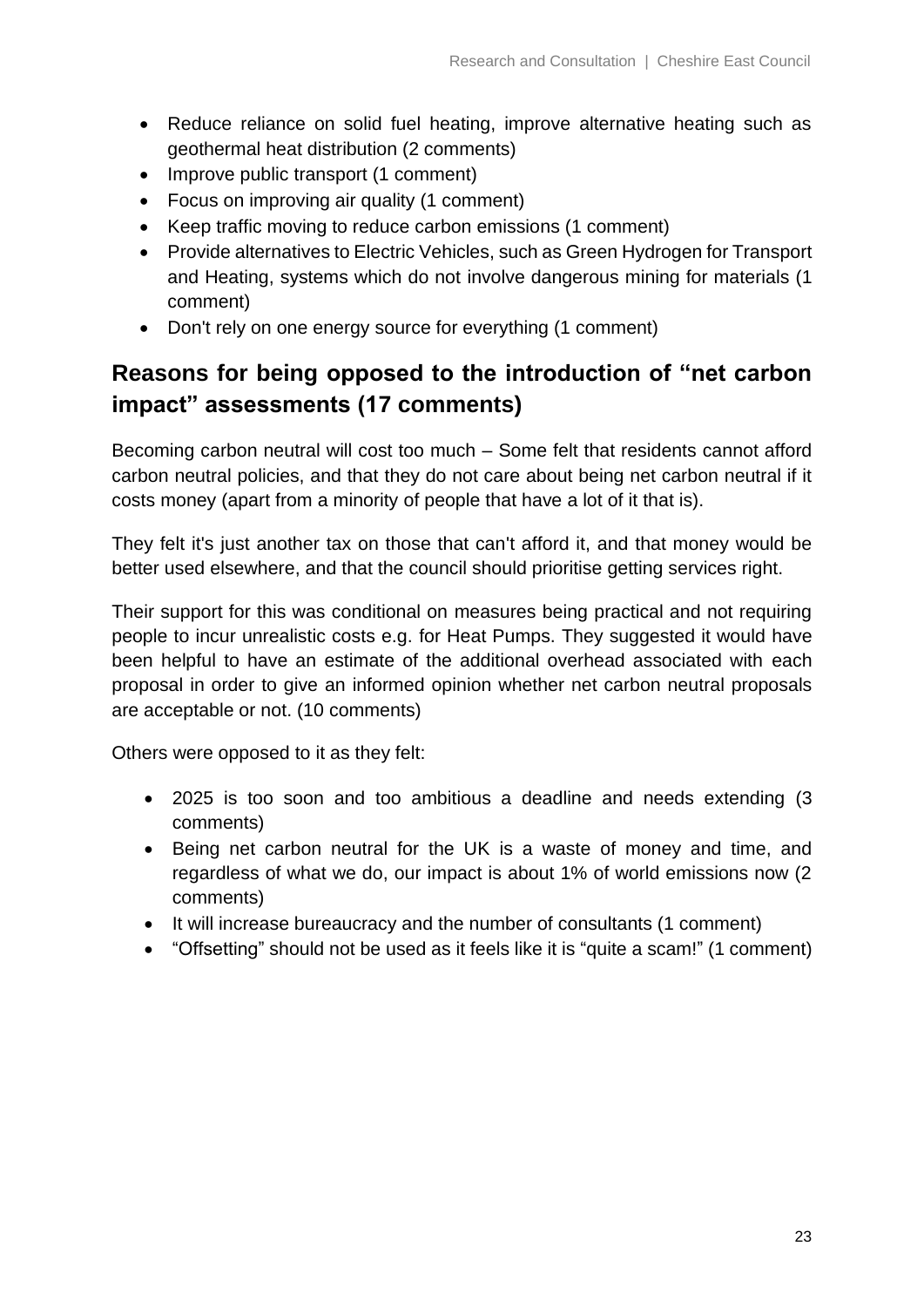## <span id="page-23-0"></span>**Final survey comments on the budget engagement**

Respondents were given the opportunity within the engagement survey to give any final comments on the budget consultation if they wished to  $-61$  comments were made by respondents and these have been summarised below.

#### **Rising living costs and Council Tax value for money**

Some respondents pointed out that costs are rising rapidly at the moment for both the council and residents and felt that a more efficient / smarter approach will be needed in the near future to make savings, and to prioritise and streamline services. Some felt that 3% Council Tax rises are unacceptable, and that Council Tax is not value for money. They suggested that taxation should be reduced wherever possible, particularly at a time of rising inflation and living costs, and that perhaps more savings proposals should have been made within this consultation to stop Council Tax going up (6 comments).

Others felt that while they feel the council does a good job overall, that past corruption still taints the council's image, and that central government funding cuts over the last decade has "a lot to answer for" (5 comments).

#### **Prioritise spending**

Others suggested the council needs to "stop spending money on stuff the public don't need", and that the council has "gone over complicated and need to go back to offering basic services again". They felt the council needs to manage its finances better, think like a business, not waste money on IT projects and on employing people for "woke" jobs (9 comments).

They felt that "given the limited funds available to the Council, money should be spent on real things like road repairs", and highways, with others suggesting the council should reduce capital spend on building new roads and should focus on looking after the ones that already exist instead (5 comments).

Others asked why they should pay for services, such as social care, that they do not use. Others suggested that Social Care Services will always spend more than they have, that having worked in this area this is the ethos and culture of the service and that it needs to change (4 comments).

Respondents also reiterated that they felt that Crewe gets too much focus for spending at the expense of other areas in Cheshire East, and that equity of spending by area is a concern (6 comments).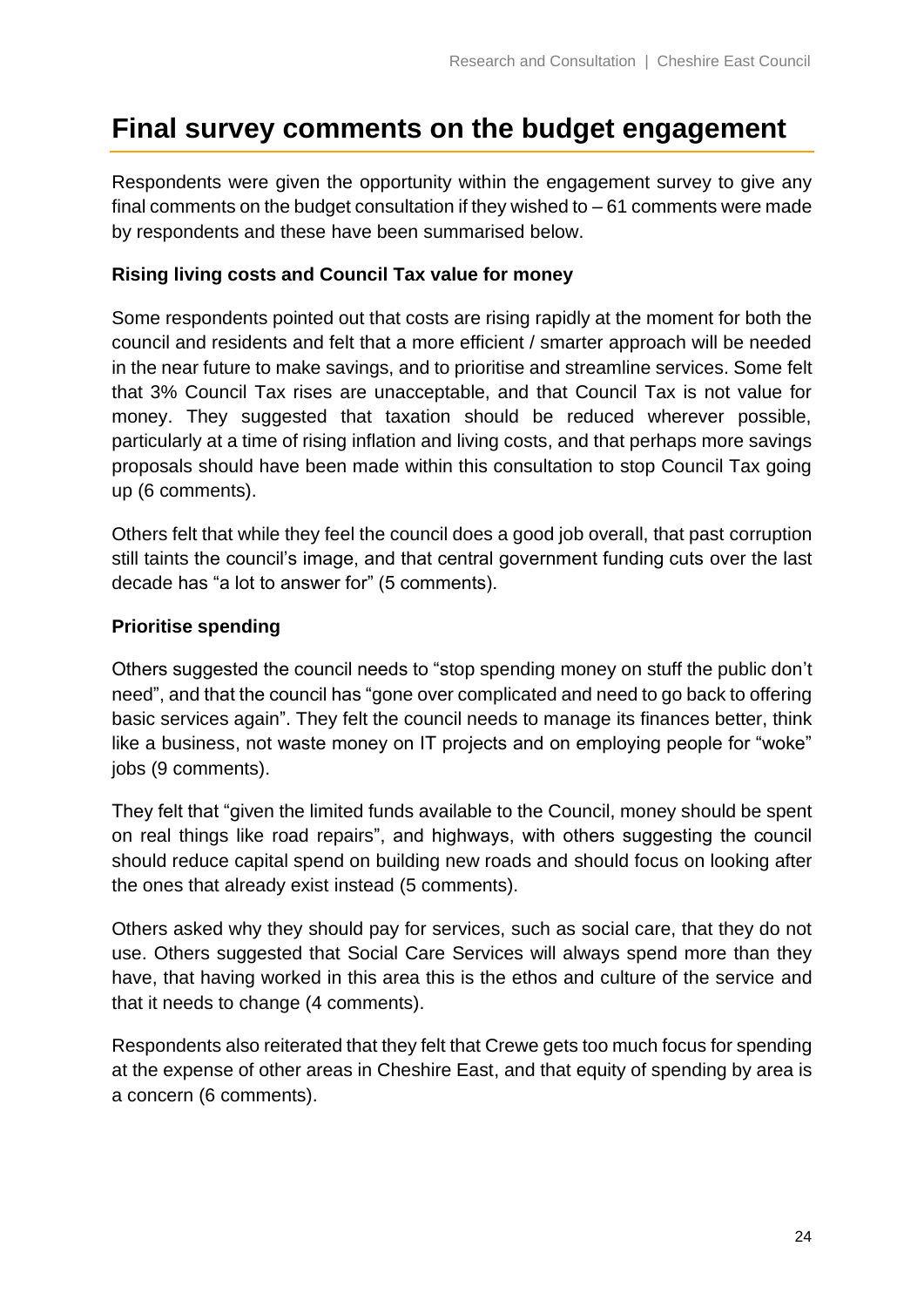#### **Improve the budget engagement**

Respondents reiterated that the budget engagement could be improved by providing more transparency on spending – provide detail about who is spending what.

They felt the engagement could be improved by providing more and clearer information, using simpler language, publicising it better (perhaps in Council Tax leaflets), acting on feedback, and consulting for a longer period of time (21 comments).

#### **Final comments**

Some final comment on the budget engagement included:

- Working from home has many benefits for everyone (1 comment)
- The council should remove rubble charges (1 comment)
- The council should reduce Town and Parish Council precepts and not allow them to spend money on "vanity projects" (1 comment)
- That the council's culture must improve generally (1 comment)
- Free car parking for staff should be removed in car parks where members of the public have to pay (1 comment)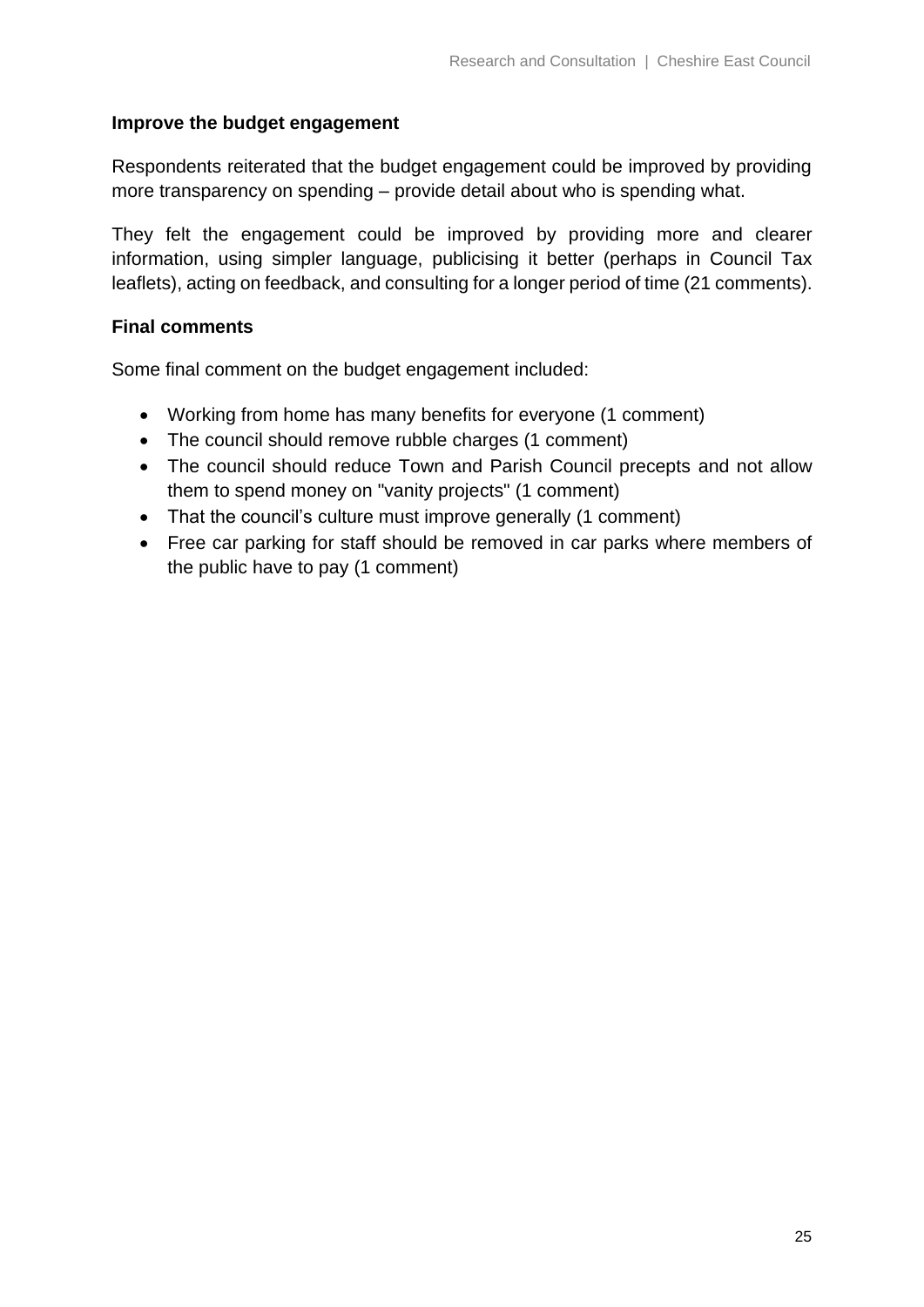## <span id="page-25-0"></span>**Conclusions**

### **General support for proposals**

Respondents generally supported this year's proposals overall, with 56% in support, and 21% in opposition to them.

#### **Responses to the investment and saving proposals**

Of the 32 new or revised investment and saving proposals put forward this year, most achieved majority support from consultation respondents, with just 4 achieving less than 50% support. Full feedback on each of these proposals can be found in the main report and in the appendices.

The proposals that stand out as receiving the greatest number of responses included:

Parking service – postponement of review of charges: This remains a divisive legacy issue which continues to engender feelings of discrimination in some residents – can the council develop a more satisfactory policy for this issue?

Crewe Youth Zone and Early Help Services redesign: Concern was raised about the models being proposed for both these proposals, and about whether redistributing funds from one to the other is the right thing to do.

### **Rising costs of living**

A key theme arising in consultation feedback this year centred around increasing living costs and inflation.

Whilst some respondents indicated that they could afford to pay a 2.99% increase in Council Tax, and could even pay more, for many of the most vulnerable residents such an increase will contribute to a real term cut in the standard of living, at a time when other costs of living are rising sharply as well. Some would rather see the council make greater efficiency savings rather than see a rise in Council Tax.

### **Spending budget in the right areas**

There were mixed responses about whether the council spends its budget in the right areas – Several suggested that the council must increase spending in "Place", and particularly on highways and on improving the condition of the roads – this remains a consistently high priority for residents.

There was also a mixed response about People spending, with some feeling it should be increased, while others felt it should be decreased. This may also be an issue that will dominate discussion for years to come as the council dedicates increasing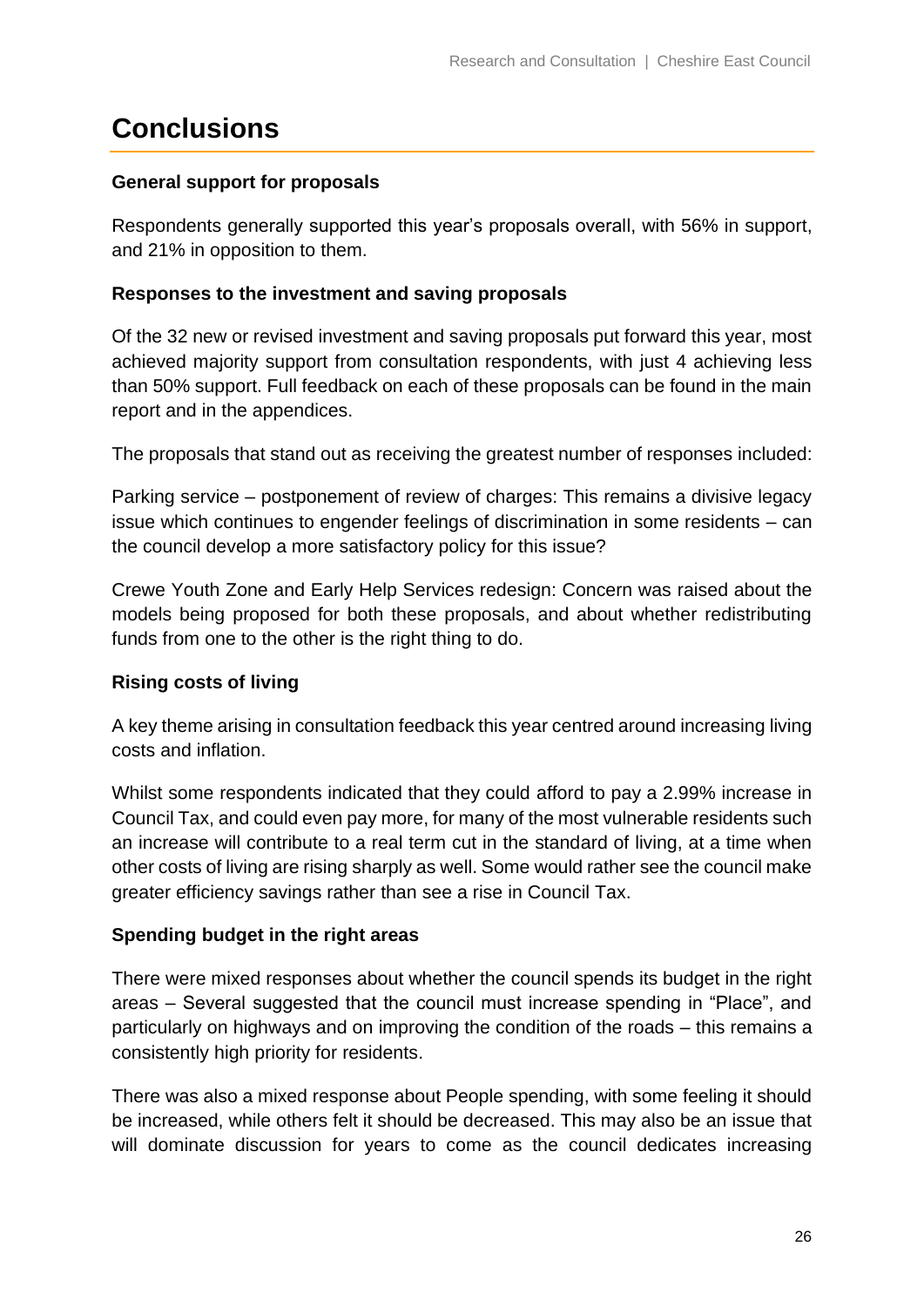amounts of its budget to social care, and as the average age of the Cheshire East population continues to rise.

A key concern raised this year was also that Crewe gets too much focus for spending. This is a continuing concern from many that spending is not seen as equitable by area across the borough, with many holding the perception that some areas are favoured over others.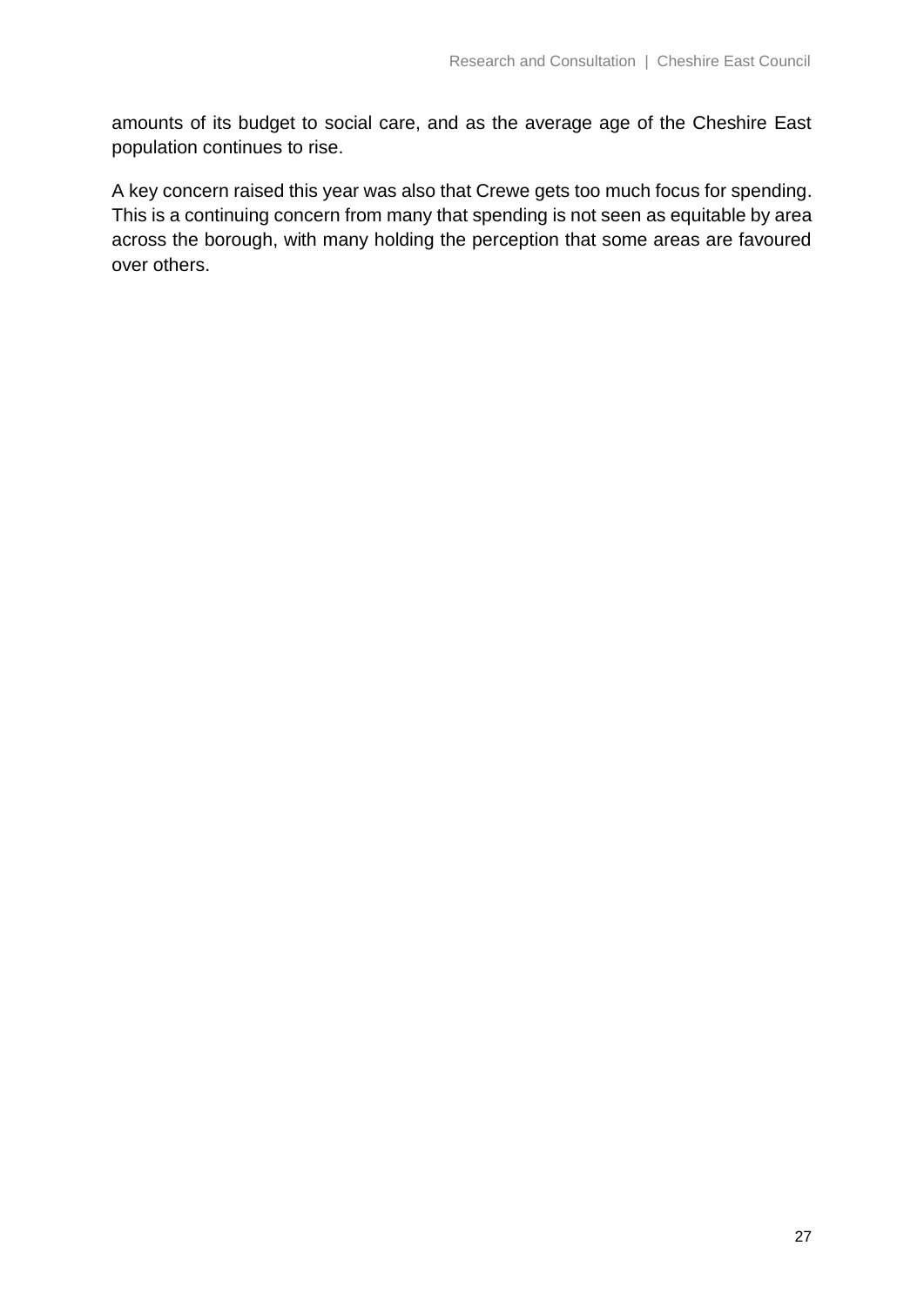## <span id="page-27-0"></span>**Appendix 1 – Consultation event feedback**

5 budget consultation events were held during December 2021 and January 2022:

- Business Forum Meeting 7 December 2021
- Members Briefing 10 December 2021
- Member Briefing 16 December 2021
- Town & Parish Council Event 17 January 2022
- Town & Parish Council Event 20 January 2022

During these meetings members of the council's Finance Team presented an overview of this year's budget consultation document. Below summarises the number of attendees at these events, and the feedback received.

## **Business Forum Meeting – 7 December 2021**

#### **Meeting attendees**

7 Councillors and council officers.

14 Business representatives from the following organisations: Barclays Technology Centre, Bird Bellows, Cheshire Cheese Co, Balfour Beatty, Comensura, Engie, Ringway Jacobs, FSB (Federation of Small Businesses), FPB (Forum of Private Business), South Cheshire Chamber, Plus Dane Housing, Peaks & Plains Housing, Cheshire East Social Action Partnership, Cheshire for Good.

### **Feedback**

No feedback received.

### **Members Briefing – 10 December 2021**

#### **Briefing attendees**

22 Council Members, including Cllr Lata Anderson, Cllr Rachel Bailey, Cllr Mike Benson, Cllr David Brown, Cllr Janet Clowes, Cllr Sam Corcoran, Cllr Laura Crane, Cllr Anthony Critchley, Cllr Hazel Faddes, Cllr J Paul Findlow, Cllr Kathryn Flavell, Cllr Rod Fletcher, Cllr Steve Hogben, Cllr Sally Holland, Cllr Laura Jeuda, Cllr David Marren, Cllr James Nicholas, Cllr Brian Puddicombe, Cllr Mike Sewart, Cllr Margaret Simon, Cllr Amanda Stott, and Cllr Phil Williams.

### **Feedback**

Cllr Brown: Servicing loans for capital projects. For 2025-26, the amount goes up to £23 million. Does that mean CE is paying an extra £2 million in interest for capital projects in that year?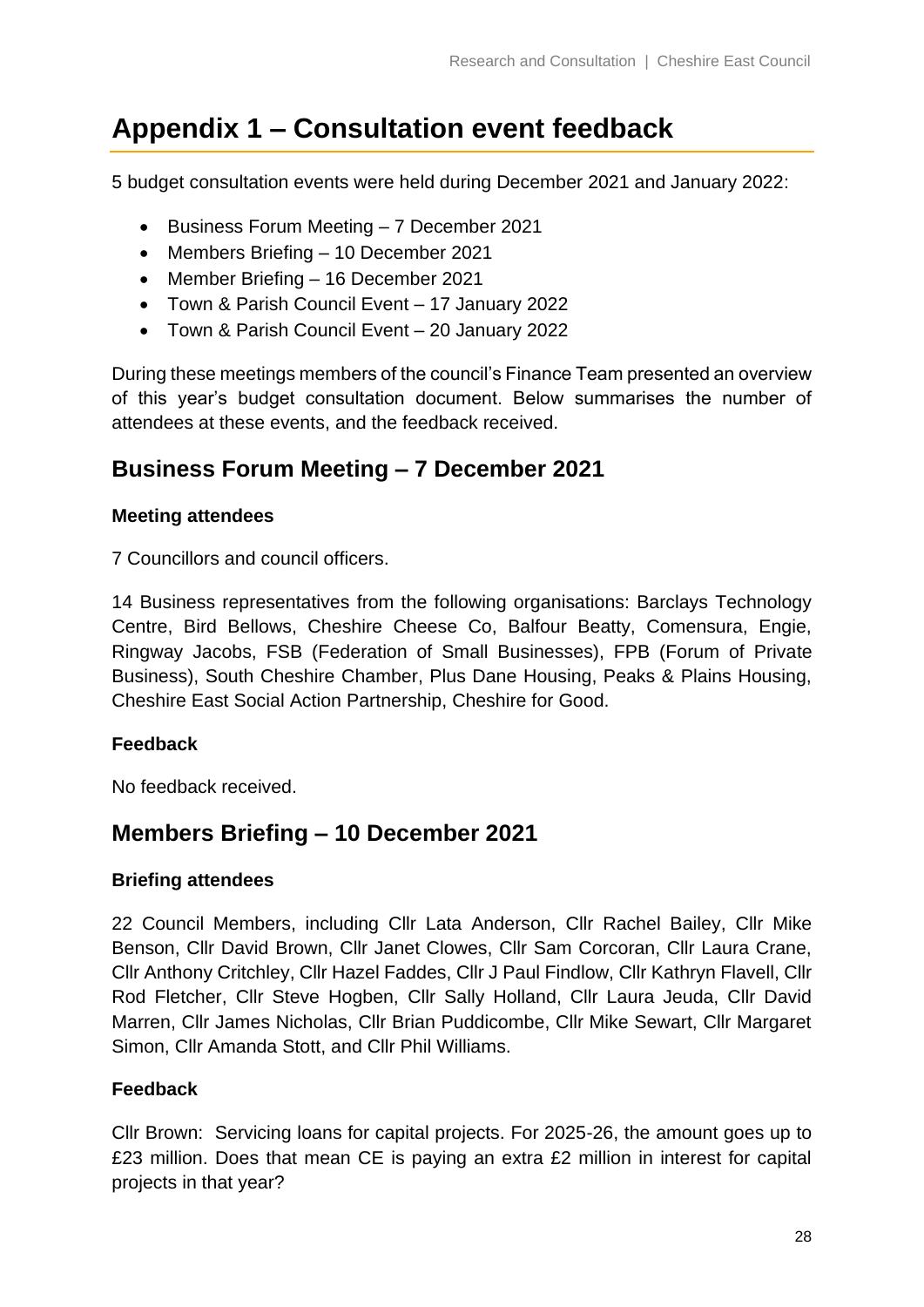A. It's a simplified way of putting it but yes. In local government there is the prudential code and minimal revenue provision, so it's not automatically assumed that we are paying interest, but there is a requirement from government that when we have capital expenditure, we set aside revenue money to fund that capital expenditure.

Cllr Brown: For 22-23 we go from 17 million a year to 20 million year after, so what are the major capital projects that have caused that increase?

A. You don't pay for schemes immediately after you finish it (e.g., Congleton Link Road), it can be a couple of years later before you've got completion of those projects. Significant Road schemes include Poynton, Middlewich, A500; these are in the programme and some of these will be pushing those figures up. Will relate the final version of the MTFS to those year-by-year increases.

Cllr Clowes: When we start reaching those critical points in the projects that releases government funding like Highways England, do we not get some of those monies back?

A. Two issues. Where we forward fund a project, effectively that is cash flow which doesn't reflect on the annual revenue budget. With the total cost of the project, the government pays up front its grant monies, but the developer contribution depends on the houses being built to release the trigger payments. Council will be out of pocket for a while but that it not charged to the taxpayer, effectively we just carry the debt, and this has a limited impact on the figures.

Cllr Findlow: Pay inflation and other related items – it has gone up over three years from 6 million to 18 million. Is that principally referrable to national pay awards?

A. It is but (the position) doesn't start from zero. All pay awards are split between services and give an indication of scale, as it is a genuine cost where we have £100million+ a year spend on staffing. When you get a pay award that is then escalated by an increase in increments, lower pay elements and inflation.

Cllr Findlow: So, what are the other pay related items referring to. Incremental drift you've sighted, are there others?

A. Variations to tax and national insurance would impact on those figures as well.

Cllr Brown: In terms of this year's budget, how much are you expecting to save on the staff travel and related savings with covid been in place. How much is that and how does it compare with savings next year?

A. There are three issues: carbon impact against our zero strategy, cost of wear and tear/petrol, and productivity. All those things have been radically changed by people working from home and savings in the future will be less than savings in the last couple of years. There will still be a significant reduction because we recognise the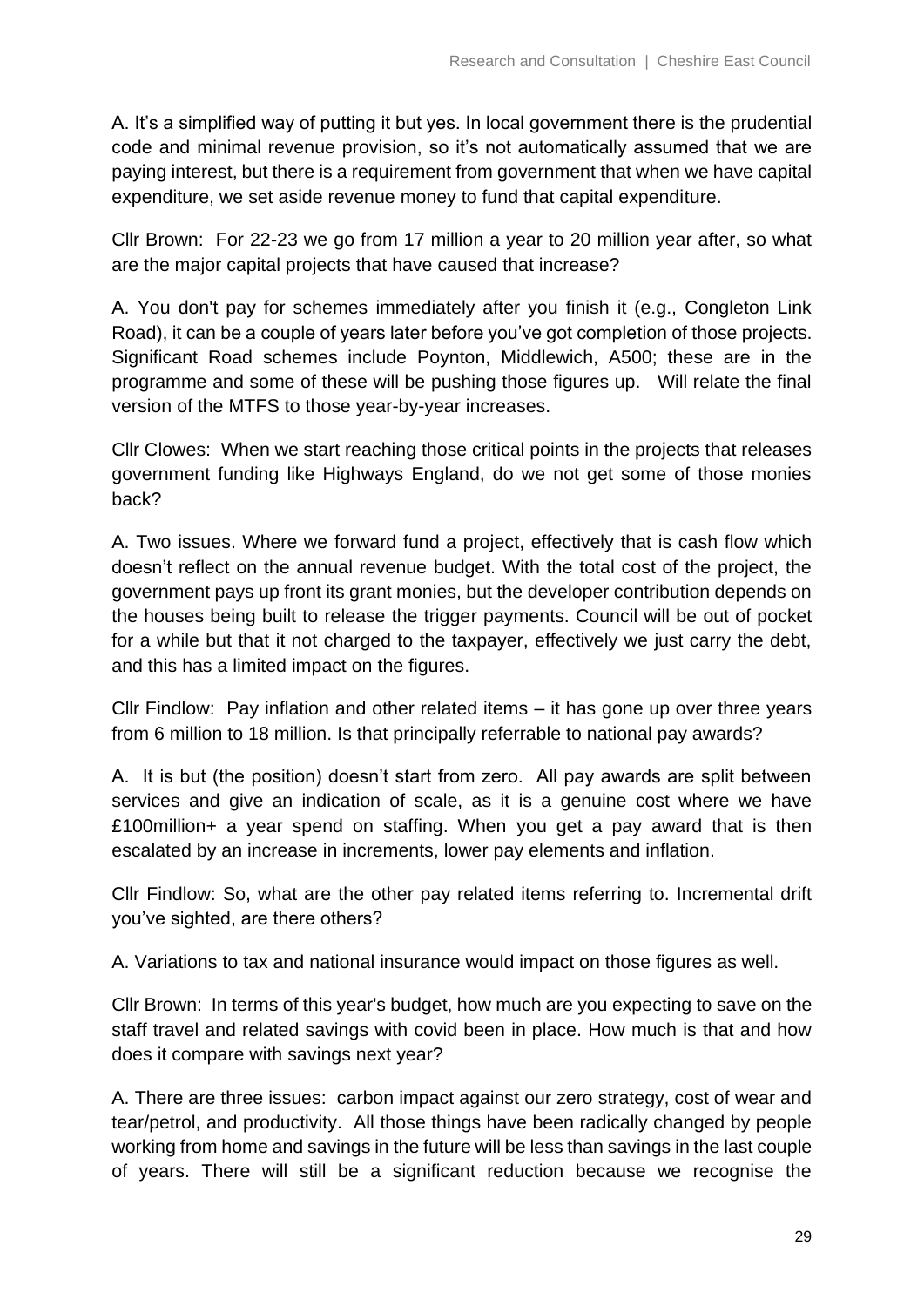productivity benefits of staff being able to flip between Teams meetings rather than having to than drive between buildings so very similar figures (£0.5million on an annual basis) will be realised in this year.

Cllr Brown: In the long term, it will lead to a review of the amount of accommodation resource that we are going to need. It might be useful to have a view of how the estate is going to be reviewed and how we are going to monitor progress on that to make sure we're not retaining assets which we should be letting out.

Cllr Findlow: How much are we exposed to interest rate increases risk factor in paying back loans?

A. We have some very, very short-term borrowings to other local authorities, but the majority of our loans are with PWLB. Those are ten years old and were fixed at the time that we took out the loan, so they are not exposed to interest rate increases. If interest rates increase, we may find that some temporary borrowing would dry up and we would have to go to PWLP or reduce spending. It is an assessment which is going to be included within the treasury management strategy, but we have got limited exposure from existing loans.

Cllr Findlow: You would have to look at the extent and scope. Is this very large on a comparative basis i.e., the capital programme £400 million?

A. We take advice from treasury management advisers who forecast when interest rates might go up. That would lead us to taking out longer term borrowing to be able to minimise that impact. That's when we will start locking some of the money in and at that point you might see a steady increase in revenue implications.

Cllr Brown: Can we as a Council forward borrow money while interest rates are low, to put it in the bank to pay for things that are coming through, rather than wait until the project is completed?

A. We shouldn't borrow in advance of need. To keep costs down right now, we temporarily borrow from other Councils who can't find good places to invest. The most cost-effective way at present is to borrow in the very, very short term because we can get that at very, very low rates. In theory, we could borrow long term for long term projects, but we would only do that if there was a risk that we could not short term borrow.

Cllr Brown: In terms of town and parish councils, will there be a special event for them during this consultation or is it down to the ward councillors to take it forward?

A. We have sent copies of the documents to all the individual town and parish councils and have written out to them to ask for their precepts.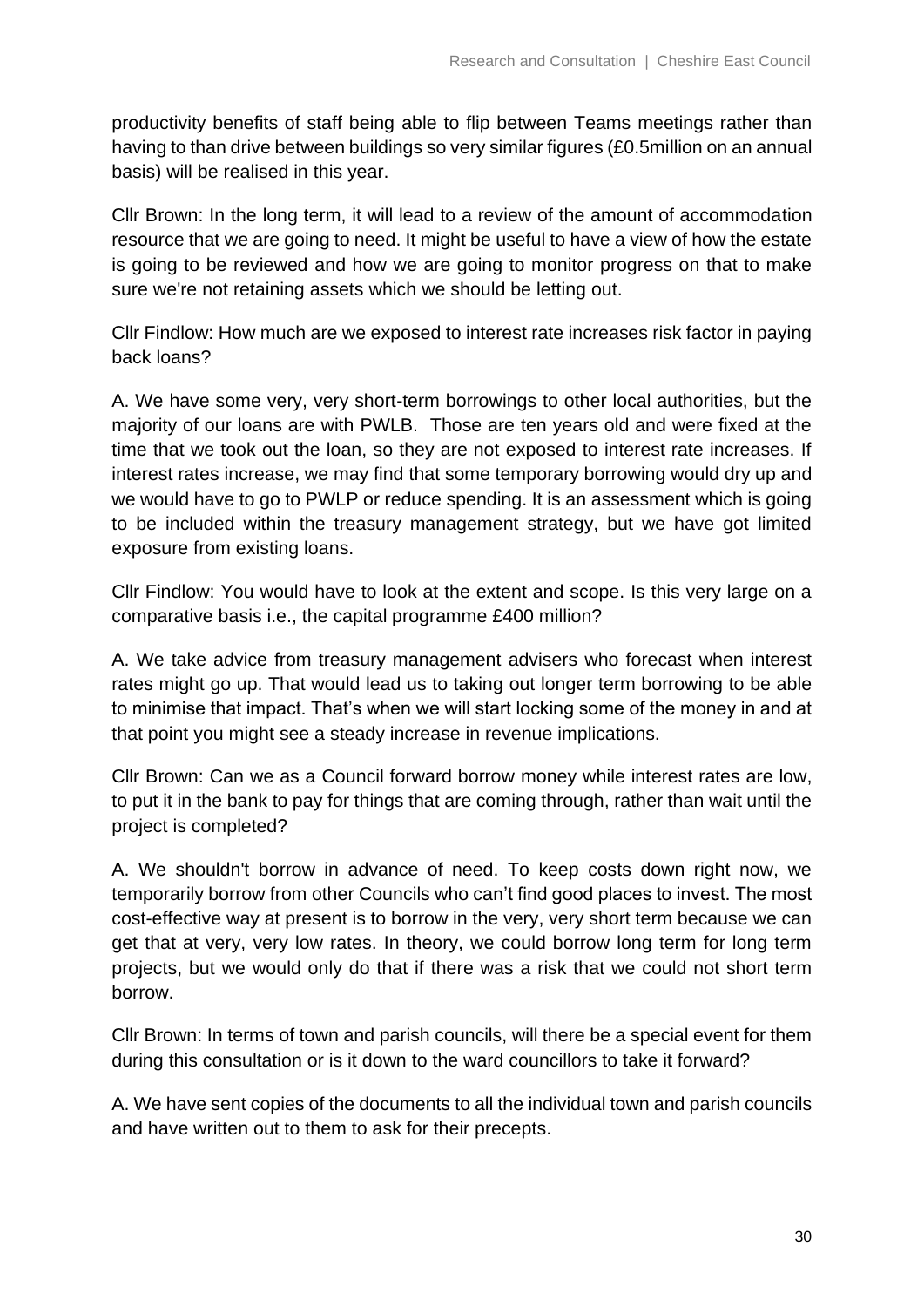Cllr Findlow: Can you remind members of the figures to be incorporated into the forthcoming budget for pay and price inflation i.e., 2.5 percent for pay, what was price inflation?

A. It will be mixed across the different services. There is an assumption of target inflation which is about 2% but for some services, this is locked into contracts where performance is required to receive inflation. Others will be running at RPI which is slightly higher than the 2% at the moment.

## **Members Briefing – 16 December 2021**

#### **Briefing attendees**

8 Council Members, including Cllr Peter Groves, Cllr Arthur Moran, Cllr Patrick Redstone, Cllr Jos Saunders, Cllr Julie Smith, Cllr Sam Corcoran, Cllr Carol Bulman, and Cllr Lesley Smetham.

#### **Feedback**

Cllr A Moran: Social care – Consulted on ASC at 1% (£2.5m). Looking forward, we are looking at £4m growth so decisions need to be made on how to cover the shortfall? No alternative not to take this increase. Is the limit 1%?

A. Yes and agreed that we need to use the flexibility to help to cover costs in demand (which are running at around 4% of ASC budget per annum).

Cllr A Moran: NI increases – There is some indication the government will cover this cost? Is that right?

A. Yes, it will form part of the settlement grants funding as government won't want to give funding for the social care levy and fund it by taking away from the very same public services.

Cllr L Smetham: CEC has a reputation for good care for children which brings demand into the borough. Is that still the case?

A. Our quality of care for complex care in CEC is good so it is recognised as a good place to live in that regard.

Cllr A Moran: In the budget, the chancellor announced a 50% business rates rate cut on buildings. Has this information been picked up? Will we benefit?

A. Not seen anything on that yet – will look into it.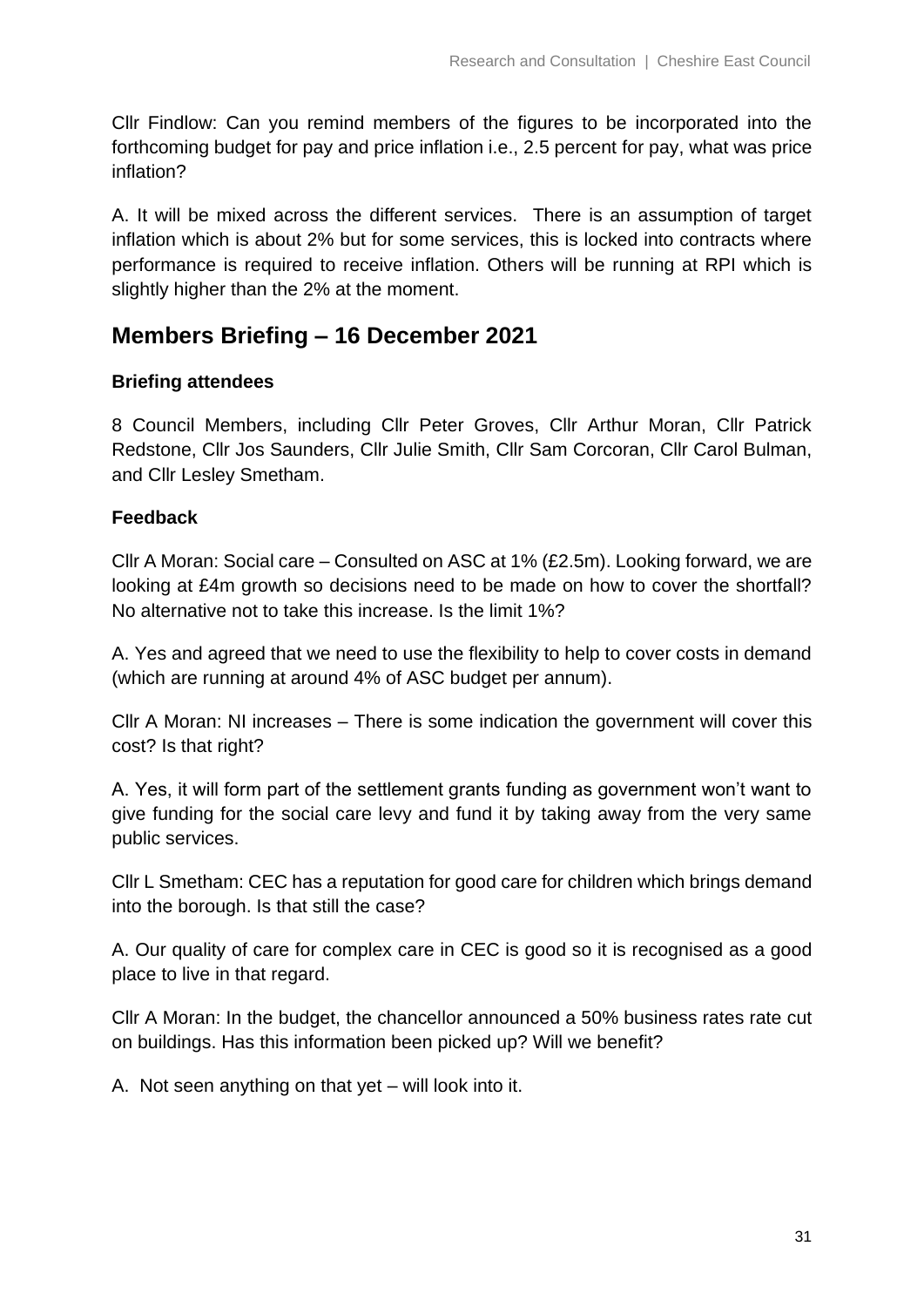## **Town & Parish Council Event – 17 January 2022**

#### **Event attendees**

There were 13 event attendees in total, including representatives from Bollington, Nantwich and Poynton Town Councils.

#### **Feedback**

- We'd like to see investment in Highway, such as fixing potholes and repairing gullies
- We are interested in the timescales and new approach to the Car Parking **Strategy**
- What savings were made form the review of the gritting strategy?
- We want a conversation on increased devolving of budgets. We need options and timescales to be able to consider enhancement to local services
- The consultation on local government funding, expected from government in the Spring, should be shared with T&PCs to allow a more local response. There needs to be a particular focus on highways
- Recruitment difficulties are noted, but it would be interesting to know how the Council is responding, in particular how the Council understands what employees are looking for in employment

## **Town & Parish Council Event – 20 January 2022**

### **Event attendees**

There were 9 event attendees in total, including representatives from Chelford Primary School, Cheshire Association of Local Councils (CHALC), Disley Parish Council and Shavington & Gresty Parish Council.

### **Feedback**

- Must improve highways, as potholes and gritting policy make roads unsafe
- Highways contract is not performance managed (quoted example of poor patching work that was only resolved after a complaint)
- Suggested people in certain parishes would willingly pay more Council Tax to improve local roads
- There are too many dangerous potholes and funding should be allocated to more permanent repairs
- Level of Council General Reserves is too low, and seems very uncomfortable position to be in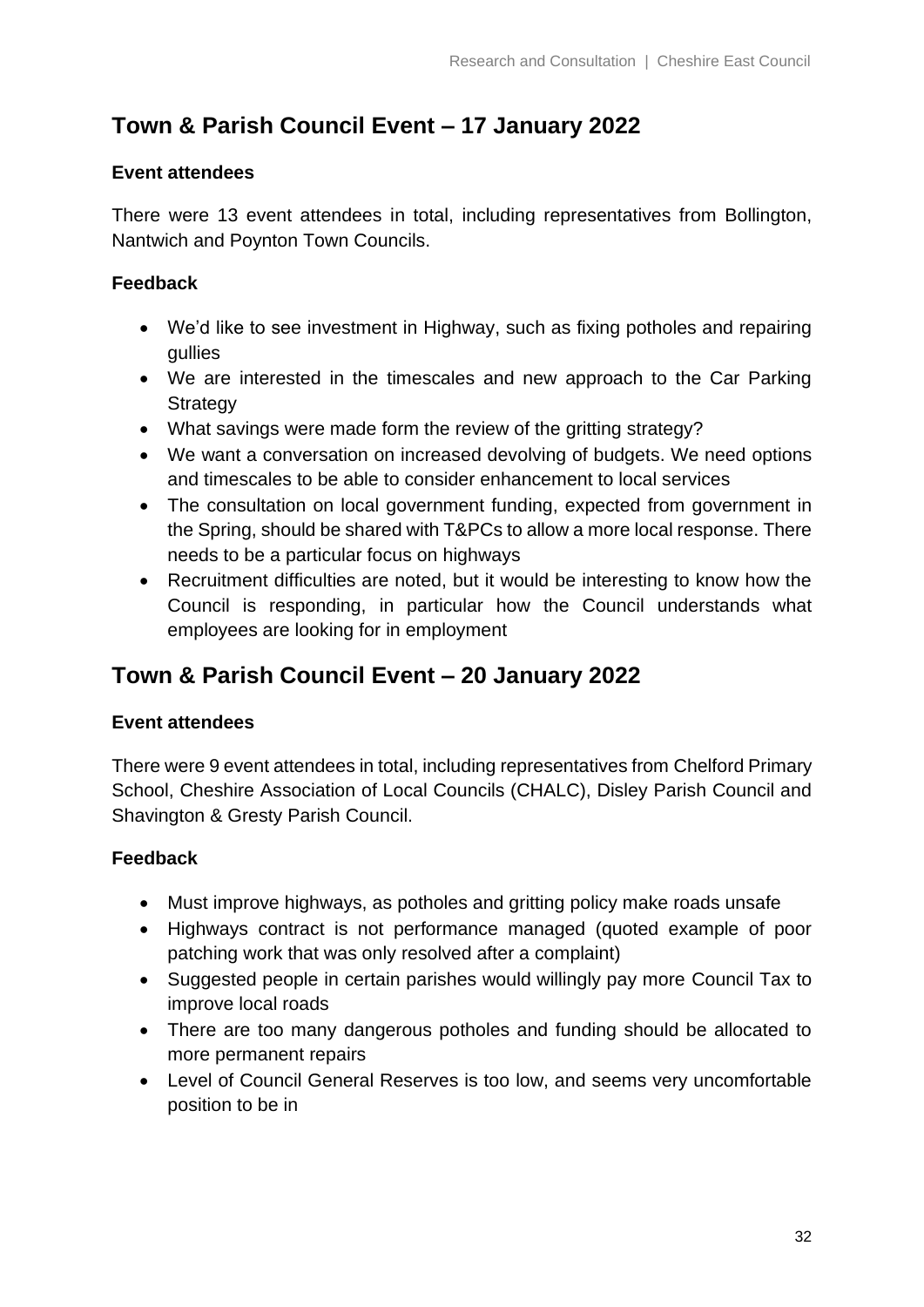## <span id="page-32-0"></span>**Appendix 2 – Engagement Hub public comments**

The following comments were publicly posted on the Engagement Hub during the consultation period:

### **25 November 2021 at 7:13PM, David Jenkins wrote:**

The council spends a big portion of its budget 60% on social care for adults and children and these costs are rising larger and larger each year faster than everything else? It spends all its money on social care which only benefits a very few ?? The number of people dependent on the state is increasing year on year, we are moving towards a 'dependent' society or dare I say it a socialist society. The council should be telling families and communities to look after themselves not bailing everyone out at my expense. Our societies are not getting any younger and we can't be propped up by the state. That's not a sustainable model. You've got to think outside the box, you've got to think better and more clearly please.

### **03 December 2021 at 8:25AM, Andrew shaw wrote:**

Utility companies and their contractors must be held responsible for not reinstating our roads properly. Why should we pay for their shoddy work?

### **06 December 2021 at 12:17PM, Carl Wainwright wrote:**

All main subsidised bus routes must be hourly Monday – Saturday including the 391 / 392.

### **31 December 2021 at 10:56AM, Nigel Ollier wrote:**

I believe that the people off Crewe and Nantwich should be allowed to return to there own council. This needs to be put to a public vote. We can look after are own towns.

### **19 January 2022 at 1:11PM, keith gilby wrote:**

Why do the people in power make such seemingly stupid and dangerous decisions such as the stopping of rural gritting? Moreover, why do Ringway Jacobs get paid to fill the same pot holes time and time again, and where are the quality and performance metrics? Lastly, why are CE roads in such a dangerous and disgusting condition? Is our money being wisely spent???

### **22 January 2022 at 7:08AM, Laura Turner wrote:**

This budget engagement wasn't advertised very well and lots of residents have missed to opportunity to add comments. To be put on the CEC page the day before the closing date is pretty poor.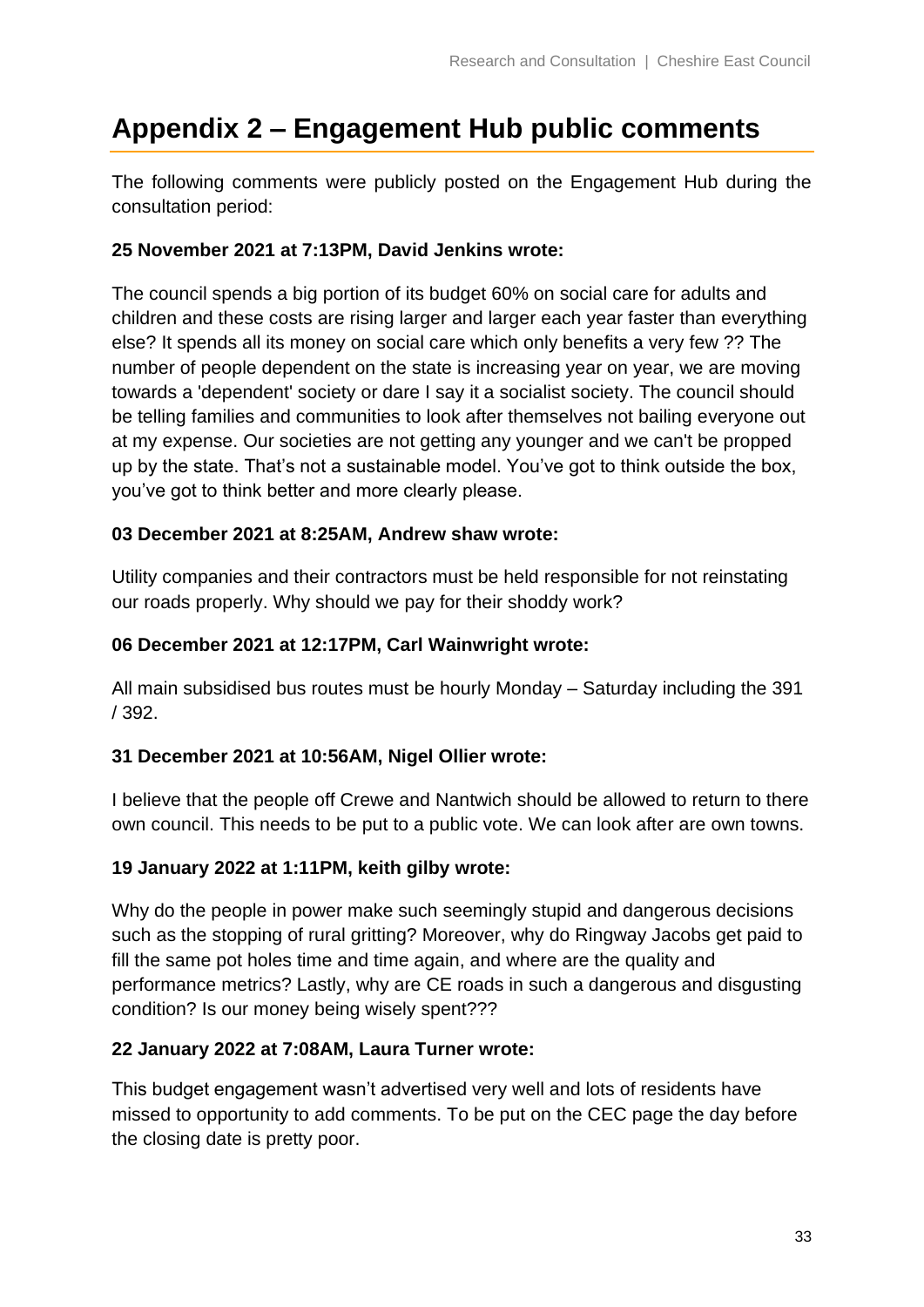I would like to address the quality of the services CEC supply especially highways and highlight the financial waste CEC creates.

I believe a full efficiency audit is needed on your budget and cost effective improvements need to be made.

A couple of examples, you keep replacing bus shelters with glasss, they keep getting smashed, you now buy cheap and poor road signs and street signs they keep needing to be replaced, you temporarily fix roads then they need repairing again… these are all examples of wasting money. More innovative thinking needs to happen CEC seem to be picking quantity over quality and that isn't always the cheapest way. You must be haemorrhaging money evrywhere. Your children SEN budgets in deficit but this could have been prevented years ago. All the planning you do may have consultations but that isn't sufficient, CEC should be directly meeting with towns at least twice a year and meet residents to hear on improvements and what isn't working well. You could get out of one public meeting more than you could get out of 20 consultations that no one knows about or has time to fill in.

Time is wasted in CEC and time costs money. It seems you have more meetings than action which is also eating money and costing residents in expensive CEC staff salaries.

A lot of the data councillors makes decisions on are inaccurate or out of date so the planning is poor and money is spent on things that now may not be needed? This is all wasting the tax payers money.

CEC need to work smarter not harder and stop wasting our hard earned money in such desperate times this would not be happing in a private sector company that has to generate a profit.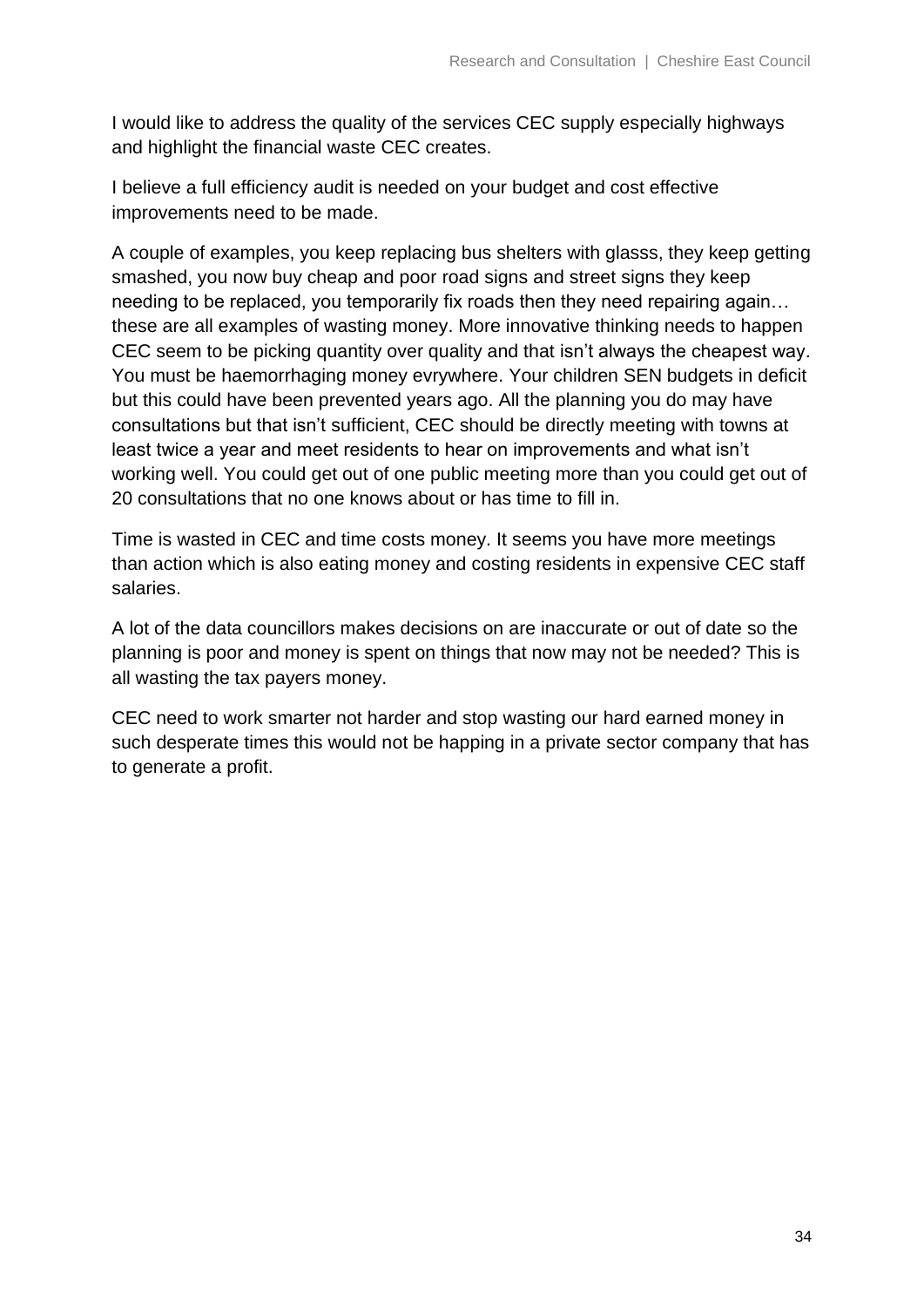## <span id="page-34-0"></span>**Appendix 3 – Social media engagement & feedback**

## **Social media campaign methodology**

The consultation was promoted on Facebook and Twitter via 6 different posts that were pushed out at different days / times on both platforms.

The 6 posts used to promote the consultation were:

- We're committed to managing our budgets carefully for the future of our services and are consulting on our budget. Find out more and have your say.
- Our corporate plan outlines our ambitions around open, fair and green. Find out what this means for our budget and have your say on our consultation.
- Did you know 59p in every £1 of council tax is spent on services for children & adults, including those who are most vulnerable in our community? We are consulting on how we do this - find out more and have your say.
- Should the proposals in our budget be altered? and if so in what way? Feedback to us via our online survey or via your local councillors by 4 January
- The consultation on our budget closes on the 4 January- why not take a look and see how we deliver services that meet the needs of local people
- Last chance to have your say on our budget proposals the consultation closes tomorrow (4 Jan) - why not take a look now and fill in the online survey

In total 20 comments and replies were made in response, and all 20 comments and replies were made to just one post – "Did you know 59p in every £1 of council tax is spent on services for children & adults, including those who are most vulnerable in our community? We are consulting on how we do this - find out more and have your say."

This post was accompanied with the below picture:

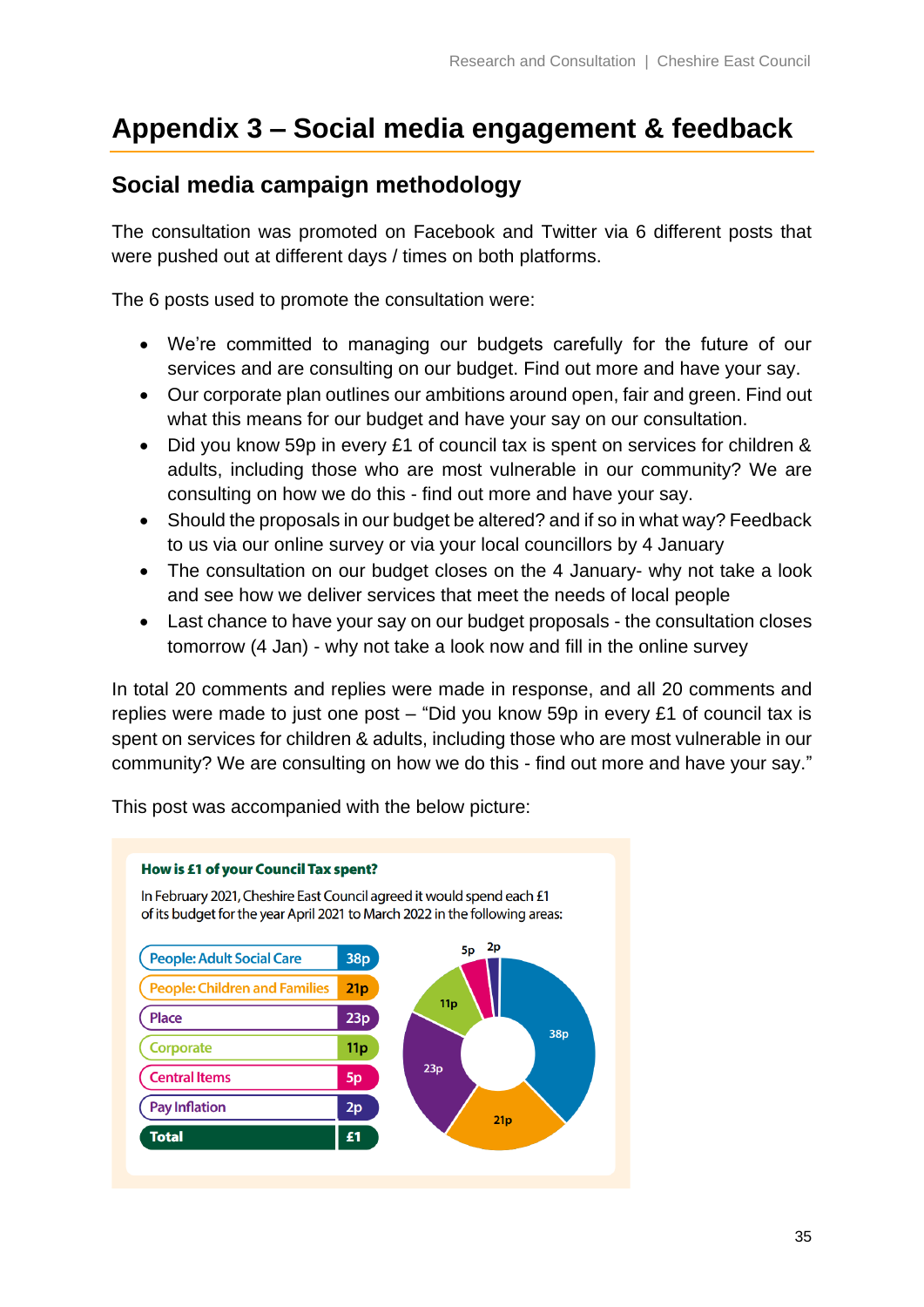## **Facebook engagement**

#### **Engagement**

- 9 Facebook posts advertising the consultation
- 21,329 reach (number of people reached in their feeds)
- 21,937 impressions
- 899 engagements (includes clicks)
- 18 comments and replies (see below)

#### **Comments**

Post: Did you know 59p in every £1 of council tax is spent on services for children & adults, including those who are most vulnerable in our community? We are consulting on how we do this - find out more and have your say

Comment 1: Chris Parr – "I'd love to know what "corporate" is supposed to cover"

Rachel McNulty – "Chris Parr I found their wording 'for children and adults' to be amusing. Like the rest must be for animals and robots."

Chris Parr – "Rachel McNulty I'm in favour of this. Free charging points for robot animals"

Comment 2: Johnny Wazzock – "Pay inflation"  $\circled{3} \circled{3} \circled{2}$ 

Chris Hill – "Johnny Wazzock Tbf, that's less than inflation. So they are essentially getting a pay cut. Be interesting if everyone got a flat 2% though, or just certain areas/teams"

Comment 3: David Bloor – "How much is spent of cleaning up fly tipped rubbish because of your abject failure to tackle the problem? #waste"

Richard Hoffmann – "David Bloor perhaps if they had the money from the Treasury they could."

Richard Hoffmann – "David Bloor why not address this with your Crewe CEC Councillors"

Comment 4: Chris Mountcastle – "I don't have a problem with how each £1 is spent... It's the quantity of £1's you demand from us each year that I have a problem with.  $\mathbb{C}^{\bullet}$ 

Comment 5: Larry Hallett – "Well - I'm struggling to take all this in, because we are constantly paying more; and getting less in return. High tax for a sub-standard service."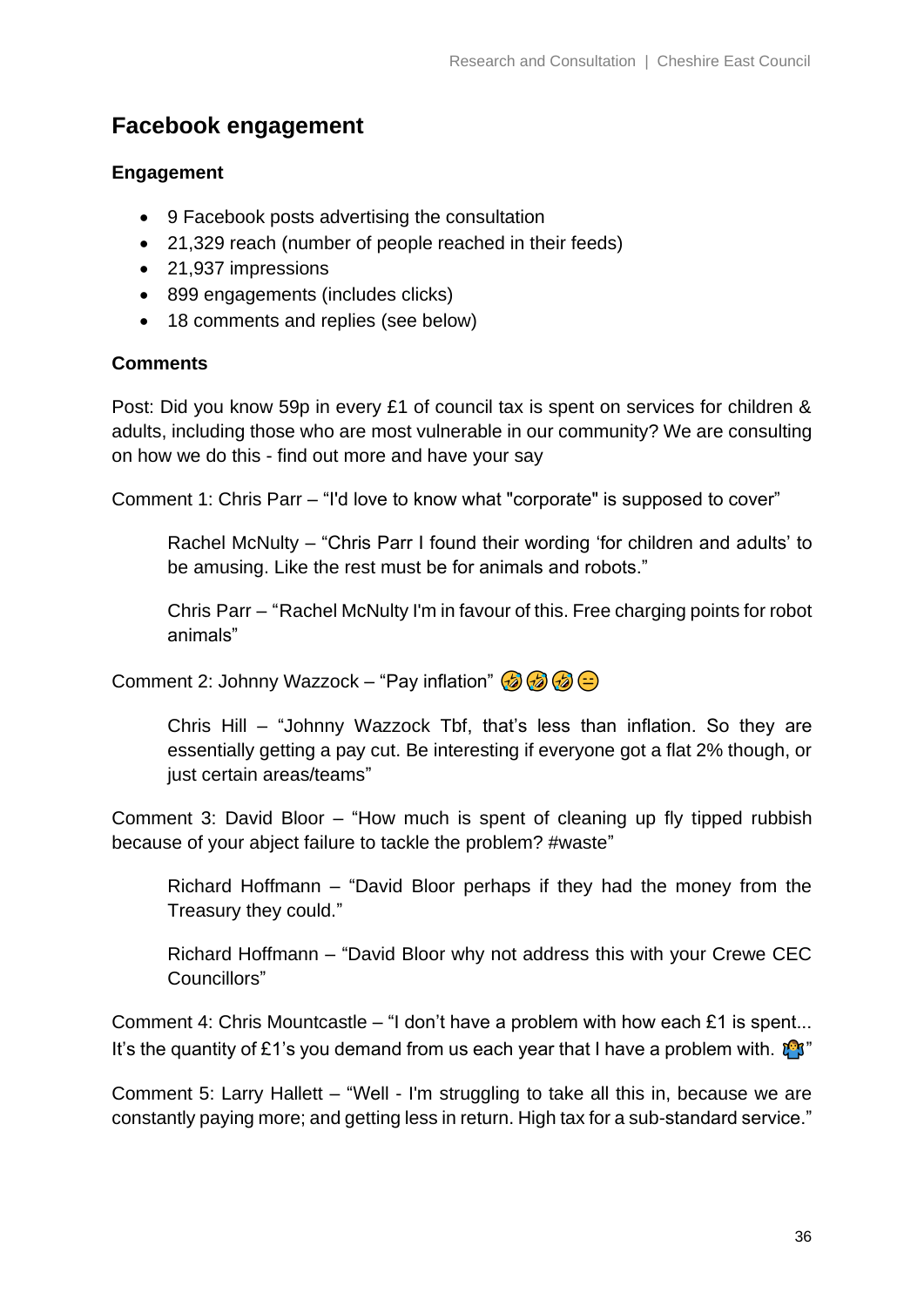Comment 6: Andy Oakes – "So how many Christmas cards do I need to write for all the people I support with my taxes!"

Comment 7: Jacqui Dexter – "How much goes into your pension pots and expenses?"

Comment 8: Jack Wardle – "Wouldn't pay a penny for the social care in Cheshire East rated one of the worst in the UK"

Comment 9: Paul Cawood – "I love that none of the headings make sense to anyone one outside CEC."

Andy Oakes – "Paul Cawood that's because they're corrupt"

Comment 10: Paul Mullen – "Cheshire East Is that from the full council tax, or only from the Social care element that arrived a year or 2 ???"

Graham J Whitehouse – "Paul Mullen from the total annual income of which council tax is small part."

Comment 11: Phoebe Williams – "Why is it not spent on gritting our roads?"

### **Twitter engagement**

#### **Engagement**

- 9 twitter posts advertising the consultation
- 11,908 impressions (similar to views/appeared on people's feeds)
- 148 Engagements (Clicks, pauses to read for longer)
- 35 URL clicks
- 26 Hashtag clicks
- 2 comments (see below)

#### **Comments**

Post: Did you know 59p in every £1 of council tax is spent on services for children & adults, including those who are most vulnerable in our community? We are consulting on how we do this - find out more and have your say

Comment 1: Denise Green @devonden 1 Dec 2021 replied with "Don't you mean civil servant pensions?".

Comment 2: Itchy Iguana @Lanx75 21 Dec 2021 replied with "Who's the pay inflation for?? Because us minions certainly aren't getting it!"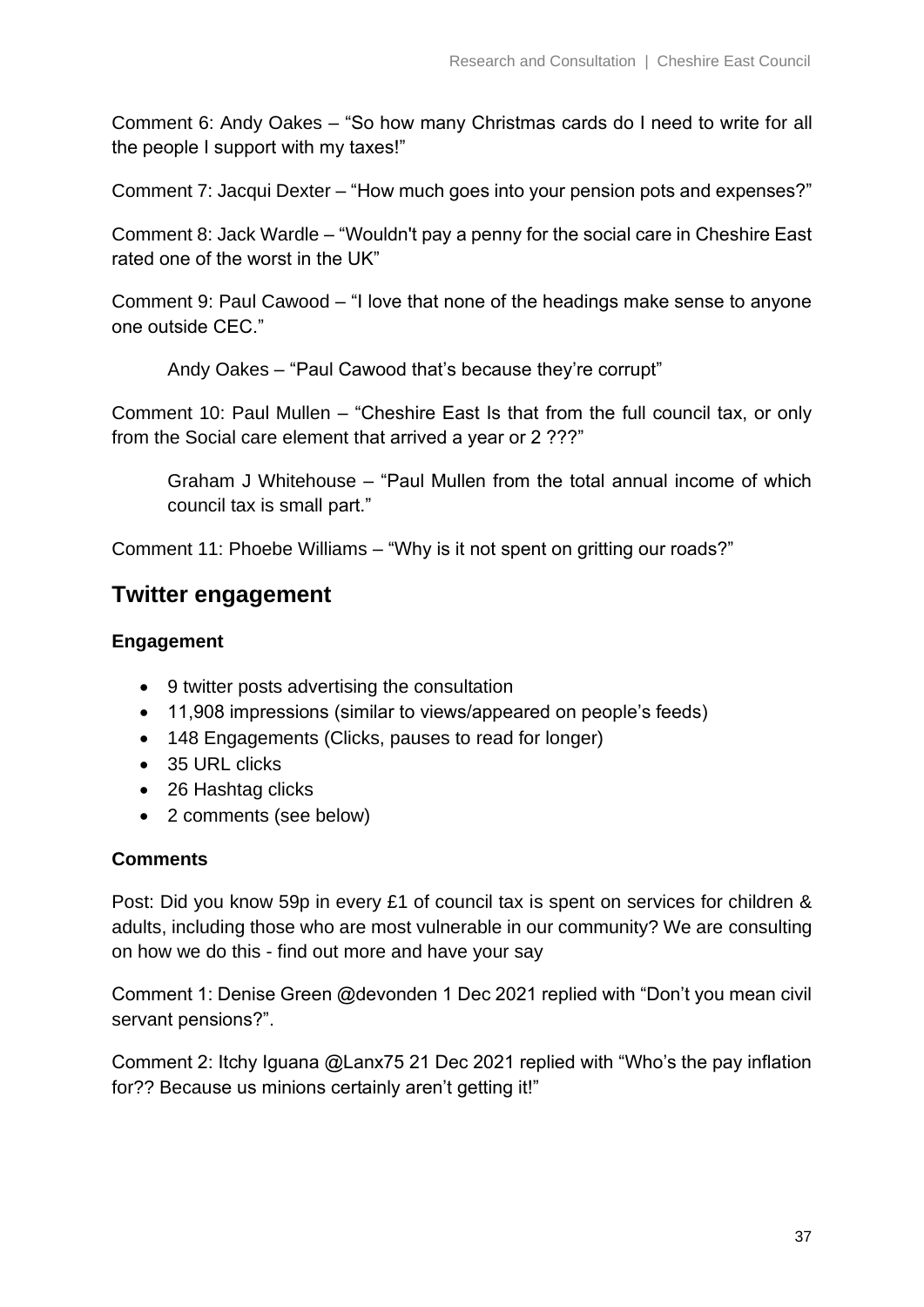## **LinkedIn engagement**

## **Engagement**

- 737 impressions
- 26 clicks
- 11 likes and 2 shares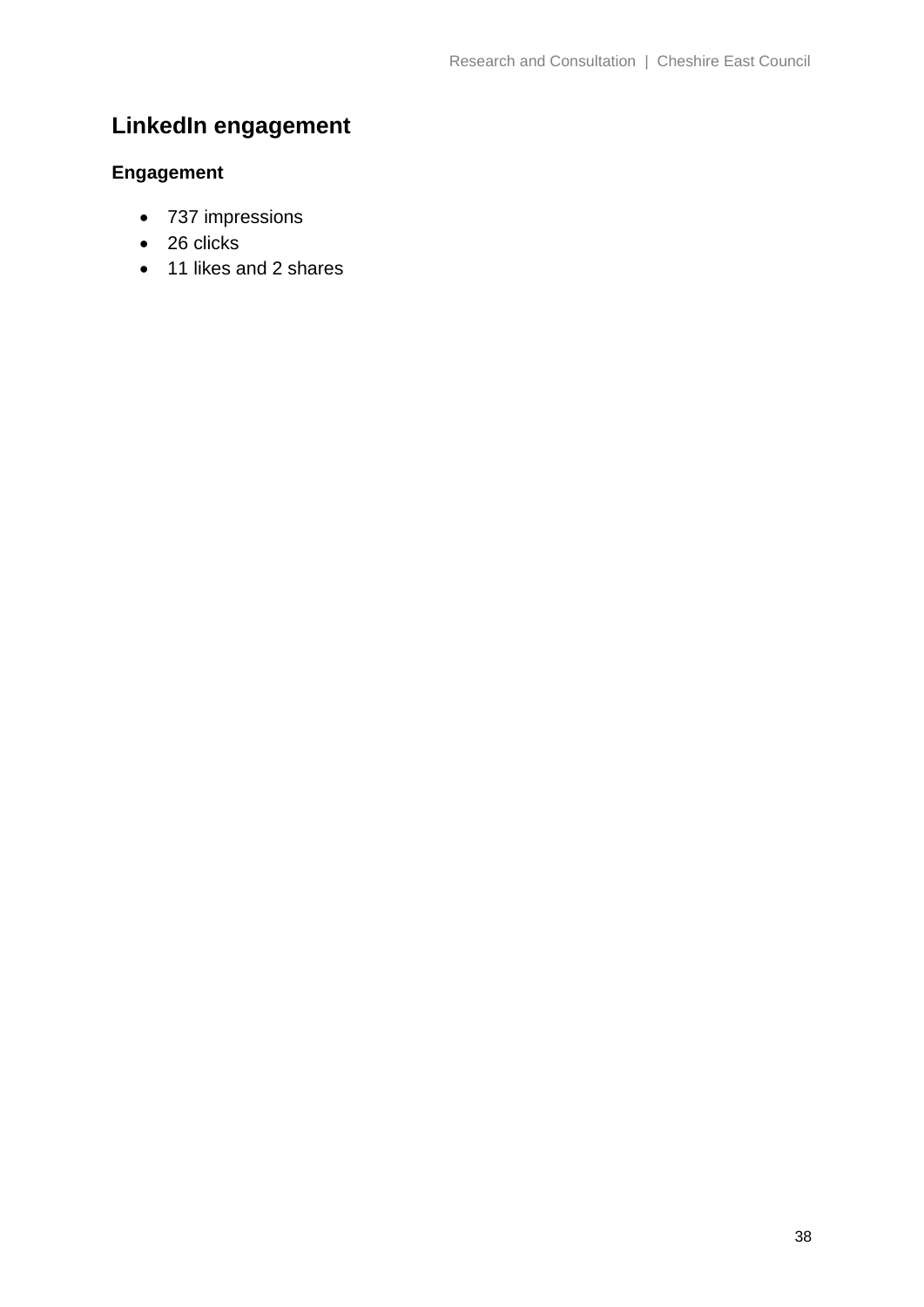## <span id="page-38-0"></span>**Appendix 4 – Email feedback**

## **Mere Parish Council**

Dear Sir/Madam,

After having received the e-mail from [Cheshire East Council], Mere Parish Council wishes to state it does not feel we are currently getting value for money. Too much is currently being spent on social care and not enough on highways, waste etc.

Regards,

Clerk To Mere Parish Council.

## **Disley Parish Council (1)**

Hello,

Thank you for an interesting presentation and discussion on Thursday evening.

Following the conversation about the highways budget, I checked back on my notes from the Highways Top Up Meeting on 27/5/21. At this meeting it was stated (I think by a CEC councillor) that the Highways budget is currently £16m but £27m is required to maintain CEC roads to the current standards. Therefore, we are budgeting for decline in the state of CEC roads. It was also said that £150m would be required to bring the roads up to a good state of repair. I would be interested to know the accuracy of these figures.

In Disley, key roads are in a very poor state. Redhouse Lane and the 4-way junction where Buxton Old Road and Jacksons Edge Road meet the A6 are now in an extremely dangerous condition. This has been highlighted repeatedly to CEC by Disley Parish Council. I know that these issues are not confined to Disley.

Therefore, it is my opinion that the highways budget needs to be increased immediately to allow for necessary repairs to CEC roads to be carried out. I believe that the current funding levels for highways are not acceptable to residents. As a parish councillor I receive more complaints about the condition of the roads than all other matters raised added together.

Please can my email be included in the consultation process.

Kind regards,

Chair, Disley Parish Council.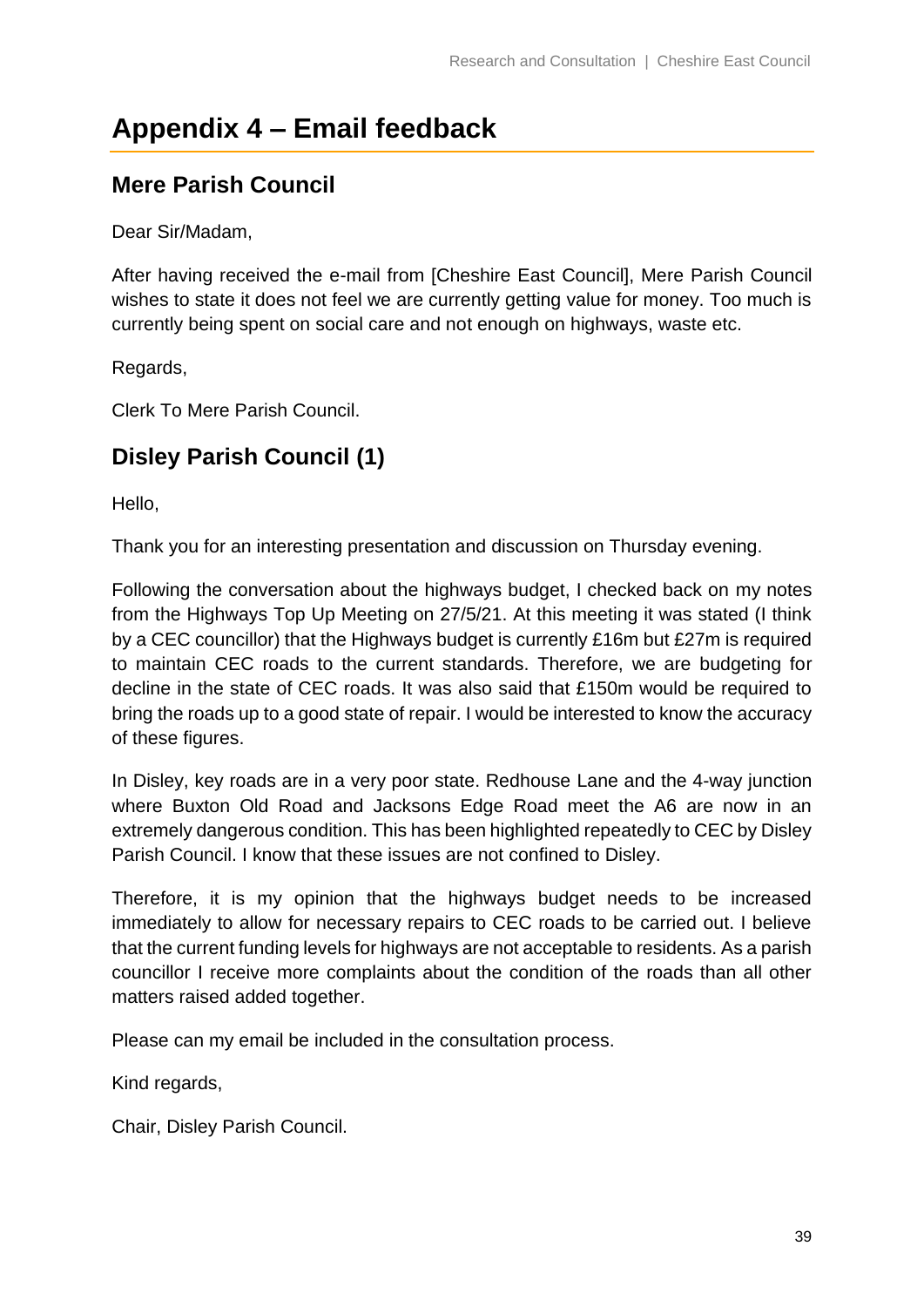## **Disley Parish Council (2)**

Hello,

My questions are as follows:

(1) I am concerned about the low level of reserves held by CEC, both relative to the level of council income/expenditure and the reserves held by other local authorities. Good forecasting and a relatively stable economic environment in recent years ( prepandemic) has meant that this position has been relatively low risk. However, this situation has now changed, with serious inflationary pressures, labour shortages in key areas and considerable economic and political uncertainty. Can you provide details of stress testing that has been carried out to confirm how resilient CEC would be in terms of its reserves?

(2) At a meeting I attended recently with people from the voluntary sector, there was a considerable amount of concern about the reduction in grant funding available from CEC. Funding diverted to the Cheshire East Crowdfunding scheme has meant that small local voluntary groups have lost out as crowdfunding is frequently not appropriate for them. I am strongly supportive of the Cheshire East Crowd and we have benefitted from a successful project in Disley. However, this approach to funding is not suitable for small local voluntary groups who have previously applied for relatively small amounts of funding on a regular basis. Crowdfunding is also not appropriate for some of the less popular causes eg. supporting asylum seekers and those suffering from drug or alcohol abuse. Is it possible to look again at the amount of grant funding available for small voluntary sector organisations, who provide enormous benefit to our communities at very little cost to the public purse?

Many thanks,

Chair, Disley Parish Council.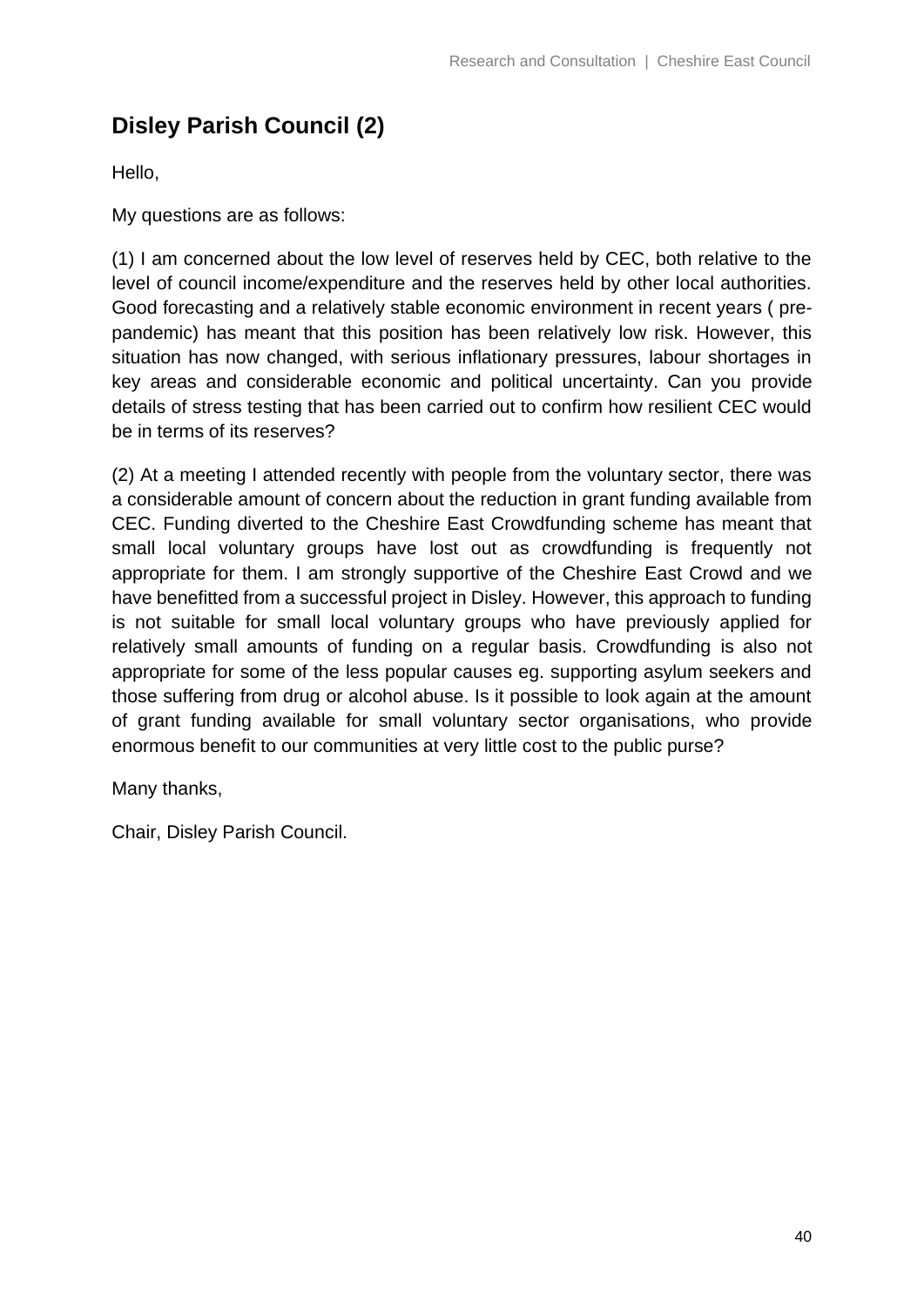## <span id="page-40-0"></span>**Appendix 5 – Council Committee feedback**

## **Children and Families Committee – 10 January 2022 10:30**

The following minutes relating to the budget consultation are taken from the full [meeting minutes on the Cheshire East Council website:](http://moderngov.cheshireeast.gov.uk/ecminutes/documents/g8687/Printed%20minutes%2010th-Jan-2022%2010.30%20Children%20and%20Families%20Committee.pdf?T=1)

The committee received the report which aimed to capture the committee members' responses to consultation on the Medium-Term Financial Strategy 2022 to 2026. Comments were put forward on the following proposals:

Investment in Cared for Children and Care Leavers:

• This investment was welcomed and noted to be a good news story.

Increase capacity to support Statutory SEND service:

• Councillor Flavell acknowledged the deficit in SEND but welcomed the increase of capacity.

Revenue costs for Crewe Youth Zone:

- Councillor Flavell highlighted the positive impact for Crewe and that, if successful, this is something which could be rolled out wider in the long term.
- Councillor Saunders expressed a concern about the perceived inequality of access for young people depending on their geographical location due to a lack of public transport in some areas, particularly Macclesfield.
- Councillor Saunders expressed a further concern about the youth zone model not always being successful and the committee not having seen the business plan yet.
- Councillor Saunders raised a concern about taking £400,000 out of Early Help to fund this service and expressed the view that this was counter intuitive as it would have a negative impact on families elsewhere.

Safeguarding Children – legacy staffing pressure:

• The committee noted this proposal.

Growth in Children & Families Commissioning Contracts

• The committee noted this proposal.

Increase capacity to support Statutory Education Psychology Service:

• Councillor Hayes advised he was broadly in support of this in order to meet statutory requirements, although had concerns about what would happen at the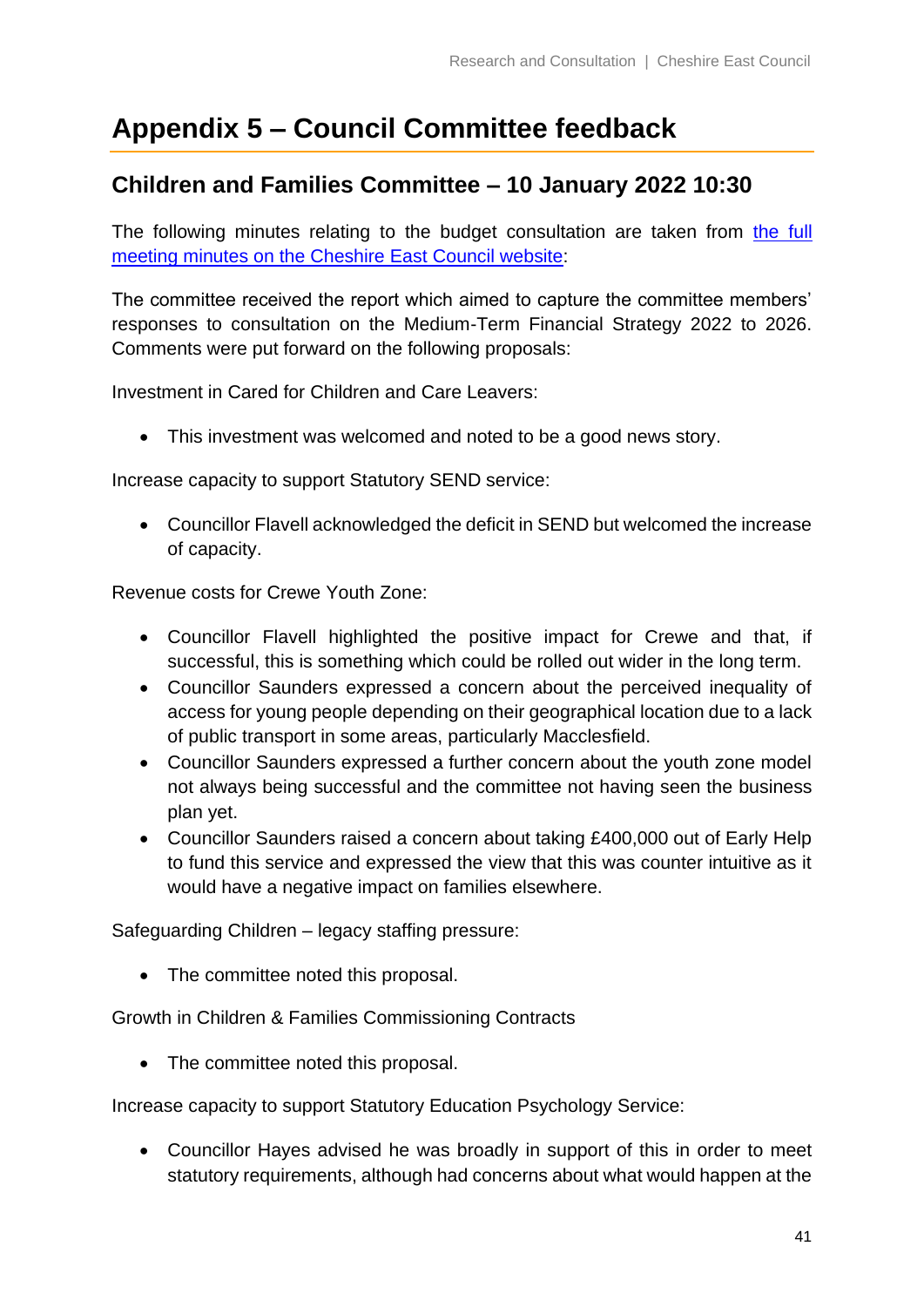end of financial year 2024 to sustain the increase in provision. A request was made for detail on what would happen from 2024 onwards.

A redesign of Early Help Services into a Locality model:

- Councillor Saunders raised a concern about the reference to change to items 10, 11, 50, 72 in 2021/22 budget (page 141) and requested that it is noted that what is being proposed to be taken out next year is greater than what was originally proposed. It was agreed that a written response would be provided for clarity on this.
- Councillor Hayes noted from other reports received today that more extreme and complex cases were coming through Early Help services resulting in additional pressure. Councillor Hayes expressed a concern that there could be a double risk of some children being missed by the system due to not having capacity and thresholds being reduced meaning less impact from Early Help.
- A question was raised as to whether there is there likely to be a reduction of frontline staff proposed through this saving and what that would look like for communities. The committee were advised that the proposals were not for a reduction in frontline capacity but that a written response would be provided with more detail.
- A further question was raised regarding the total of earmarked reserves and it was agreed that Jo Wilcox would circulate a full list to the committee.

Restructure Early Help Budget for Crewe Youth Zone:

• It was requested that comments detailed above regarding concerns about restructuring Early Help to fund the Youth Zone also be noted for this proposal.

School Transport:

- Councillor Saunders raised a concern that this proposal was unrealistic going forward as, historically, it had not been possible to achieve.
- The committee put forward the general concern about ongoing savings in school transport after next year.

Establish an Education Psychologist traded service:

• Councillor Hayes requested that concerns raised under item 10 be noted for this proposal, specifically the concern about establishing traded services while not meeting the statutory timeline and about creating inequality in the system.

Establish a traded service for non-statutory elements of Attendance Service:

• The committee noted this proposal.

Development and Partnerships Service: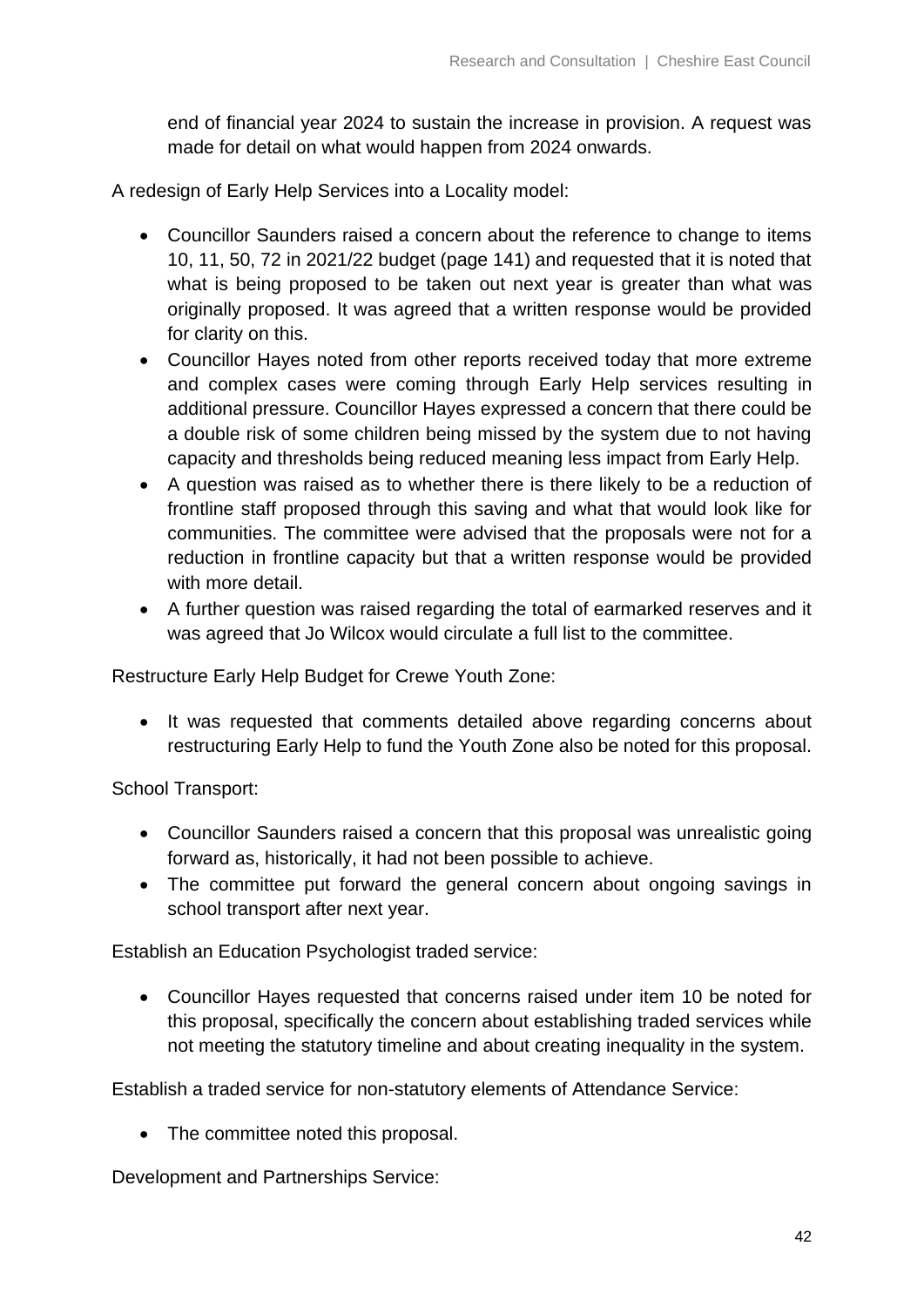- The committee noted this proposal.
- A request was made for a written response to provide detail on the saving of £300,000 in year 2.

## **Economy and Growth Committee – 11 January 2022 14:00**

The following minutes relating to the budget consultation are taken from [the full](http://moderngov.cheshireeast.gov.uk/ecminutes/documents/g8669/Printed%20minutes%2011th-Jan-2022%2014.00%20Economy%20and%20Growth%20Committee.pdf?T=1)  [meeting minutes on the Cheshire East Council website:](http://moderngov.cheshireeast.gov.uk/ecminutes/documents/g8669/Printed%20minutes%2011th-Jan-2022%2014.00%20Economy%20and%20Growth%20Committee.pdf?T=1)

The committee received a report on the Medium-Term Financial Strategy for 2022/23 – 2025/26. As part of the consultation process the committee was asked to provide comments and feedback to the Corporate Policy Committee on proposals related to the responsibilities of the committee.

Concerns were raised by Members that the provisional settlement from Government referred to items over a number of years, but the detail of allocations to individual local authorities only related to the 2022/23 financial year. It was noted that it is not unusual for Government to only give one-year allocations, and that whilst the Council must continue to plan for the medium term the settlement creates limited scope for sustainable changes.

A question was raised in respect of the rationale for putting the compensation for under-indexing the multiplier, which related to Business Rates income, into the Collection Fund Reserve, rather than the General Fund. It was agreed that a written response would be provided outside of the meeting and circulated to committee members.

The following comments were raised by committee:

It was felt that the core headings within the Budget Engagement document did not always align with the proposals listed and therefore the information did not flow for the reader. It was proposed that, in addition to the headings with respect to the Council's vision, in future documents supplementary wording could be added under each heading to cover the main services relating to each of the Corporate Priorities.

There was some discussion in respect of the one-year settlement funding from Government, and the services this funding could be put towards. The committee agreed that it would like the following items to be considered for funding at the next stage of MTFS development:

- Landlord Licensing Scheme
- Invest to Save Projects

RESOLVED (unanimously):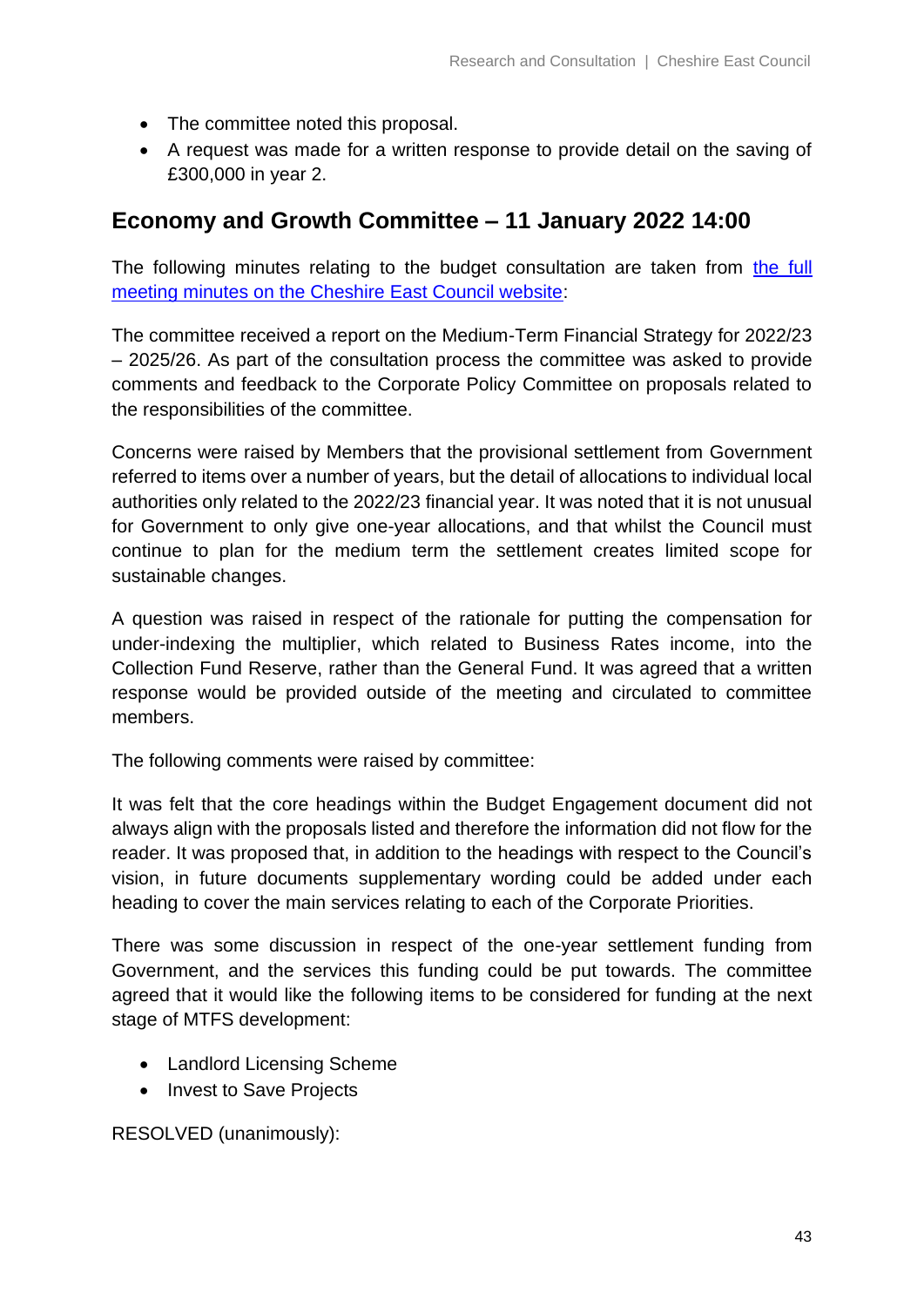- 1. That the committee noted the MTFS 2022 to 2026 Consultation Document (Appendix 1 of the report).
- 2. That the following proposals rolling forward from the MTFS 2021-25 relevant to the committee (as part of Appendix 1 (Appendix A of the report) be noted.
	- 25) Transfer of Congleton Visitor Information Centre
	- 49) Estates Transformation Office Accommodation
	- 51) Neighbourhood Estate Review
	- 80) Tatton Park
	- 81) Asset / Service Transfer
- 3. That the impact of the local government financial settlement as provided at Appendix 2 on the MTFS Consultation Document be noted.
- 4. That the minutes of the meeting form the consultation response of the Committee for consideration by the Corporate Policy Committee, including:
	- a. That consideration be given to providing a budget for development of the Landlord Licensing Scheme in the final MTFS;
	- b. That officers be asked to bring forward proposals for Invest to Save projects for inclusion in the final MTFS;
	- c. That the Committee's comments with regard to the Budget Engagement document be noted for future reference.

## **Corporate Policy Committee – 12 January 2022 10:30**

The Committee considered the Medium-Term Financial Strategy 2022 to 2026 as part of the budget consultation. The consultation document included proposals to update the current MTFS that was approved by Council in February 2021.

All Committees were being asked to provide feedback in relation to their financial responsibilities as identified within the Constitution and linked to the budget alignment approved by the Finance Sub-Committee in July 2021. Responses to the consultation, including those of all service committees, would be reported to the Corporate Policy Committee at its meeting on 10th February 2022 with a view to the Committee making recommendations to Council.

Appendix 1 to the report contained the Budget Engagement document, including the survey questions that had been used during the consultation period, which closed 4th January 2022.

The Provisional Settlement announced on 16th December 2021 had varied the assumptions contained in the Budget Engagement document. Appendix 2 to the report, which had been circulated to members before the meeting, set out the changes announced and the impact on the estimated funding envelope.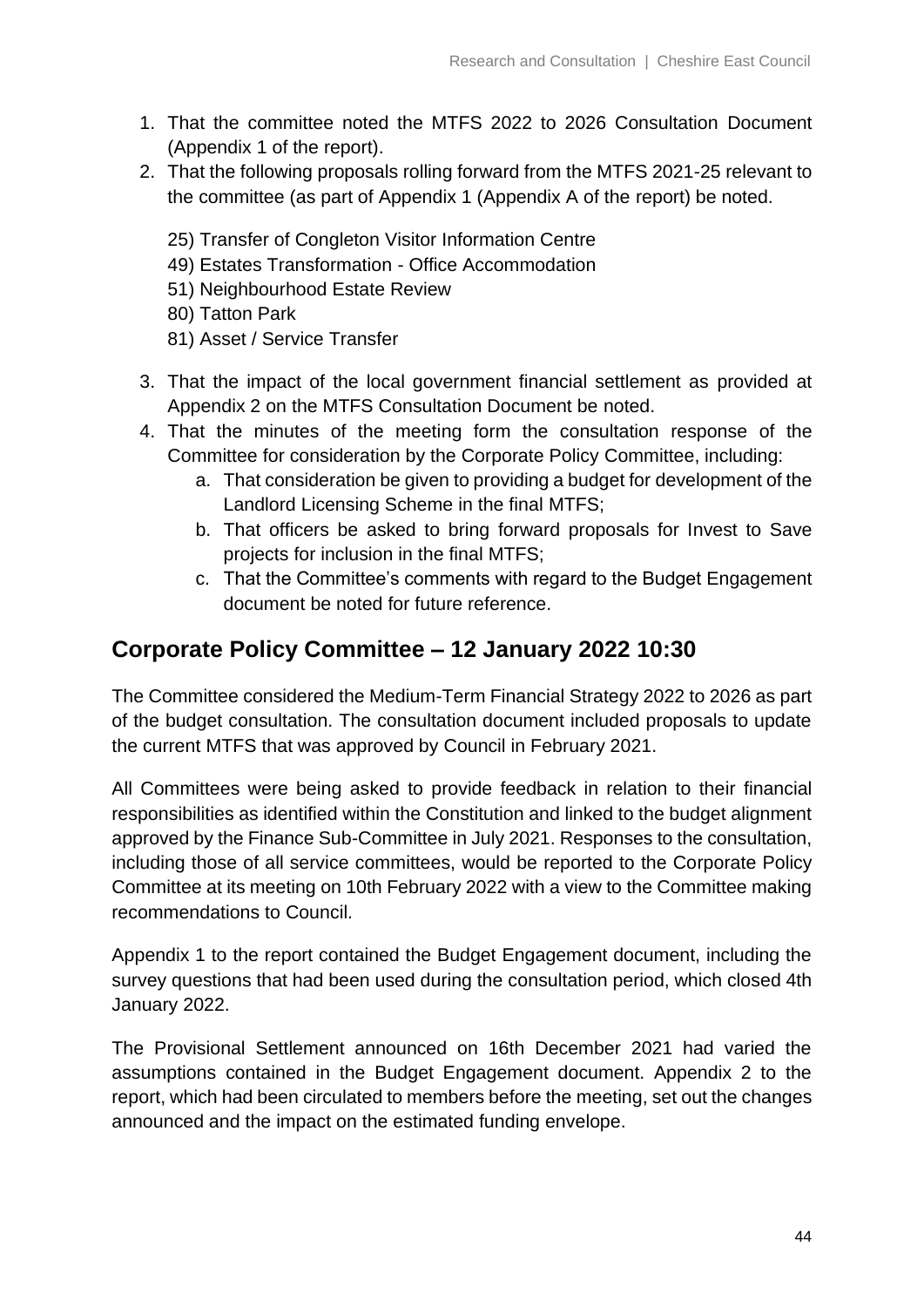The Executive Director of Corporate Services informed the Committee that the budget for Corporate Services remained fairly static over the four year period of the MTFS, at £36m next year, rising to £38m largely as a result of inflation. There was some growth attributable to the revenue consequences of capital expenditure on ICT and to pay inflation and increased national insurance contributions. The Executive Director briefly discussed the proposals within the consultation document that were relevant to the responsibilities of the Committee.

Members raised the following matters in relation to the consultation document:

- Members asked whether the mitigation to address reducing levels of Dedicated Schools Grant was as up to date as it could be. The Executive Director of Corporate Services would ensure that this was addressed in the report back to the Committee in February.
- The question was asked whether there was sufficient flexibility to allow for a smaller increase in Council tax, for instance by utilising money currently intended for the General Reserves? Officers responded that the Government had an expectation that councils would increase Council tax to achieve financial sustainability. Members would have to consider any flexibility in Council tax rises in relation to risks such as the pressure on the Adult Social Care budget and inflation.
- The question was asked whether the Government would be moving to a deprivation-based model of assessing the needs of local authorities from 2023. The Director of Finance and Customer Services replied that this had been a feature of the fairer funding consultation that had taken place in recent years. Whilst it was not certain when any such change would take place, the Government did appear to be moving towards a deprivation-based model.
- Concern was expressed about the energy consumption of the cloudbased platform Atamis and the green credentials of the company providing the system. The Executive Director of Corporate Services undertook to look into the matter and write to all members of the Committee.

### RESOLVED

#### That the Committee

1. notes the MTFS 2022 to 2026 Consultation Document (Appendix 1) and the proposals relevant to the responsibilities of the Committee as set out in the following paragraphs and on the following pages of the Consultation Document:

- 1) Improving Digital Customer Experience (page 11 of the report)
- 2) Pay inflation (page 11)
- 3) National Insurance increase at 1.25% for social care funding (page 11)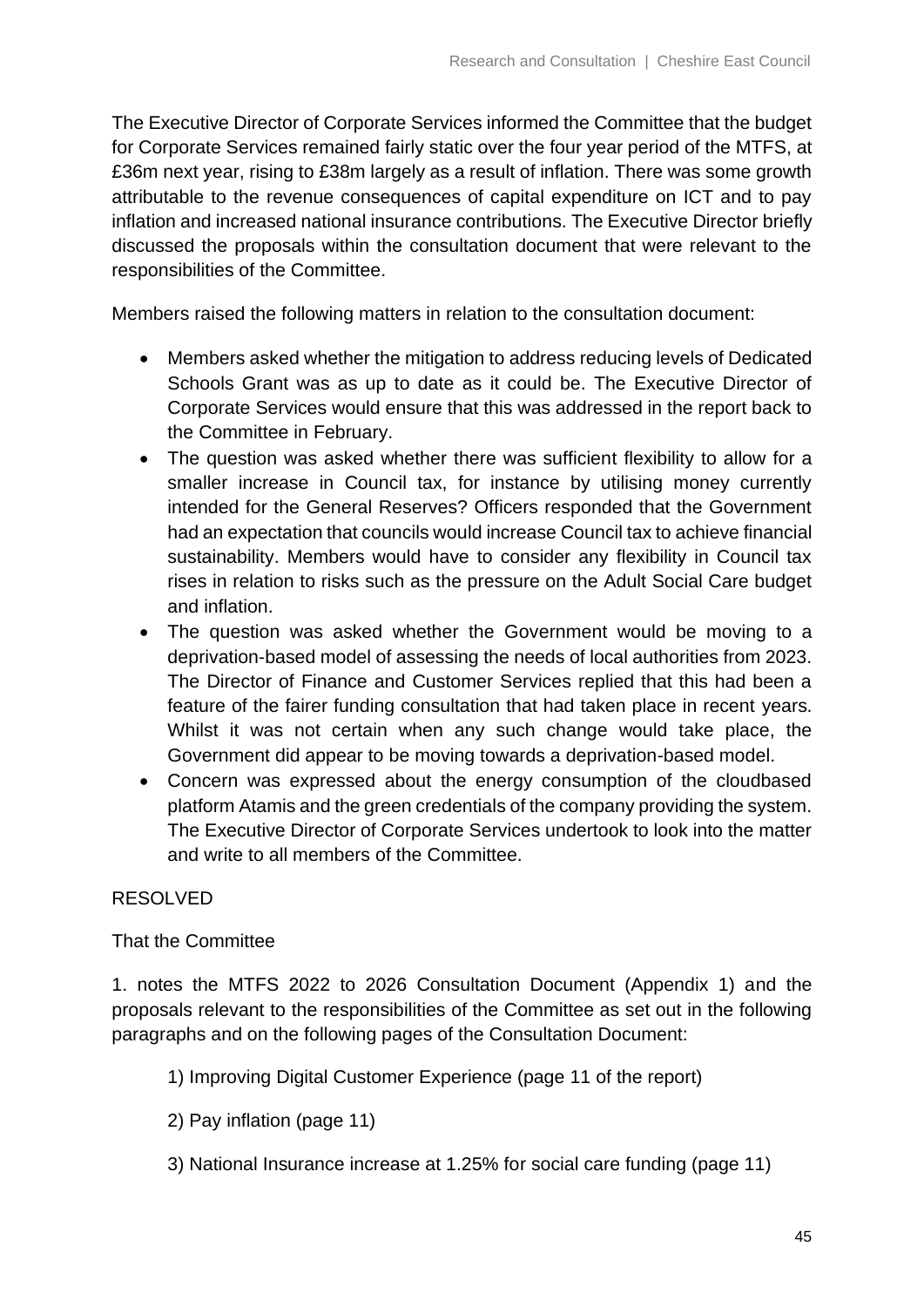4) Improved Debt Recovery and correcting budgeted court costs income targets to reflect actual levels (page 11)

5) Transactional Service Centre additional funding (page 12)

6) Vendor Management Phase 3 (page 12)

7) Unified IT Communications (page 12)

8) IT Security and Compliance (page 12)

9) IT Procurements and Application Lifecycle Management (page

12)

10) Information Assurance and Data Management Phase 3 (page 12)

11) Removal of temporary implementation budget and investment to run the new Financial System (page 14)

12) Staff Travel and related savings (page 14)

2. notes those proposals that are rolling forward from the MTFS 2021-25 relevant to the Committee (as part of Appendix 1 (Appendix A)):

6) Mitigation of reduction in the Dedicated Schools Grant (Corporate Services) (page 33)

7) Mitigation of the year-on-year reduction in the Dedicated Schools Grant (ICT) (page 33)

13) Efficiency savings and Restructures within Corporate Services (page 33)

15) Shared services review (page 33)

21) Review of corporate subscriptions (page 33)

34) Brighter Futures Together Programme Customer Experience (page 34)

43) Infrastructure Investment Programme (page 34)

3. notes the impact of the local government financial settlement as provided at Appendix 2 on the MTFS Consultation Document;

4. notes the other elements of the MTFS Consultation Document related to the responsibilities of the Committee (including WOC Business Plans, and Reserves levels); and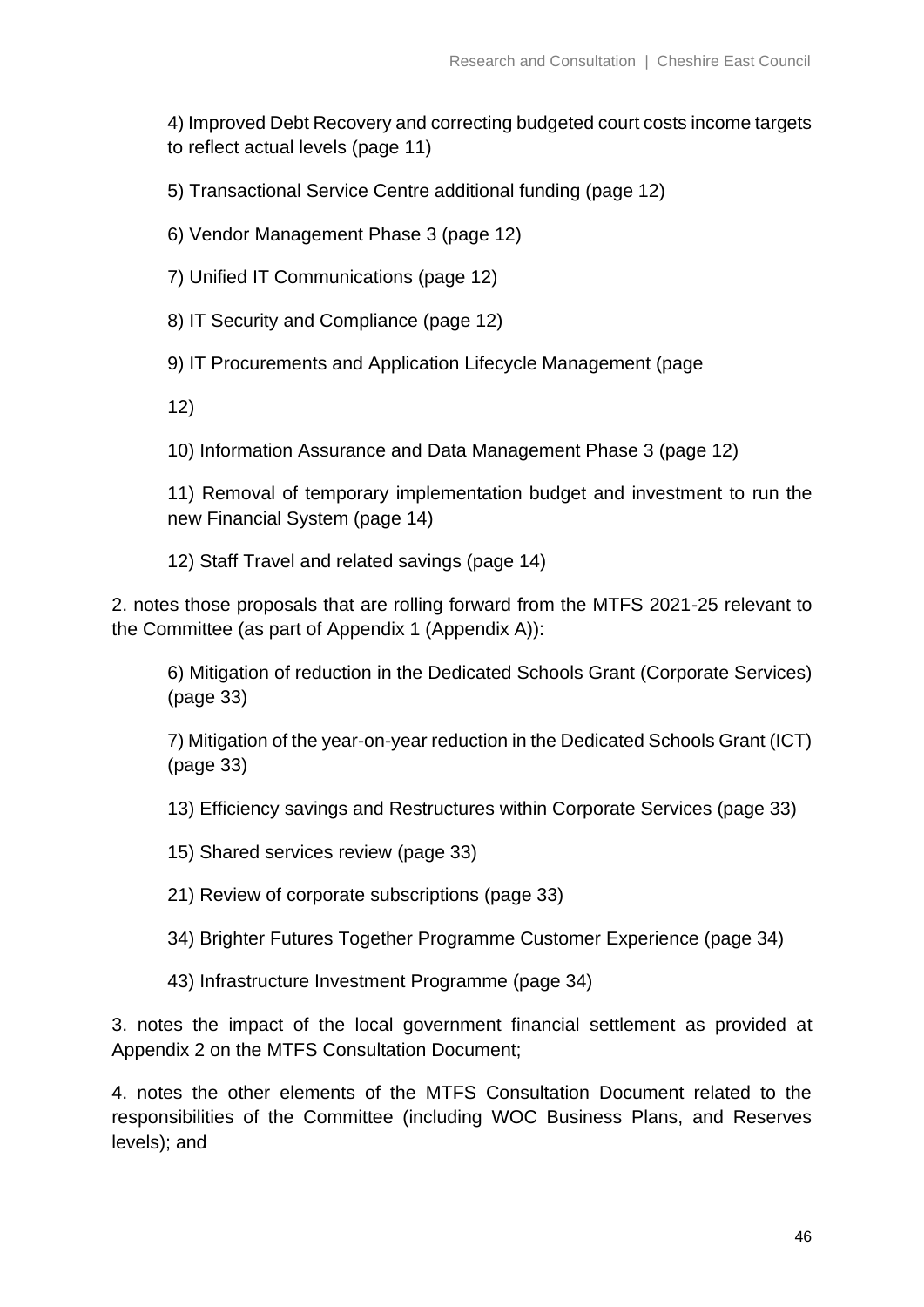5. notes that the minutes of this meeting will form the consultation response of this Committee, and along with feedback from all the other Committees, will be considered at the Committee's next meeting on 10th February 2022.

## **Highways and Transport Committee – 13 January 2022 10:30**

The committee received a report on the Medium-Term Financial Strategy for 2022/23 – 2025/26. As part of the consultation process the committee was asked to provide comments and feedback to the Corporate Policy Committee on proposals related to the responsibilities of the committee.

At the start of the debate a proposal was moved by Councillor L Crane which was seconded by Councillor C Browne that the Corporate Policy Committee be recommended to consider allowing the Highways and Infrastructure service to take up to a further £3.9 million increase in its capital budget of which £2.694 million could potentially be funded from the New Homes Bonus Scheme. It was felt this recommendation could address some of the issues raised by Members regarding the lack of spend by the Council on infrastructure. In addition it was anticipated this request would potentially assist with the revenue budget and free up finances to spend on service areas where there had been budget cuts.

Further comments were made as follows:

(i) Councillor L Crane commented that the Corporate Policy Committee should be asked to consider the delineation between departments and whether the service was receiving the appropriate proportion of the budget for such an important asset;

(ii) Councillor L Gilbert commented that there were reports that the Cheshire East Countryside Access Forum's footpaths maintenance budget had been cut by 62%. There was no reference to this in the report, nor had it been reported to Public Rights of Way (PROW) Committee. There was a concern that this reported cut in budget represented an inconsistent approach to the promotion of the Council's healthy lifestyle agenda and active travel programme;

(iii) Councillor L Gilbert also commented that during the pandemic footpath usage had greatly increased and therefore it was felt it was felt inappropriate to reduce budget and treat maintenance of footpaths as a low priority.

(iv) Councillor L Jeuda commented that funding be made available so all over 60s and young people were offered a free bus pass. This would increase the opportunity for more people to travel by bus thus cutting down the isolation of the older sections of society and promoting a greener way of travel;

(v) Councillor S Akers Smith commented that additional finance for the highways service and Public Rights of Way service areas was essential in order to provide people with the choice if they wanted to walk or cycle.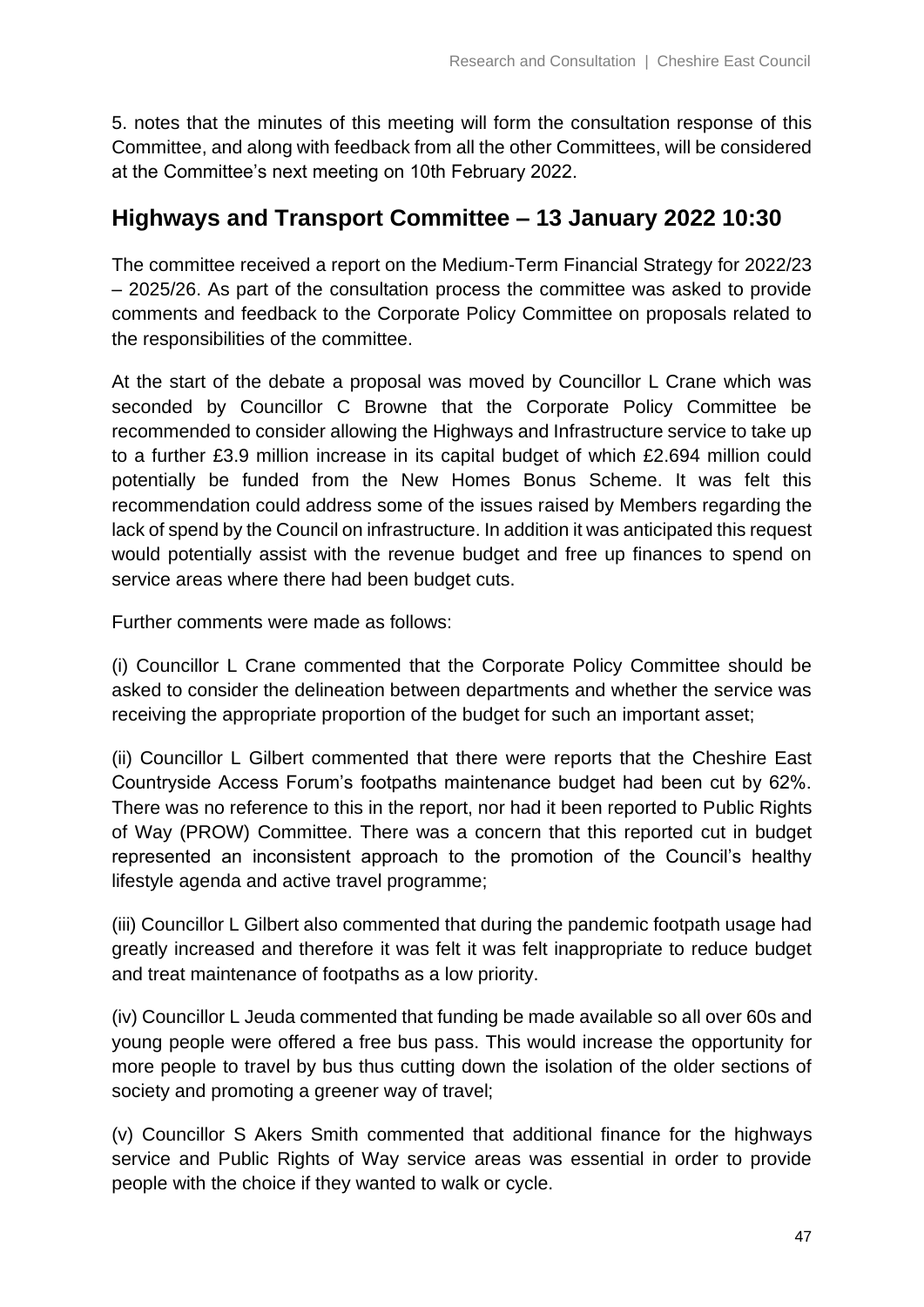(vi) Councillor R Bailey felt it was regrettable that the revenue budget had not been used as wisely as it could have and that the £0.8 million reduction followed by a £0.6million reduction for the next two years thereafter previously agreed at a full Council budget meeting had been a retrograde step;

(viii) Councillor M Sewart stated that focus needed to be on spending more on services and infrastructure;

(ix) The Chair commented that the settlement received was good news even if it only offered certainty of one year. He felt that if investment in the capital budget took place then this potentially could lead to the reduction in some of the revenue spend;

(x) Councillor A Gage suggested if additional capital was made available to undertake level 2/3 repairs then an active listening exercise with each individual Ward Councillor should be conducted prior to any monies being allocated. In response the Chair advised that recommendations from local ward Members and highways engineers already formed part of the assessment process for determining which roads would benefit from the repair work;

(xi) The Chair further commented that if there was a reduction in the money required to be spent on the reactive potholes repairs from the revenue budget as anticipated then the Council should look to see if it could allocate some of the monies to the PROW service;

(xii) Finally Councillor R Bailey requested that further consideration should be given to an overview of the core revenue share currently proposed particularly in terms of the underspend in communities and environment and the overspend in highways and given the two service areas were linked before the introduction of the new committee system.

RESOLVED (Unanimously):

1. That the Corporate Policy Committee be recommended to consider allowing the Highways and Infrastructure service to take up to a further £3.9 million increase in its capital budget of which £2.694 million could potentially be funded from the New Homes Bonus Scheme.

2. That the comments made by individual Councillors as outlined above be fed back to the Corporate Policy Committee for their consideration.

3. That the MTFS 2022 to 2026 Consultation Document (Appendix 1 of the report) be noted.

4. That the following proposals rolling forward from the MTFS 2021-25 relevant to the committee (as part of Appendix 1 (Appendix A of the report) be noted. 87) Carbon Reduction-Replacement of existing illuminated signs and bollards with LED units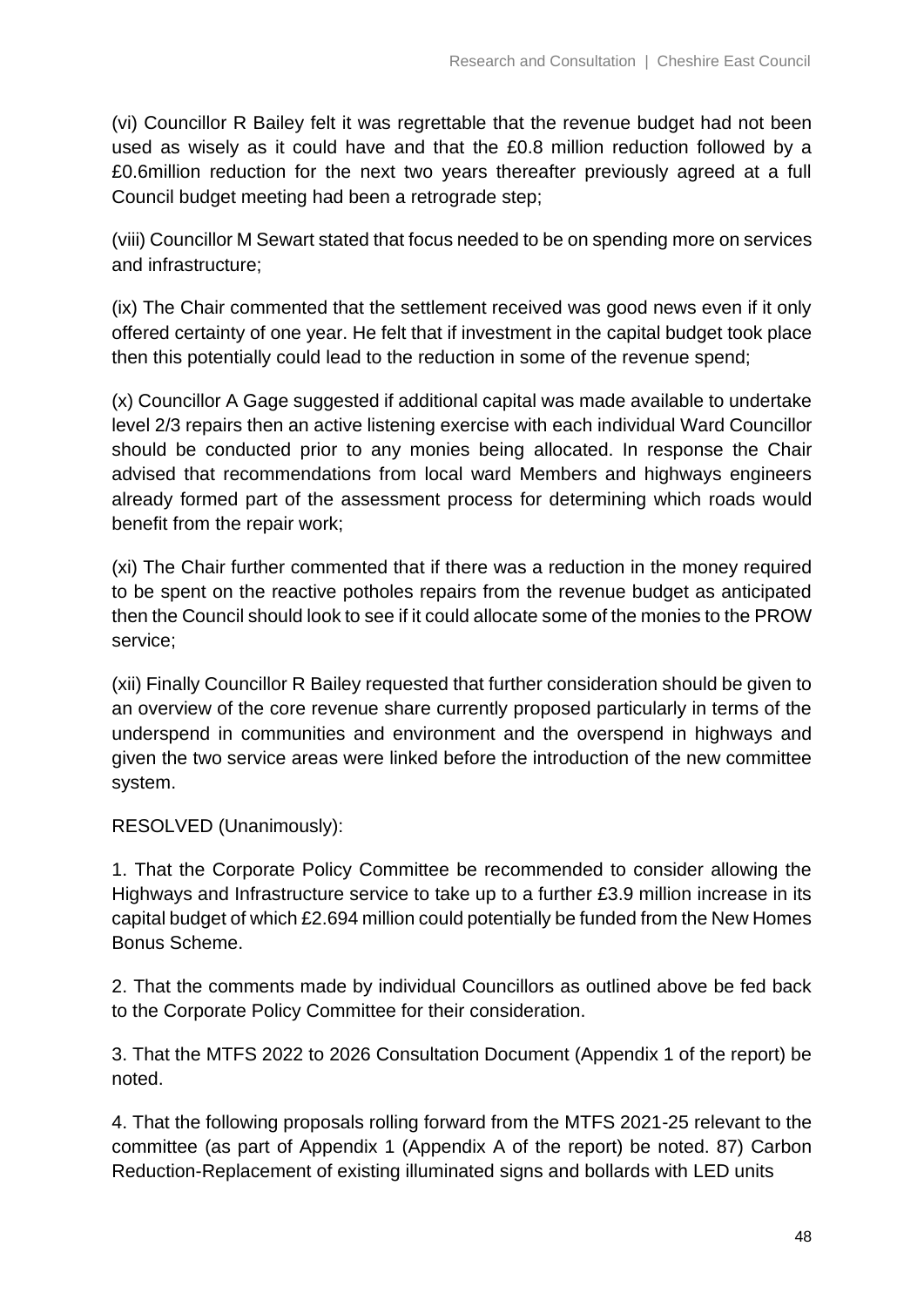5. That the impact of the local government financial settlement as provided at Appendix 2 on the MTFS Consultation Document be noted.

6. That the minutes of the meeting form the consultation response of the Committee for consideration by the Corporate Policy Committee.

## **Adults and Health Committee – 18 January 2022 10:30**

The committee received a report on the Medium-Term Financial Strategy for 2022/23 – 2025/26. As part of the consultation process the committee was asked to provide comments and feed back to the Corporate Policy Committee on proposals related to the responsibilities of the committee.

It was noted that the provisional settlement from Government referred to items over a number of years, but the detail of allocations to individual local authorities only related to the 2022/23 financial year. It was noted that whilst the Council must continue to plan for the medium term the settlement creates limited scope for sustainable changes.

Feedback and comments were noted in respect of the following: - Councillor J Clowes requested that it be noted that it would have been helpful to have the results of the wider budget consultation process, to inform the consideration of the proposals by the committee.

#### **Investment in Adult Social Care**

Clarity was sought in respect of the profile of the additional investment in Adult Social Care which was lower in the 2023/24 financial year than for other years in the proposals for 2022-2026.

### **Care Fee Uplifts**

Building in care fee uplifts for social care partners in the private sector was noted.

### **Proposals that are rolling forward from the MTFS 2021-25**

Clarity was sought in respect of what progress had been made in the capital investment proposals previously made, that would create increased provision in supported living accommodation and help to enable the needs of individuals currently with high-cost care packages out-of-Borough to be met within Cheshire East more cost-effectively.

Councillor Gardiner raised a question seeking clarity on the amounts Service budgets being spent on the different forms of Social Care. It was agreed that a written response would be provided outside of the meeting.

Councillor Gardiner raised a further question in respect of whether capital monies could be used to assist in reducing the revenue budget requirement. It was noted that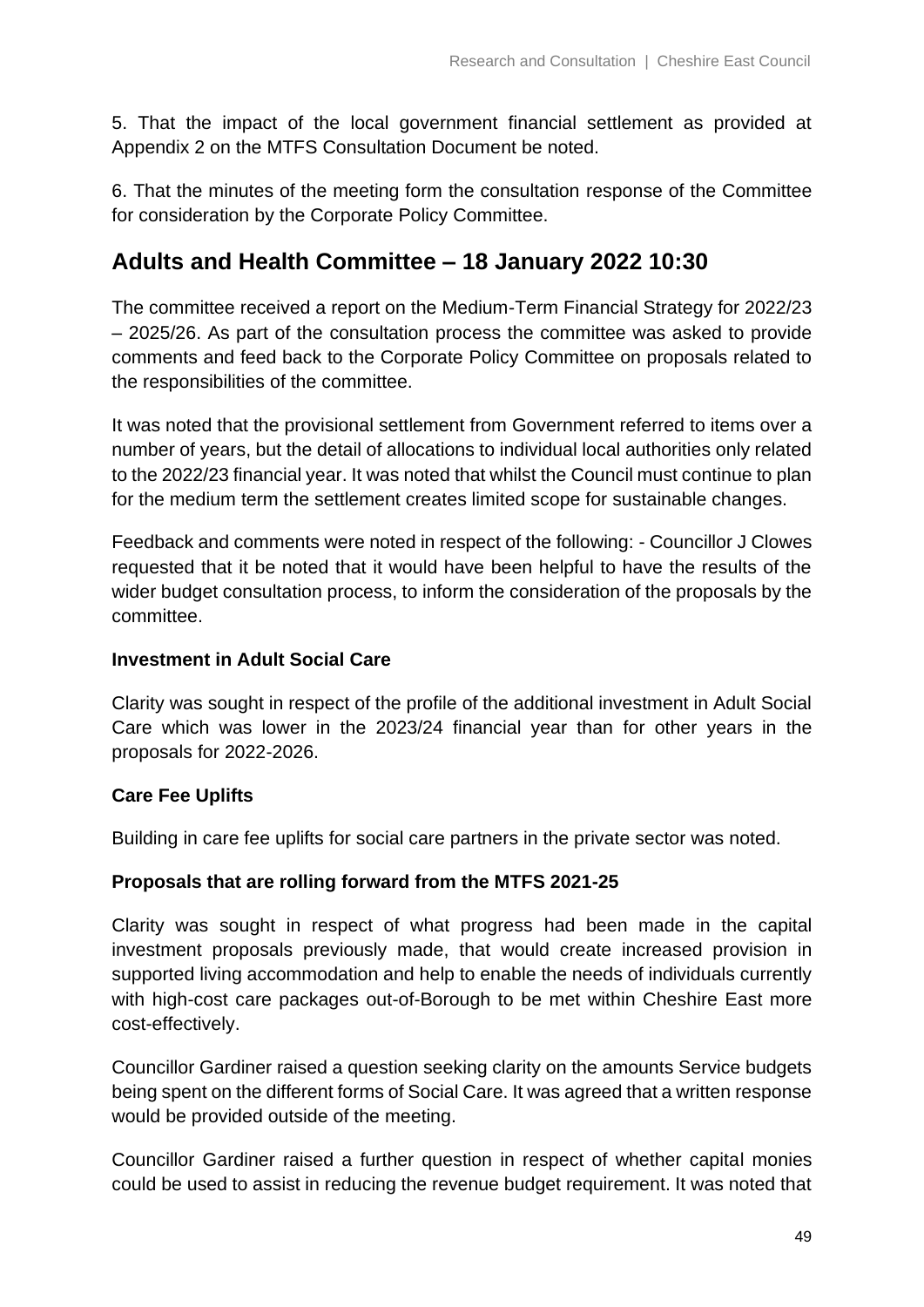capital resources would not directly be able to help with revenue expenditure such as salaries or other day-to-day costs; they must be used for spending on items that would last longer than one year, for example on buildings or equipment, which may in turn help deliver day-to-day services.

Questions were raised in respect of the increases in the Adults Social Care budget relative to budget changes other services. It was noted that the information referred to was within the Budget Engagement document, and as such did form part of the balanced budget proposals for 2022-2026; and that it was the case that spending on Adults Services was increasing as a proportion of the Council's net revenue budget.

RESOLVED (unanimously)

1. That the committee noted the MTFS 2022 to 2026 consultation Document (Appendix 1 of the report).

2. That the following proposals rolling forward from the MTFS 2021-25 relevant to the committee (as part of Appendix 1(Appendix A of the report) be noted

- 9) Continuing Healthcare Reviews
- 12) Reduce Base budget assigned to Community Grants
- 48) Productivity and Efficiency in Adult Social Care
- 61) Direction of travel for the Communities Team
- 63) Day Opportunities, Redesign, Strategy and Savings
- 64) Mental Health Services Review
- 67) Electronic Call Monitoring Reclamation
- 73) Learning Disabilities Future Service Development and Review

3. That the impact of the local government financial settlement as provided at Appendix 2 on the MTFS Consultation Document be noted.

4. That the minutes of the meeting form the consultation response of the Committee, for consideration by the Corporate Policy Committee, including the comments with regard to:

a. It being helpful for the results of the budget consultation process to be made available to each committee to inform consideration of proposals, for future reference

b. The delivery of the invest to save proposals in respect of supported living accommodation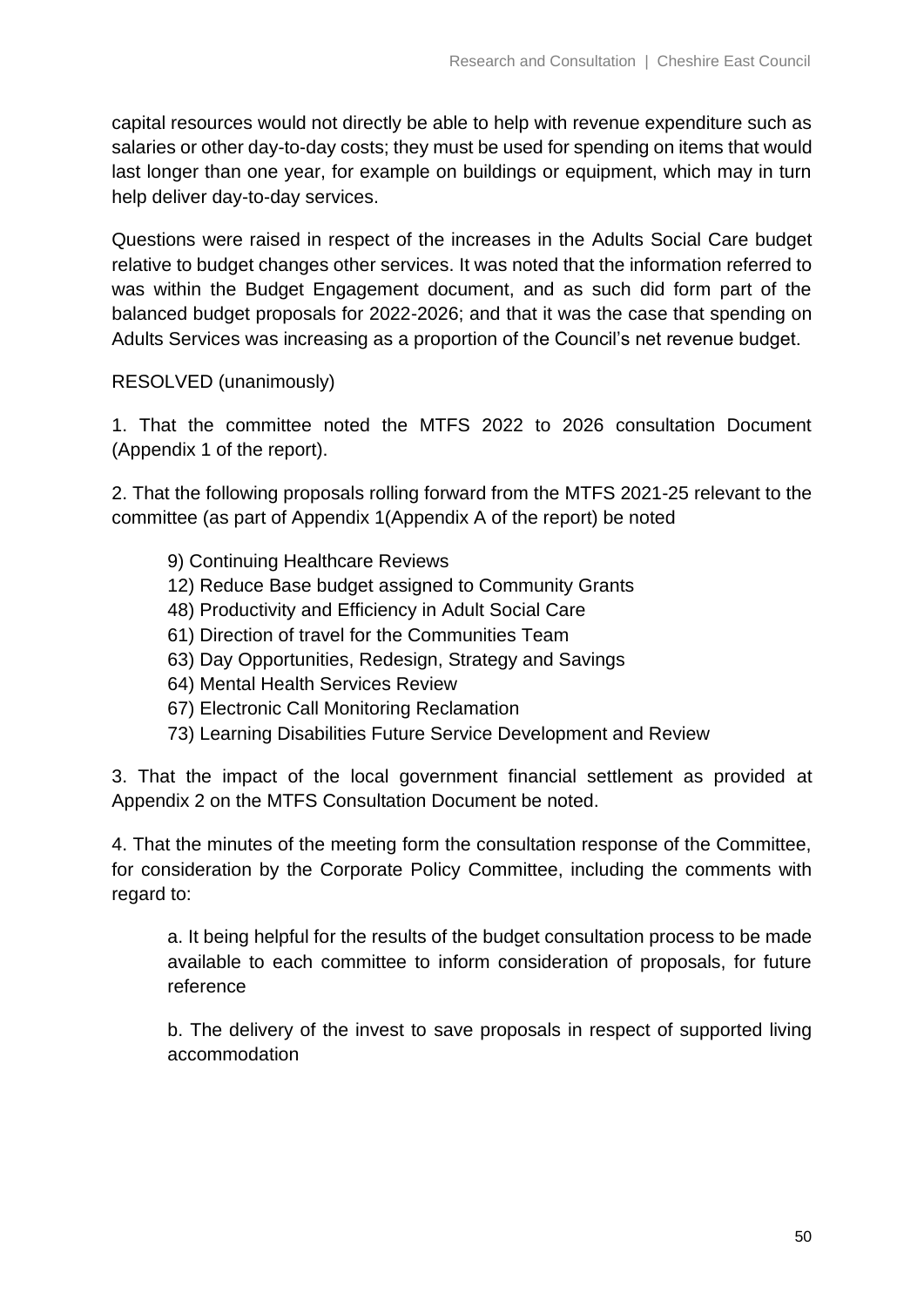## **Environment and Communities Committee – 20 January 2022 10:30**

Paul Goodwin, Head of Financial Services & Deputy Chief Finance Officer attended the meeting and introduced the item to the Committee.

The Committee was advised that the Medium Term Financial Strategy (MTFS) report was the opportunity for the committee to feed back on the budget consultation document that related to the MTFS 2022-2026 for services under the remit of this committee. There were no specific new proposals that related to services for this committee but there were a number of existing proposals rolling forward from the MTFS 2021-25 relevant to this committee, these were listed as an appendix within the report.

The Committee were given the opportunity to ask questions.

Councillor Peter Groves asked if the salary levels for planning officers was being considered in relation to retention and recruitment of staff within this area.

Paul Bayley, Director for Environment and Neighbourhood Services noted that the Executive Director for Place had instigated a deep-dive review of planning services within Cheshire East and recruitment and retention of Planning Officers, including salary levels, would be considered within the scope of this review.

RESOLVED: That:

1) the MTFS 2022 to 2026 Consultation Document be received and noted;

2) comments made by individual Councillors be fed back to the Corporate Policy Committee for its consideration;

3) the following proposals rolling forward from the MTFS 2021-25 relevant to the committee (as part of Appendix 1 (Appendix A of the report) be noted:

- 26) Regulatory Services and Environmental Health ICT procurement
- 27) CCTV migration to wireless networks
- 29) Orbitas income and management fee
- 31) Everybody Sport and Recreation Management Fee
- 39) Review of governance of ASDVs
- 42) Strategic Leisure Review
- 84) Waste Contract Inflation and Tonnage Growth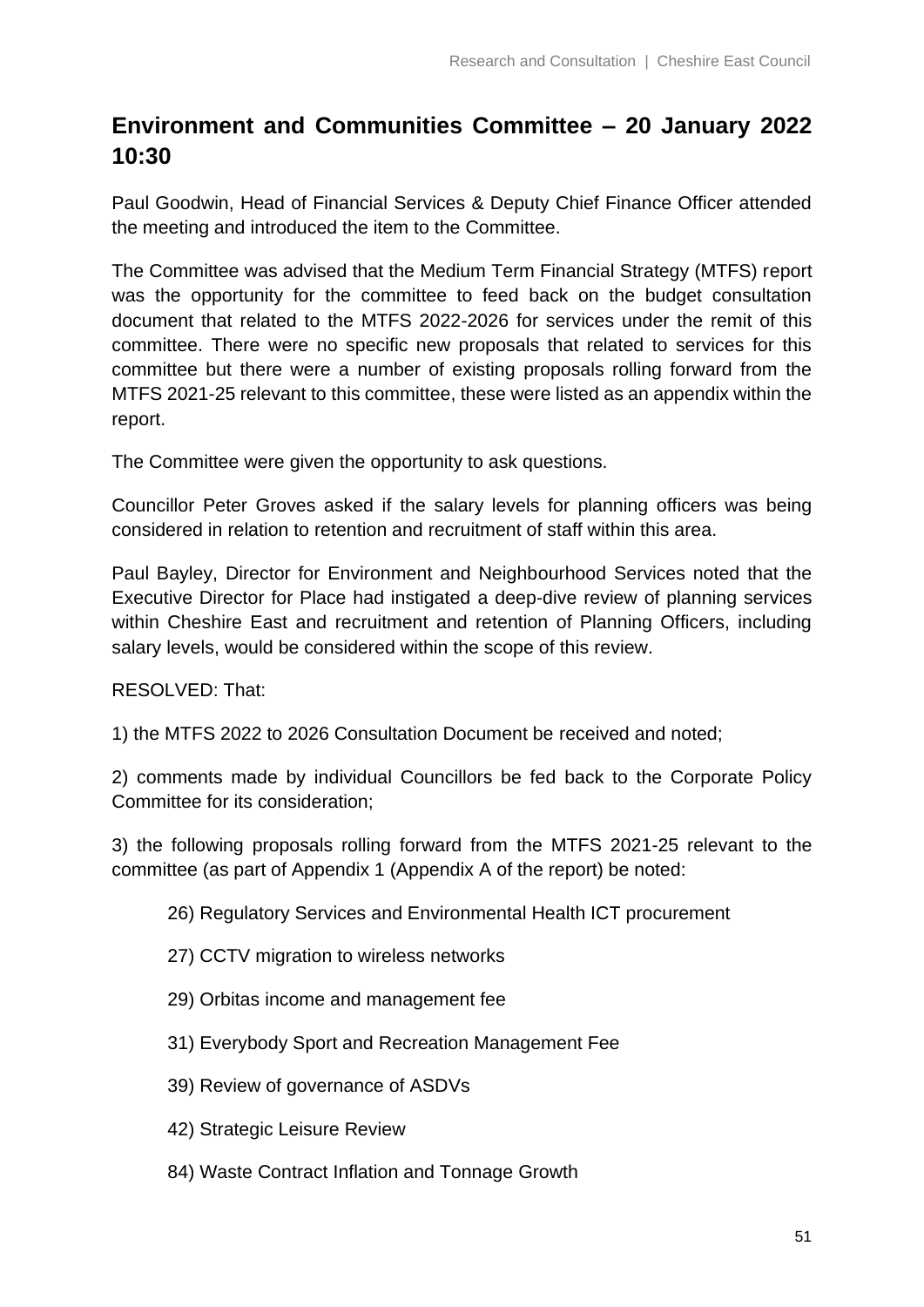#### 85) Environment Strategy and Carbon Neutrality

86) Tree Risk Management

5) the impact of the local government financial settlement as provided at Appendix 2 on the MTFS Consultation Document be received and noted;

6) it be noted that this committee can comment on any other element of the MTFS Consultation Document related to the responsibilities of the Committee (including WOC Business Plans, and Reserves levels);

7) it be noted that the minutes of this meeting will form the consultation response of the Committee for the consideration by the Corporate Policy Committee.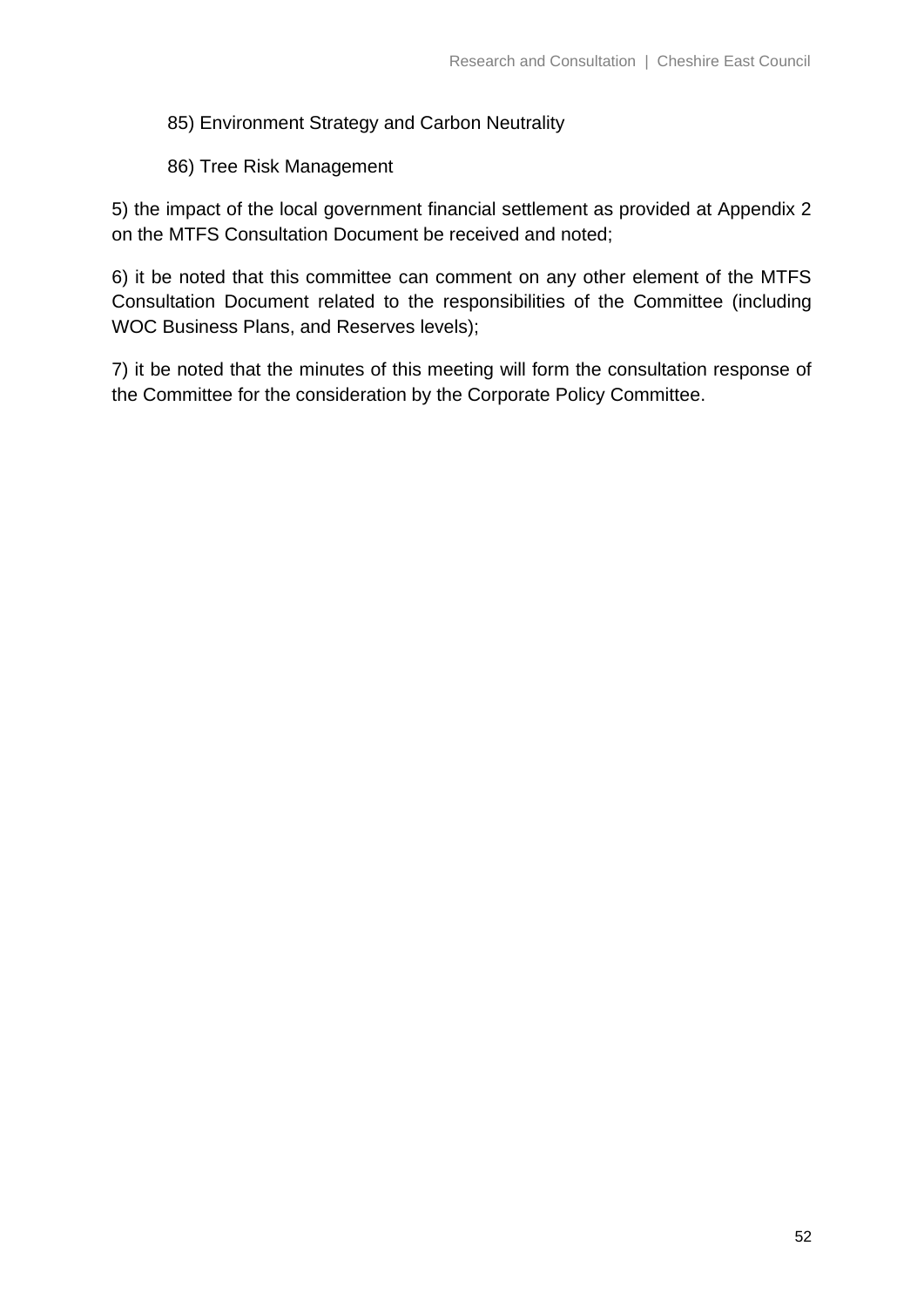## <span id="page-52-0"></span>**Appendix 6 – Consultation methodology & response**

## **Consultation promotion**

The council [set out its proposals in a budget consultation document,](https://www.cheshireeast.gov.uk/pdf/council-and-democracy/cec-budget-21-25/budget-engagement-2022-2026.pdf) and promoted the consultation through a [Budget Engagement Hub.](https://www.cheshireeast.gov.uk/council_and_democracy/council_information/consultations/budget-engagement.aspx)

People could respond to the consultation by:

- Completing a long online survey on the full budget consultation document
- Completing a short online survey on a reduced version of the consultation document (the short version of the survey was only promoted to Digital Influence Panel members)
- Completing a paper version of the long survey, made available at all libraries in Cheshire East
- Emailing [\(RandC@cheshireeast.gov.uk\)](mailto:RandC@cheshireeast.gov.uk)
- Writing to Research and Consultation, Westfields, Sandbach, CW11 1HZ
- Tweeting @CheshireEast #CECBudget21
- Publicly commenting on [the Engagement Hub](https://www.cheshireeast.gov.uk/council_and_democracy/council_information/consultations/budget-engagement.aspx)

The consultation was widely promoted, most notably though:

- [Media releases](https://www.cheshireeast.gov.uk/council_and_democracy/council_information/media_hub/media_releases/cheshire-east-council-to-consult-on-its-balanced-budget.aspx)
- Members Briefings
- Business and Schools forums
- Emails to key stakeholders including all local Town and Parish Councils
- [The council's Digital Influence Panel](https://www.cheshireeast.gov.uk/council_and_democracy/council_information/consultations/the_digital_influence_panel.aspx)

Additionally, Cheshire East Council employees were invited to submit ideas on how the council could save money and raise income for the council via a "Save Us Money" campaign.

### **Consultation responses**

#### **Total consultation engagements for 2022**

In total, there were 380 consultation engagements, including:

- 264 survey completions (see [Overall views on council spending](#page-8-0) for results)
- 73 attendees at a budget consultation event (see [Appendix 1 –](#page-27-0) Consultation event [feedback](#page-27-0) for details)
- 6 Budget Engagement Hub comments (see Appendix 2 [Engagement Hub](#page-32-0)  [public comments](#page-32-0) for details)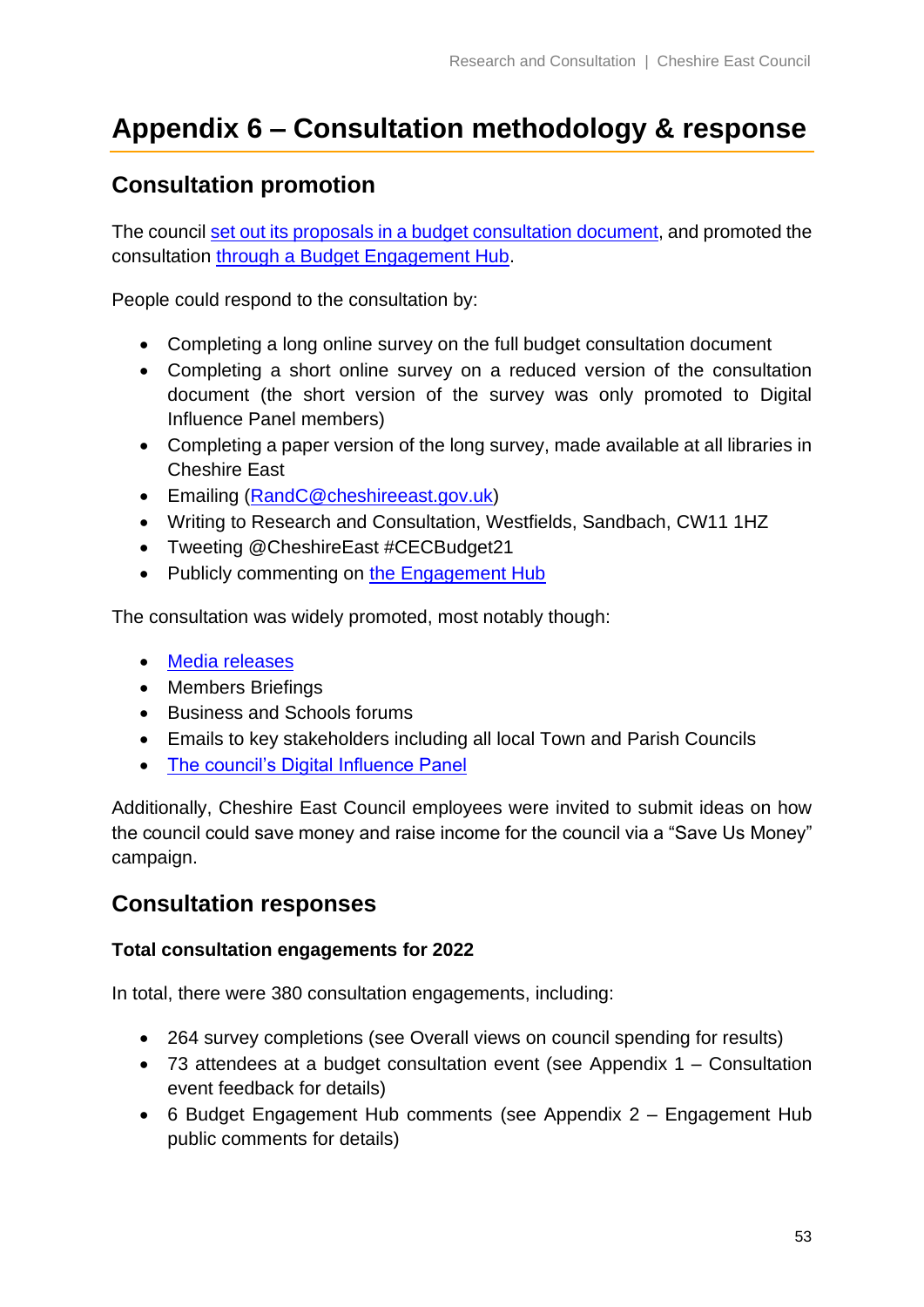- 20 social media comments or replies (see Appendix 3 [Social media](#page-34-0) [engagement & feedback](#page-34-0) for details)
- 3 email responses (see Appendix 4 [Email feedback](#page-38-0) for details)
- 14 "Save Us Money" ideas submitted by council employees

#### **Consultation engagements compared to previous years**

The number of consultation engagements in 2022 was slightly up on the number received in 2021 (380 in 2022 Vs 313 in 2021), though the number of survey completions in 2022 (264) is down slightly from 2021 (291).

The number of survey completions and engagements in 2021 and 2022 are up significantly from those received in 2019 and 2020 – 3.7 times as many engagements were received in 2022 as compared to 2019, and this most probably reflects the improvements made since 2021 in the presentation of consultation material, and in the development of the Engagement Hub used to promote the consultation. The consultations conducted between 2019 and 2022 did not include any particularly "controversial" proposals.

The number of consultation engagements and survey responses received in 2018 were significantly higher than those received either before or since. The 2018 budget consultation included "controversial" proposals as compared to other years, including proposals to potentially close Alderley Edge, Disley and Prestbury libraries. These proposals received a large number of representations, and as a result of the opposition received to these proposals, the council decided to keep the libraries open, and make budget savings through changes to opening hours and staffing instead.

| <b>Consultation engagements by year</b> | 2017 | 2018 | 2019 | 2020           | 2021 | 2022 |
|-----------------------------------------|------|------|------|----------------|------|------|
| Survey responses                        | 47   | 436  | 97   | 99             | 291  | 264  |
| <b>Engagement Hub comments</b>          |      |      |      |                | 14   | 6    |
| Emails / Letters                        | 14   | 132  | 5    | $\overline{2}$ | 8    | 3    |
| Event attendees                         | 32   |      |      | 2              |      | 73   |
| Social media comments or replies        | 26   | 116  |      | ۰              |      | 20   |
| <b>SUM ideas submitted</b>              |      |      |      | -              |      | 14   |
| <b>Petitions</b>                        |      | 3    |      |                |      |      |
| <b>Total engagements</b>                | 119  | 687  | 102  | 103            | 313  | 380  |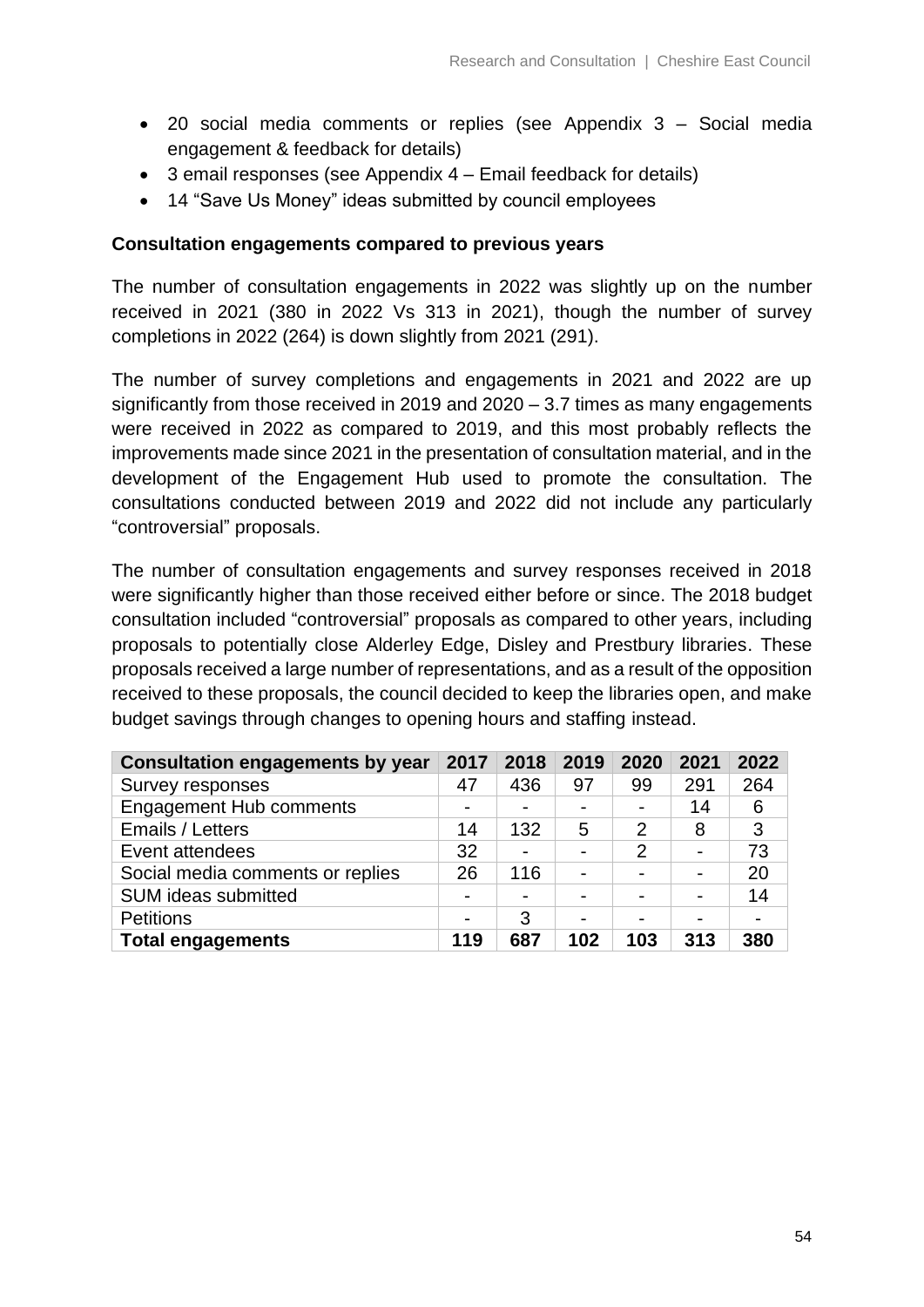

#### **A breakdown of 2022 survey responses**

In 2022, the budget consultation survey was promoted in 3 main ways:

- 1. Through general promotion including media releases, social media campaigns and emails to key stakeholders
- 2. Through the council's [Digital Influence Panel](https://www.cheshireeast.gov.uk/council_and_democracy/council_information/consultations/the_digital_influence_panel.aspx) (DIP), which is a database of residents that wish to get involved in council consultations
- 3. Through paper consultation packs distributed in all Cheshire East libraries, which included copies of the budget consultation material and questionnaires

Two versions of the consultation survey were also sent to the Digital Influence Panel (DIP) members – the usual long version which was being promoted elsewhere, and a shorter, abridged version of the consultation material and survey.

A short, abridged version was also sent to DIP members as previous feedback suggested some found they budget consultation material too long to read and feedback on. DIP members could choose which version they wished to complete – the long or the short version.

35 DIP members chose to complete the long version of the survey, compared to 184 that chose to complete the short version of the survey – DIP members were 5.3x more likely to complete the short version of the survey compared to the long one when given the choice.

219 survey responses were received from DIP members in total, compared to 44 responses received through general promotion of the survey, and just 1 response received as a paper response.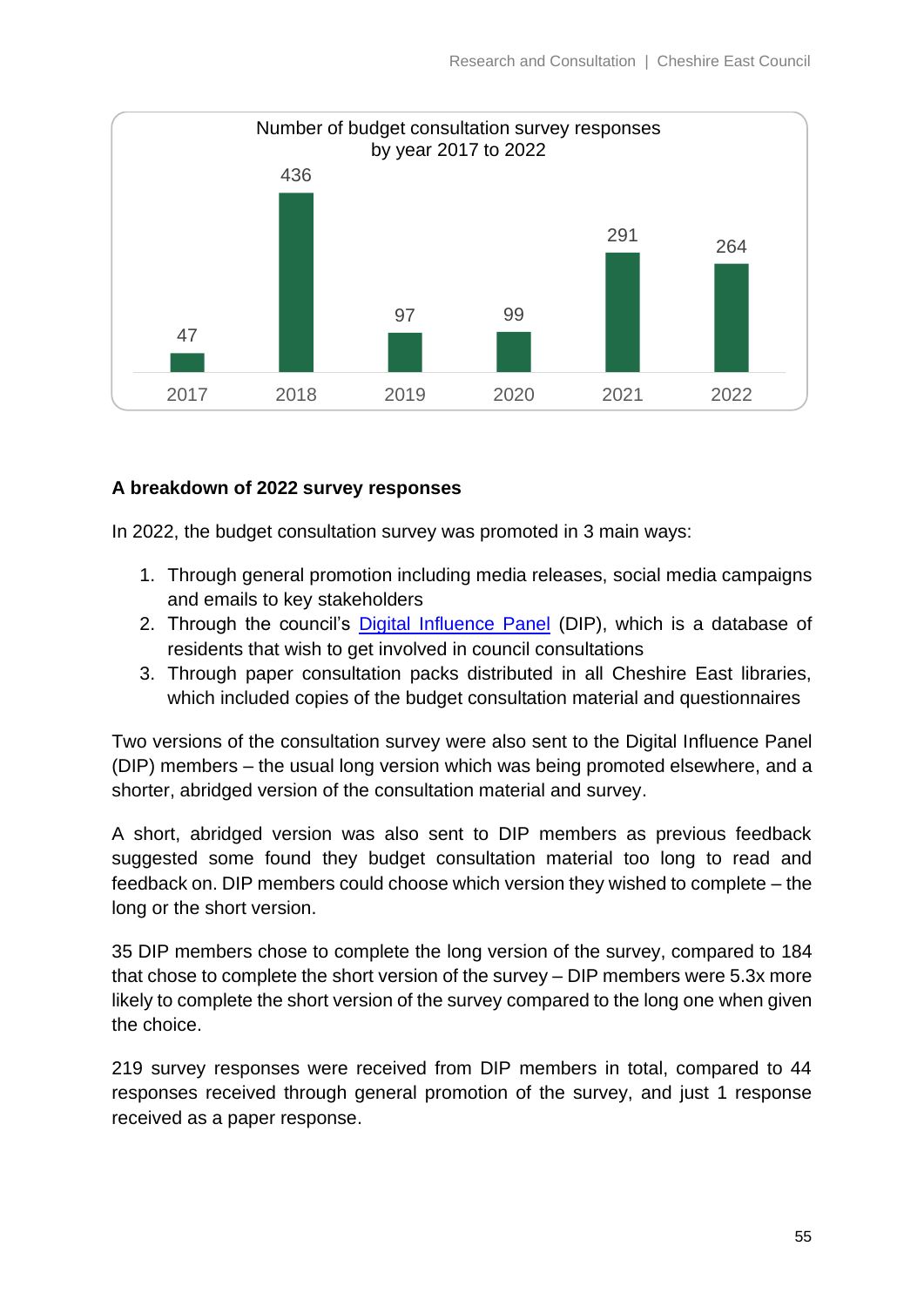It should be noted that libraries were quieter than usual during the consultation period as a result of Omicron variant restrictions, enforced during the Covid pandemic of 2020 to 2022.

| 2022 survey responses broken<br>down by promotion method and<br>survey length | Long survey<br>responses | Short survey<br>responses | <b>Total survey</b><br>responses |
|-------------------------------------------------------------------------------|--------------------------|---------------------------|----------------------------------|
| General promotion responses                                                   | 44                       |                           | 44                               |
| Digital Influence Panel responses                                             | 35                       | 184                       | 219                              |
| Paper survey responses                                                        |                          |                           |                                  |
| <b>Total survey responses</b>                                                 | 80                       | 184                       | 264                              |